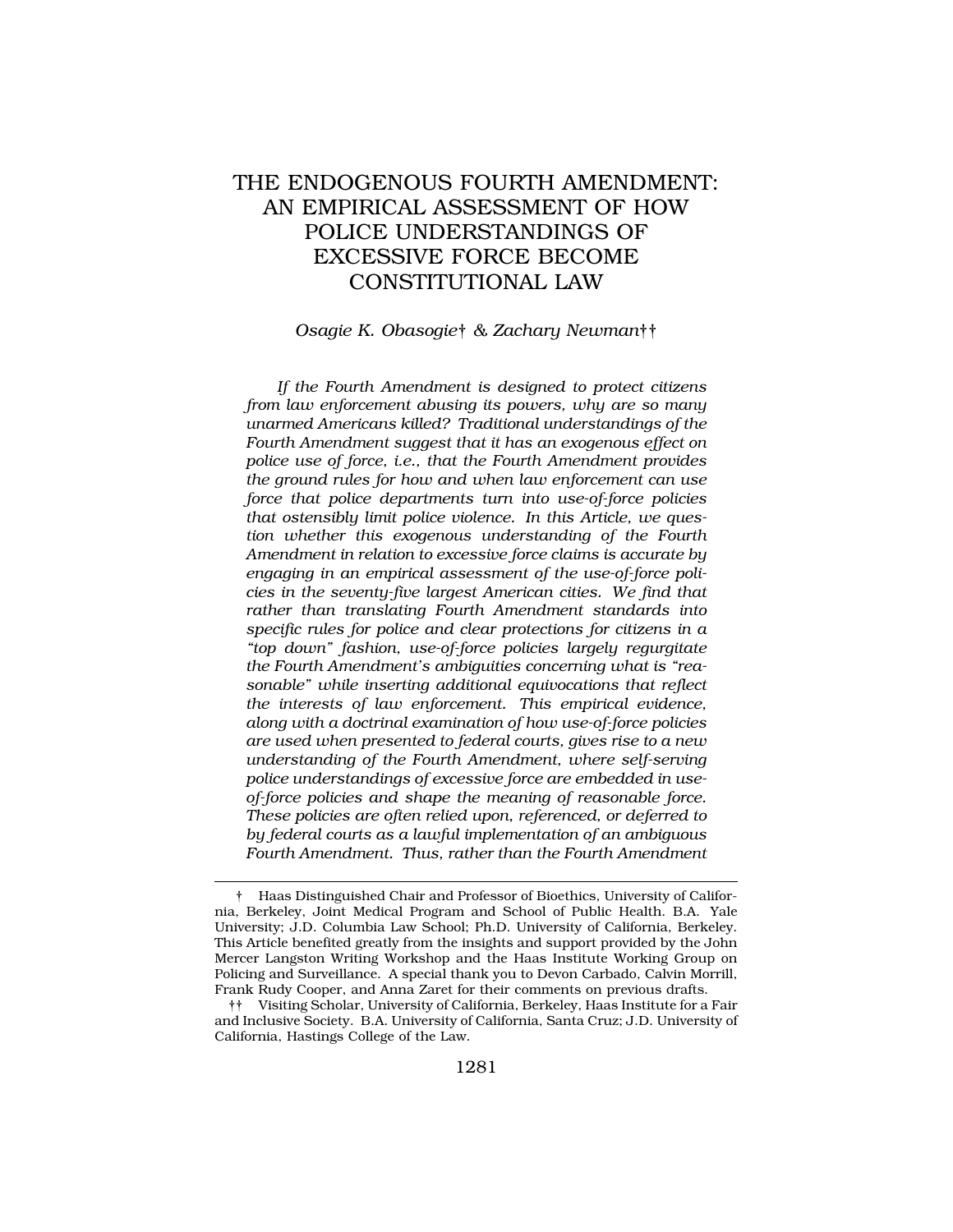*having an exogenous effect on use-of-force policies and police behavior, this Article argues that federal courts often embrace an endogenous, or "bottom-up" meaning of excessive force where the policy preferences of police departments are rearticulated as constitutional law. This finding from our empirical work provides a new way to understand why use-of-force policies and the Fourth Amendment have been ineffective in combating excessive force by the police. Moreover, this endogenous understanding of Fourth Amendment excessive force jurisprudence opens up new avenues for legal reform.* 

| L.                                                | USE OF FORCE: DOCTRINE, CASE LAW, AND |                                                                  |      |
|---------------------------------------------------|---------------------------------------|------------------------------------------------------------------|------|
|                                                   |                                       |                                                                  | 1290 |
|                                                   |                                       |                                                                  | 1291 |
|                                                   |                                       | B. Scholarship on Police Use of Force                            | 1295 |
| II.                                               |                                       | EMPIRICAL ANALYSIS OF USE-OF-FORCE POLICIES                      | 1300 |
|                                                   |                                       |                                                                  | 1301 |
|                                                   | B.                                    |                                                                  | 1303 |
|                                                   |                                       | Reliance on Reasonableness Standard<br>$\mathbf{1}_{\mathbf{1}}$ | 1303 |
|                                                   |                                       | Basic Protections and Substantive Duties<br>2.                   | 1306 |
|                                                   |                                       | 3.<br>Minimal Focus on Civilian Health and                       |      |
|                                                   |                                       |                                                                  | 1310 |
|                                                   |                                       | III. TOWARD AN ENDOGENOUS UNDERSTANDING OF THE                   |      |
|                                                   |                                       | FOURTH AMENDMENT AND USE-OF-FORCE POLICIES  1313                 |      |
|                                                   |                                       | A. Ambiguity and the Fourth Amendment 1318                       |      |
|                                                   |                                       | B. Use-of-Force Policies as Symbolic Structures . 1319           |      |
|                                                   | $\mathbf{C}$                          | Deference: How Judicial Processes Integrate                      |      |
|                                                   |                                       | "Managerial Perspectives into Use-of-Force                       |      |
|                                                   |                                       |                                                                  | 1322 |
|                                                   |                                       | 1. First Stage: Reference, Incorporation, and                    |      |
|                                                   |                                       | Entry into Judicial Lexicon                                      | 1323 |
|                                                   |                                       | 2. Second Stage: Relevance in Discerning                         |      |
|                                                   |                                       | Violation                                                        | 1325 |
|                                                   |                                       | Third Stage: Deference to the Presence of $a$<br>3.              |      |
|                                                   |                                       |                                                                  | 1328 |
| CONCLUSION: TOWARD THE DEMOCRATIZATION OF USE-OF- |                                       |                                                                  |      |
|                                                   |                                       |                                                                  |      |

#### **INTRODUCTION**

Recent high-profile killings of unarmed Black people by the police and resulting social movements have brought renewed attention to the constitutional limits on police use of force during arrests or investigatory stops—an area governed by the Fourth Amendment. Since the 1980s, the Supreme Court has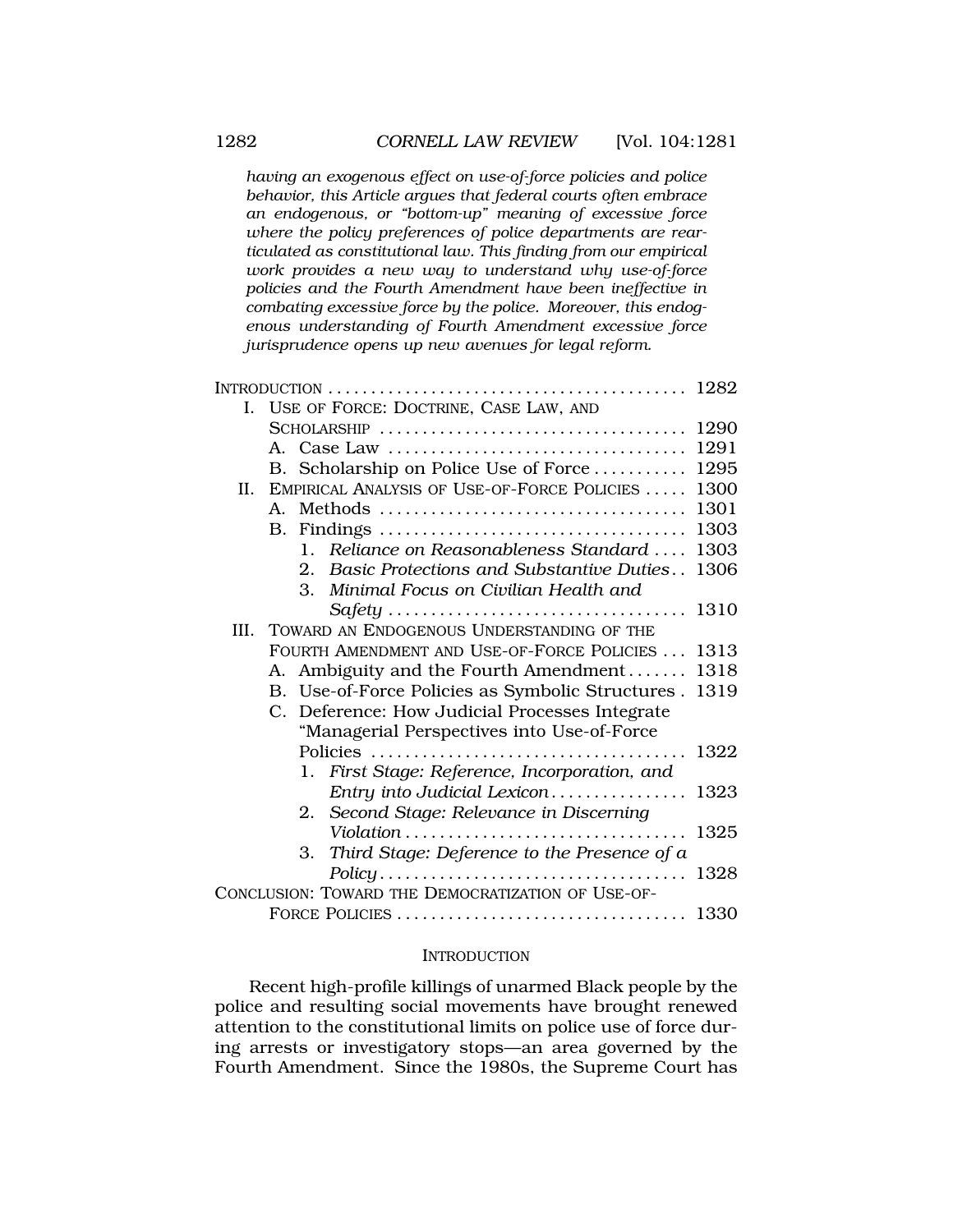engaged in a series of decisions—notably *Tennessee v. Garner*<sup>1</sup> and *Graham v. Connor*2—that, on their face, appear to provide greater protection for the public by limiting police discretion. *Garner* holds that police may not use deadly force to apprehend fleeing suspects, while the Court in *Graham* refines the constitutional boundaries of police use of force by stating that such actions must be reasonable. In this context, the Court and legal scholars have largely framed the Fourth Amendment as a legal shield against police abuse and mistreatment or as a repository of legal rights that protect citizens from undue State power while being *exogenous* to on-the-ground police/community interactions. Although commentators have raised concerns over whether these constitutional provisions offer enough tactical guidance to constrain police power, the overall sentiment concerning the Fourth Amendment as a set of external governing rules that restrain police action is largely accepted in legal doctrine and traditional scholarly literature.

It would be expected that this aspect of the Fourth Amendment and its interpretative turn toward "reasonableness" since *Graham*3 would provide community members basic, if not meaningful, protections against police violence—or, at the very least, hold police officers and departments accountable after the fact when there is clear evidence of abuse. Many police departments have aligned their policies with this judicial understanding of the constitutional limitations placed on the police and have developed other tactical measures thought to be commensurate with the Court's holdings.4

Yet, police violence remains a constant, if not growing, problem in many communities.5 Despite recent media atten-

(2017) ("[E]very member of this department is expected to use these guidelines to make [use-of-force] decisions in a professional, impartial and reasonable manner.").<br>5 See

5 *See, e.g.*, Carl Bialik, *Why Are So Many Black Americans Killed By Police?*, FIVETHIRTYEIGHT (July 21, 2016, 1:24 PM), https://fivethirtyeight.com/features/ why-are-so-many-black-americans-killed-by-police/ [https://perma.cc/4AMD-HL7B]; Kimbriell Kelly et al., *Fatal Shootings by Police Remain Relatively Unchanged After Two Years*, WASH. POST (Dec. 30, 2016), https://www.washington post.com/investigations/fatal-shootings-by-police-remain-relatively-unchangedafter-two-years/2016/12/30/fc807596-c3ca-11e6-9578-0054287507db\_ story.html [https://perma.cc/DG3W-MG5M]; John Sullivan et al., *Number of Fa-*

<sup>1 471</sup> U.S. 1 (1985).

<sup>2 490</sup> U.S. 386 (1989).

<sup>3</sup> *Id.* at 395 ("Today we make explicit what was implicit in *Garner*'s analysis, and hold that *all* claims that law enforcement officers have used excessive force deadly or not—in the course of an arrest, investigatory stop, or other 'seizure' of a free citizen should be analyzed under the Fourth Amendment and its 'reasonableness' standard, rather than under a 'substantive due process' approach."). 4 *See, e.g.*, BAKERSFIELD POLICE DEP'T, BAKERSFIELD PD POLICY MANUAL 60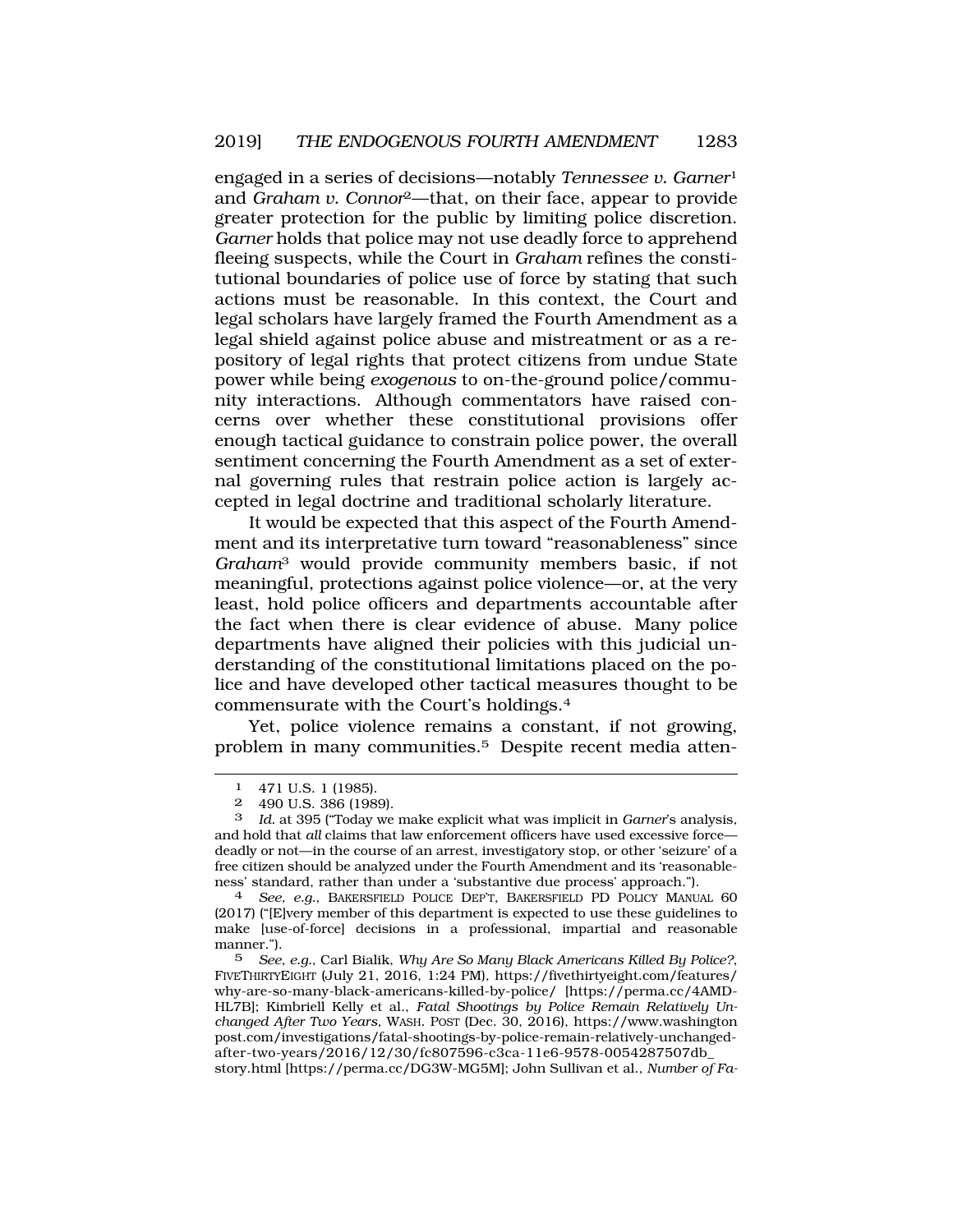tion and protest, the situation remains bleak: data suggests that police are killing people at roughly the same rate as they did before Michael Brown's shooting in Ferguson, Missouri, sparked national protests.<sup>6</sup> As officers continue to be acquitted of charges or not charged at all—even when questionable police killings and other acts of aggression are documented on video—communities are still finding little accountability in the legal system.7

*tal Shootings by Police is Nearly Identical to Last Year*, WASH. POST (July 1, 2017), https://www.washingtonpost.com/investigations/number-of-fatal-shootings-bypolice-is-nearly-identical-to-last-year/2017/07/01/98726cc6-5b5f-11e7-9fc6 c7ef4bc58d13\_story.html?utm\_term=.34888baef7c6 [https://perma.cc/D76Q-VN3X] ("Since Brown's killing in Ferguson, other fatal shootings by police, many captured on video, have fueled protests and calls for reform. Some police chiefs have taken steps in their departments to reduce the number of fatal encounters, yet the overall numbers remain unchanged."); *see also* CENTER FOR POLICING EQ-UITY, THE SCIENCE OF JUSTICE: RACE, ARRESTS, AND POLICE USE OF FORCE 4 (2016), https://policingequity.org/images/pdfs-doc/CPE\_SoJ\_Race-Arrests-UoF\_2016- 07-08-1130.pdf [https://perma.cc/AW8B-QLV6] ("Even though this is a conservative estimate of bias, the analyses of 12 law enforcement departments from geographically and demographically diverse locations revealed that racial disparities in police use of force persist even when controlling for racial distribution of local arrest rates."). *See generally* FRANKLIN E. ZIMRING, WHEN POLICE KILL (2017) (discussing police violence and the need for protocols governing lethal police force). It must also be added that police violence has always been a problem for communities of color. *See, e.g.*, Nancy Krieger et al., *Trends in US Deaths Due to Legal Intervention Among Black and White Men, Age 15*–*34 Years, by County Income Level: 1960*–*2010*, 3 HARVARD PUB. HEALTH REV., Jan. 2015, at 2, http:// harvardpublichealthreview.org/190/ [https://perma.cc/8SY2-LCEE] ("[T]he excess black vs. white mortality rate among men age 15–34 due to legal intervention is . . . longstanding . . . .").

6 Carl Bialik, *The Police Are Killing People as Often as They Were Before Ferguson*, FIVETHIRTYEIGHT (July 7, 2016, 7:02 PM), https://fivethirtyeight.com/ features/the-police-are-killing-people-as-often-as-they-were-before-ferguson/ [https://perma.cc/YWS2-4KTQ]; *Police Shootings 2018 Database*, WASH. POST (2018), https://www.washingtonpost.com/graphics/2018/national/policeshootings-2018/?utm\_term=.ee2e914413ba [https://perma.cc/7LES-BS4X]; *Po-lice Shootings 2017 Database*, WASH. POST (2017), https:// www.washingtonpost.com/graphics/national/police-shootings-2017/? noredirect=ON [https://perma.cc/7NR7-37TG]; *see also* Rob Arthur et al., *Shot by Cops and Forgotten: Police Shoot Far More People Than Anyone Realized, A Vice News Investigation Reveals*, VICE (Dec. 11, 2017), https://news.vice.com/story/ shot-by-cops [https:// perma.cc/PZ7Q-8JLL] ("An exclusive analysis of data from the 50 largest local police departments in the United States shows that police shoot Americans more than twice as often as previously known. Police shootings aren't just undercounted—police in these departments shoot black people at a

higher rate and shoot unarmed people far more often than any data has shown."). 7 *See, e.g.*, Faith Karimi et al., *Tulsa Officer Acquitted in Fatal Shooting of Terence Crutcher*, CNN (May 18, 2017, 3:39 AM), http://www.cnn.com/2017/05/ 17/us/tulsa-police-shooting-trial/index.html [https://perma.cc/38QS-RJC6] (describing a case in which an officer was acquitted of shooting an unarmed man despite video evidence showing the man "with his arms in the air before being shot"); Mitch Smith, *Minnesota Officer Acquitted in Killing of Philando Castile*, N.Y. TIMES (June 16, 2017), https://www.nytimes.com/2017/06/16/us/police-shoot-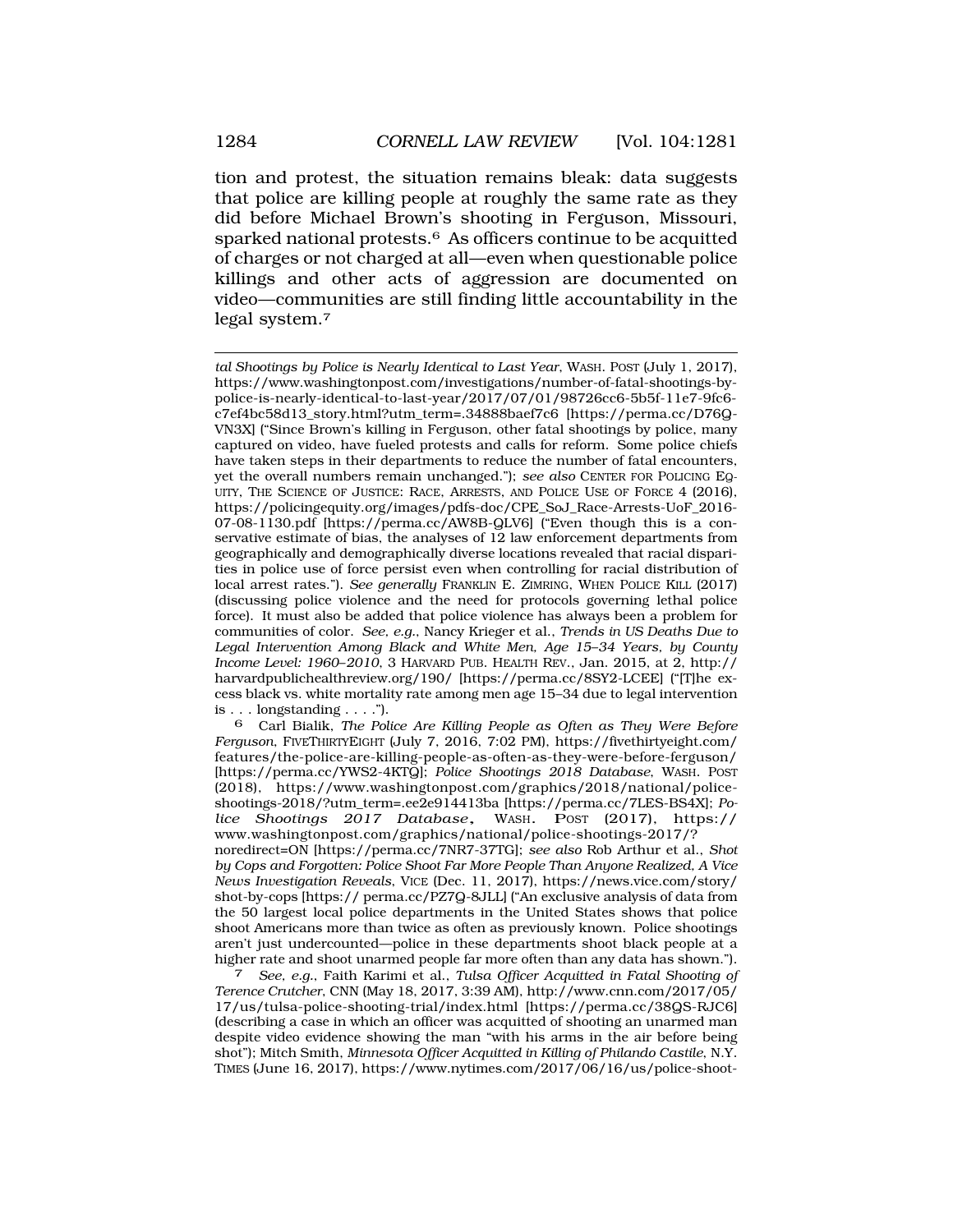This draws attention to a tension that deserves further theoretical, doctrinal, and empirical exploration: how is it that Fourth Amendment jurisprudence on police use of force can be thought of by the Court and many legal scholars as *restricting*  police and yet, as an empirical matter, communities (especially those of color) are experiencing continued if not increasing instances of police violence? Put differently, how can it be that ostensibly protective if not progressive constitutional standards and judicial interpretations aimed at greater fairness, transparency, and restraint are so profoundly ineffective?

A common response to these questions is that police violence is a product of individualized racism, i.e., the racism whether implicit or explicit—of individual officers<sup>8</sup> that undermines the protective nature of Fourth Amendment doctrine. According to this "bad apples" framing, the solution is simple: more and better training aimed at reducing implicit bias and removing officers who demonstrate explicit racism. In this way, the institutions that support and enable these officers remain without scrutiny—especially federal courts in their decisions on whether certain uses of force violate the constitution. The racism of individual officers is, of course, important, and improving officer training to maximize respect for community members and minimize force in resolving conflict is essential to ethical and effective policing. But it is also important to be attentive to the roles played by policy in these dynamics.

A fruitful place to begin this work is to understand how the Fourth Amendment shapes local, official ground rules for

ing-trial-philando-castile.html [https://perma.cc/9D43-ZVTG] (describing a case in which an officer was acquitted despite video of the victim's girlfriend "livestreaming the aftermath of [the] police shooting of her boyfriend, Philando Castile, and narrating the searing, bloody scene that was unfolding around her"); *see also*  AMNESTY INTERNATIONAL, DEADLY FORCE: POLICE USE OF LETHAL FORCE IN THE UNITED STATES 3 (2015), https://www.amnestyusa.org/wp-content/uploads/2015/06/ aiusa\_deadlyforcereportjune2015-1.pdf [https://perma.cc/R2JU-S4UT] ("What is urgently needed is a nationwide review and reform of existing laws, policies, training and practices on police use of lethal force, as well as a thorough review and reform of oversight and accountability mechanisms. As this demonstrates, one of the steps that needs to be taken is for state laws to be thoroughly reformed or, in some cases, replaced with new laws to ensure that police are not permitted to use lethal force except where it is necessary to protect against an imminent threat of death or serious injury.").

<sup>8</sup> *See, e.g.*, Ryan J. Reilly, *Jeff Sessions Blames Bad Apples for Police Abuse. He Should Read These DOJ Reports.*, HUFFINGTON POST (Jan. 11, 2017, 10:50 PM), https://www.huffingtonpost.com/entry/police-jeff-sessions-civil-rights-police \_us\_58767eb3e4b092a6cae4ac97 [https://perma.cc/JT6U-H6G6] (describing testimony by former Attorney General Jeff Sessions implying that individual officers, rather than police departments as a whole, were responsible for unlawful police conduct).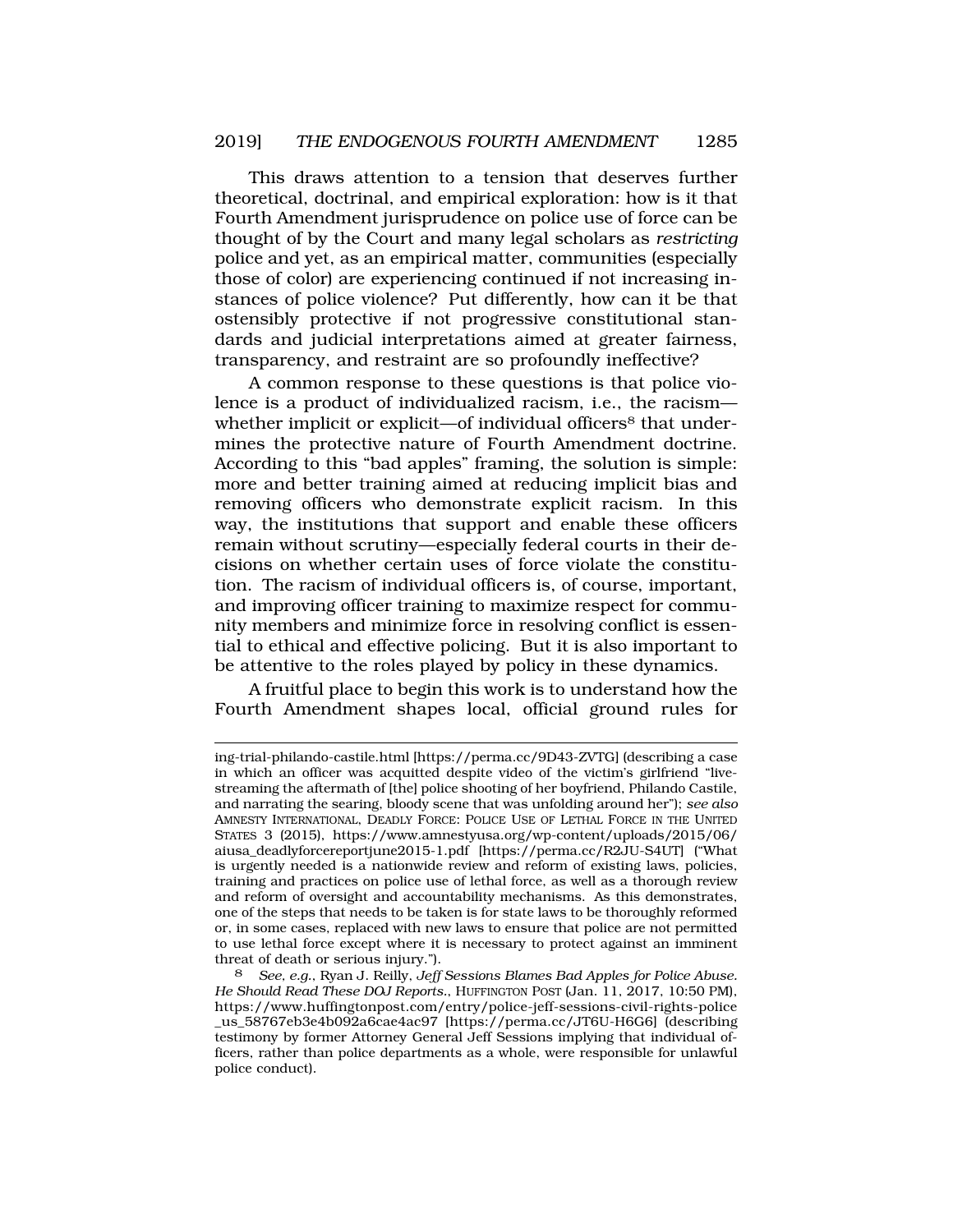when, how, and in what manner police can use force against civilians. Recent discussions concerning police violence have focused on a number of potential reforms, from body cameras to civilian review boards to implicit bias testing. Yet, surprisingly, the basic rules and regulations that govern police engagements have been largely neglected as a site for scholarly attention. These administrative regulations concerning civilian-police encounters—known as "use of force policies"—dictate, delimit, and incentivize police behavior. They are written policies of how police must act in scenarios where force against citizens is used as part of their law enforcement duties.

Use-of-force policies serve at least two core overlapping functions: (1) they are the guidelines and instructions police departments use to train and direct officers on when, where, and how much force to use; and (2) they are also often used to decide whether an officer's conduct is punishable by the department after an incident. Thus, these policies are embedded in both the production of the violent event as well as how that event is read and legitimated in administrative and legal contexts after it happens. Taken together, use-of-force policies perform the important function of both instructing officers in force usage and providing a standard by which alleged deviations may be measured. As a result, such policies are an important place for scholarly inquiry to understand how Fourth Amendment jurisprudence is translated into local rules and the role these policies might play to produce lasting and meaningful reform in a context of persistent police violence.9

Despite this critical role, there is currently little systematic knowledge of the content in police use-of-force policies. To further our understanding of these policies, this Article engages in an empirical analysis of use-of-force policies from the seventy-five largest cities<sup>10</sup> in the United States.<sup>11</sup> Scholars across many disciplines have conducted empirical work on use-of-force policies, largely focusing on aggregate incidents,

<sup>9</sup> *See* Johan Galtung, *Violence, Peace, and Peace Research*, 6 J. PEACE RES. 167, 173 (1969) ("Structural violence is silent, it does not show—it is essentially static, it is the tranquil waters. In a static society, personal violence will be registered, whereas structural violence may be seen as about as natural as the air around us." (emphasis omitted)).

<sup>10</sup> Of the top seventy-five largest cities, the use-of-force policy from Memphis, TN (the twenty-fifth) is not available. We therefore excluded Memphis from our analysis and included the seventy-sixth largest city, Fort Wayne, Indiana.

<sup>11</sup> *Annual Estimates of the Resident Population for Incorporated Places of 50,000 or More*, U.S. CENSUS BUREAU (2016), https://factfinder.census.gov/ faces/tableservices/jsf/pages/productview.xhtml?src=bkmk [https://perma.cc/ D5L2-KJG3].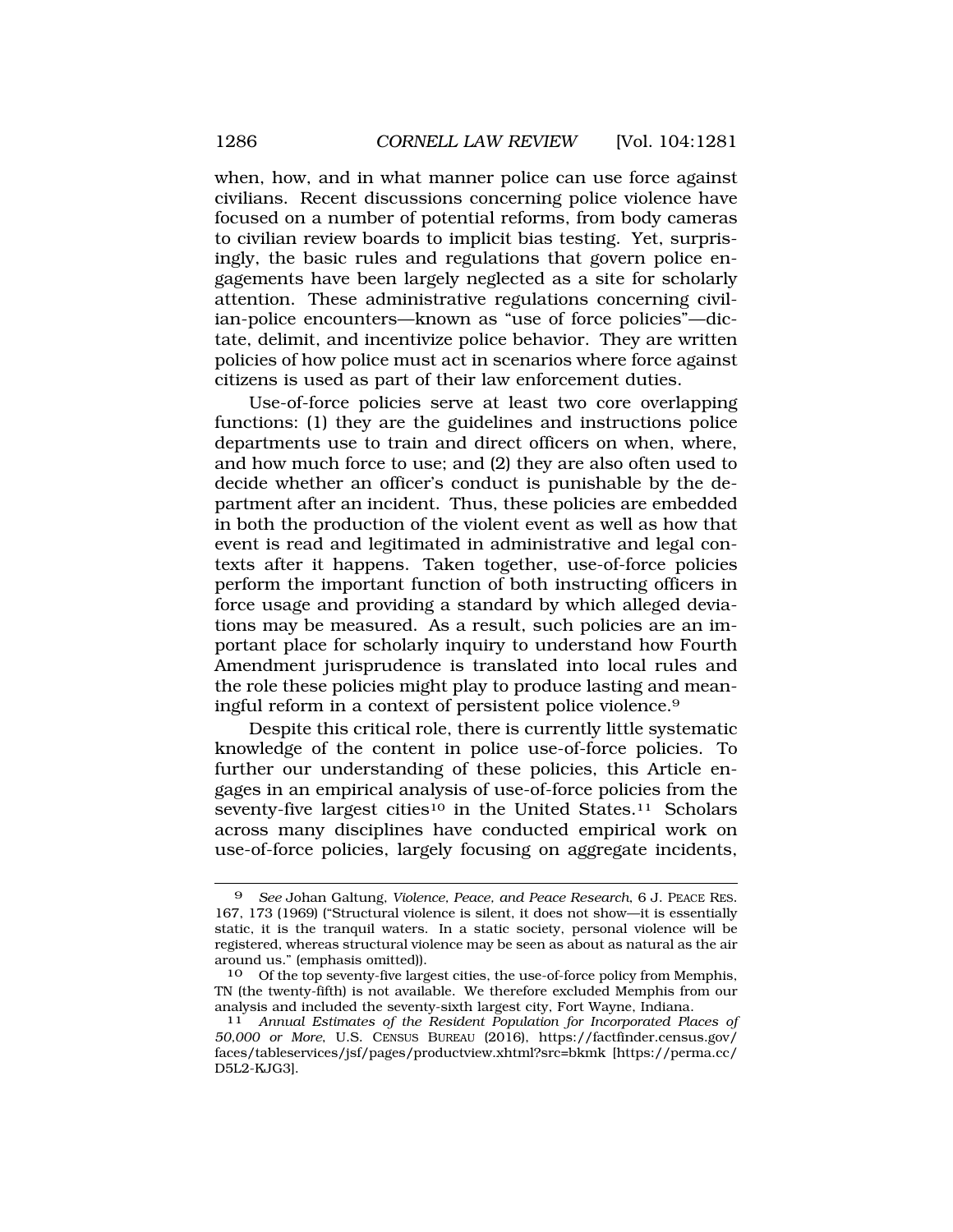individual case studies, or models for intervention in a manner that is largely detached from Fourth Amendment considerations.12 The use-of-force study in this Article differs from other scholarly work in that the unit of analysis is the policies themselves. By conducting a rich content analysis of these seventyfive use-of-force policies, this study collects, codes, and evaluates local police understandings of Fourth Amendment restrictions regarding excessive use of force.

Our study highlights three important findings. First, use of force policies rely upon the vagueness and ambiguity of Fourth Amendment case law. By this, we mean that virtually every use-of-force policy contains the language of "reasonableness" reiterated throughout court decisions since *Graham v. Connor* in 1989 without much discussion of what this construct means as an on-the-ground, tactical matter. Absent further textual instruction on what "reasonable" means in particular circumstances, the judicial interpretation of this Fourth Amendment protection remains unarticulated, devolving into a legal gray area. Second, as a result of this ambiguity, use-of-force policies largely refrain from affirmative policymaking, which gives police officers wide latitude to use the force they deem appropriate in any given situation. Rather than restraining police behavior, this latitude can function as creating *before the fact* justifications for police force. Third, these use-of-force policies do not include sufficient protections for civilian health and safety.

These empirical findings not only provide useful insights into the inner workings of use-of-force policies, they also suggest a novel theoretical understanding of the Fourth Amendment's relation to these policies. The Fourth Amendment, as with much of statutory and constitutional law, is thought of as an exogenous mechanism that governs police engagements. Because the Fourth Amendment is conceived as a repository of rights for citizens against the police, surrounding debates

<sup>12</sup> *See, e.g.*, Geoffrey P. Alpert & John M. MacDonald, *Police Use of Force: An Analysis of Organizational Characteristics*, 18 JUST. Q. 393, 393 (2001); Geoffrey P. Alpert & Michael R. Smith, *Police Use-of-Force Data: Where We Are and Where We Should Be Going*, 2 POLICE Q. 57, 57 (1999); Robert J. Friedrich, *Police Use of Force: Individuals, Situations, and Organizations*, 452 ANNALS AM. ACAD. POL. & SOC. SCI. 82, 82 (1980); Michael D. White, *Controlling Police Decisions to Use Deadly Force: Reexamining the Importance of Administrative Policy*, 47 CRIME & DELINQ. 131, 131 (2001); David Jacobs & Robert M. O'Brien, *The Determinants of Deadly Force: A Structural Analysis of Police Violence*, 103 AM. J. SOC. 837, 837 (1998); Roland G. Fryer, Jr., *An Empirical Analysis of Racial Difference in Police Use of Force* 1 (Nat'l Bureau of Econ. Research, Working Paper No. 22399, 2018), http://www.nber.org/papers/w22399 [https://perma.cc/QR5Q-2YCD].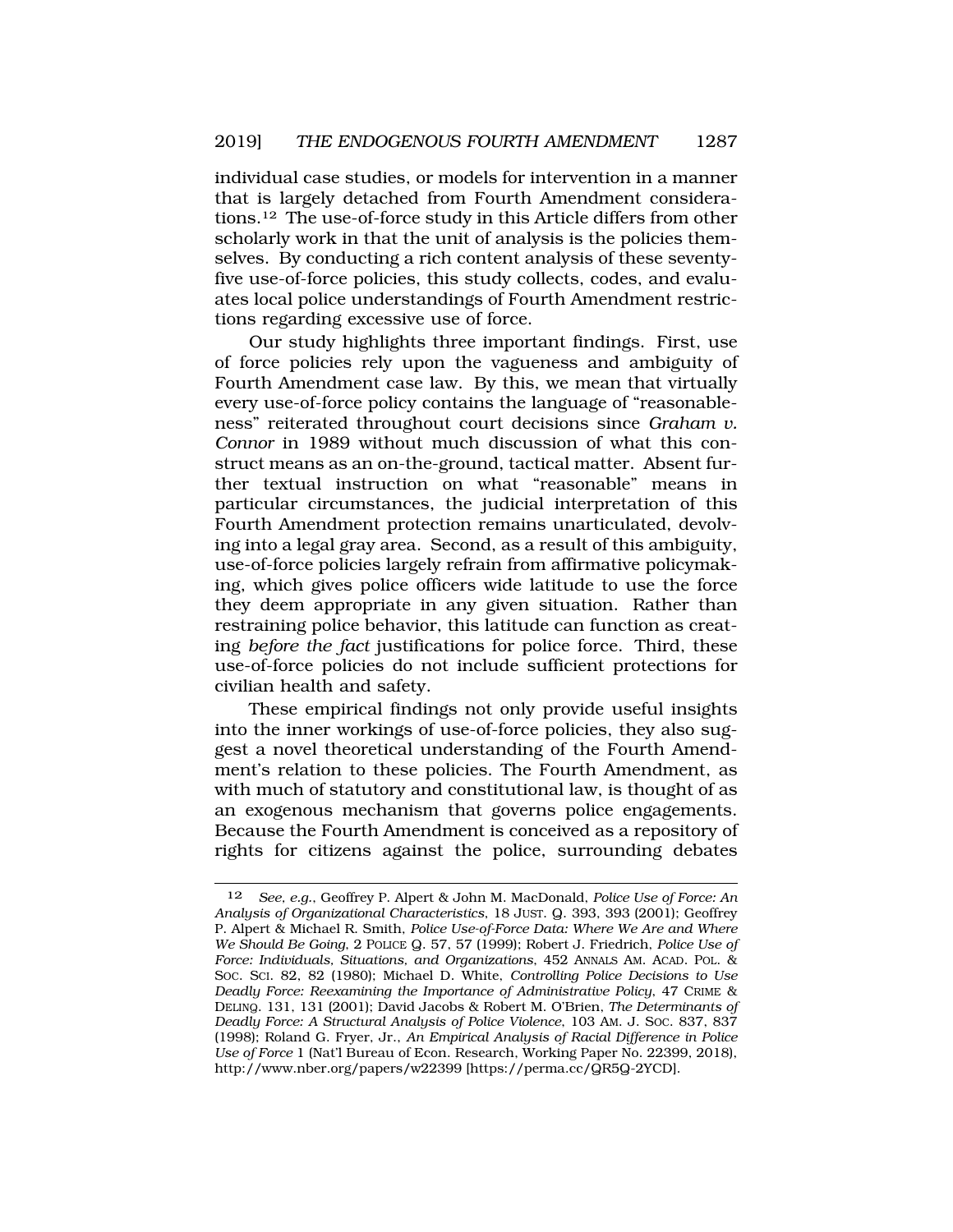largely frame it as an external legal mechanism that provides rules that constrain state power through judicial review. The empirical analysis of use-of-force policies provided in this Article, however, suggests that the judiciary's understanding of the Fourth Amendment and constitutionality of police force may be *endogenous* rather than exogenous. Instead of an independent judiciary determining the meaning of the Fourth Amendment and impressing it upon local police departments, local departments create meaning and symbolic adherence to ambiguous constitutional norms by developing use-of-force policies that reflect their own institutional and administrative preferences. In turn, federal courts defer to these policies as a reasonable iteration of police force.

To make this argument, we extend Lauren Edelman's13 "legal endogeneity theory" to the Fourth Amendment and useof-force policy context. Edelman developed this sociological account to explain how the Civil Rights Act of 1964, despite its progressive aspirations, did not produce its intended effects on discrimination in hiring and other workplace dynamics.14 Legal endogeneity permits a more nuanced theorization of Fourth Amendment excessive force jurisprudence. Fourth Amendment scholars have discussed federal courts' tendency to defer to police expertise. These largely historical and doctrinal accounts examine how police officers' status as professionals has been used to offer testimonial or experiential knowledge that can assist the court.15 Yet, this scholarship has not empirically explored the sociological dynamics leading courts to not simply defer to expert testimony or police practices, but to allow the *policy preferences* of police departments—as organiza-

<sup>13</sup> LAUREN B. EDELMAN, WORKING LAW: COURTS, CORPORATIONS, AND SYMBOLIC CIVIL RIGHTS 12 (2016). 14 *See generally id.* at 3–20 (examining change in workplace inequality or the

basis of race and gender in the decades after the Civil Rights Act of 1969 became law).

<sup>15</sup> *See, e.g.*, Anna Lvovsky, *The Judicial Presumption of Police Expertise*, 130 HARV. L. REV. 1995, 1997 (2017) (exploring the history of courts seeking police expert testimony in criminal matters); Aziz Huq, *Fourth Amendment Gloss*, 113 NW. U. L. REV. 701, 703 (2019) (drawing upon the idea of 'historical gloss' in the separation of powers context to highlight how longstanding, on-the-ground police practices in search and seizure contexts informs judicial decision making). For broader discussions of judicial deference in criminal procedure, see generally Jennifer E. Laurin, *Quasi-Inquisitorialism: Accounting for Deference in Pretrial Criminal Procedure*, 90 NOTRE DAME L. REV. 783, 785 (2014) (exploring federal courts' tendency to defer to pretrial evidence collected by investigators despite questions of accuracy or accountability); L. Song Richardson, *Police Efficiency and the Fourth Amendment*, 87 IND. L.J. 1143, 1195 (2012) (discussing problems that arise when courts defer to the judgements of criminality provided by law enforcement).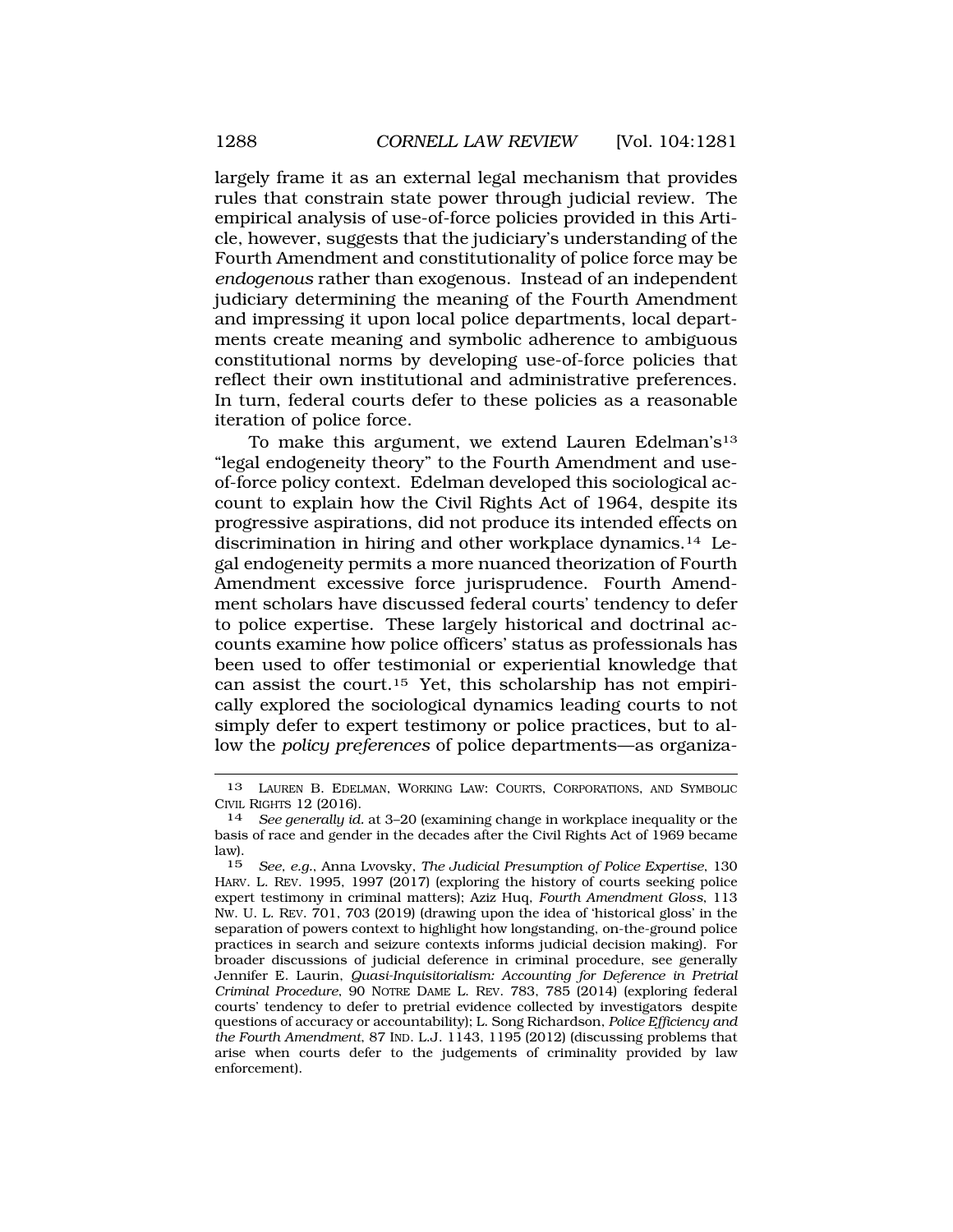tions—to shape federal courts' interpretation of what constitutes excessive force as a constitutional matter. The deference discussed in relation to legal endogeneity is quite different from the "deference" discussed by some Fourth Amendment analysts. The sociological literature is interested in the dynamics leading organizational actors to interpret polysemous rules meant to regulate them, develop internal administrative policies—here, on use of force—that reflect their interests and perspectives, and have these policies deferred to by federal courts as *the* appropriate interpretation of constitutional meaning. This is less a matter of federal courts soliciting individual expert testimony from police officers or assessing existing police practices and more an instance of federal courts abdicating their interpretive role and allowing the administrative policies of police departments to define the meaning of excessive force under the Fourth Amendment.

Rather than conceptualizing excessive force as a deviation from externally imposed (i.e., "top-down") constitutional rules that shape departmental policies on use of force, legal endogeneity theory characterizes the *structural and doctrinal pathways* through which the administrative preferences of police departments can *become constitutional law* in a "bottomup" fashion. This dynamic has been underappreciated, yet it provides a novel explanation for how brutal examples of excessive force by police persist largely without consequence at the very moment that seemingly progressive laws and policies on police restraint are on the books. Exposing the endogenous nature of how police preferences concerning excessive force can shape the Fourth Amendment (rather than the Fourth Amendment driving police behavior) also offers new points of intervention for developing meaningful reform.16

This Article consists of five parts. Part I reviews the literature concerning Supreme Court decisions and existing scholarship on police excessive force and use-of-force policies. This section provides a brief overview of the Fourth Amendment case law regulating force usage and reviews different scholarly perspectives on this jurisprudence. In Part II, we present findings from our content analysis of use-of-force policies from the

<sup>16</sup> *See* Osagie K. Obasogie & Zachary Newman, *Constitutional Interpretation Without Judges: Police Violence, Excessive Force, and Remaking the Fourth Amendment*, 105 VA. L. REV. 425, 927 (2019) (arguing that understanding the endogenous relationship between the Fourth Amendment and use-of-force policies creates opportunities for communities to participate in the development of local use-of-force policies to shape federal courts' understanding of excessive force in a manner that prioritizes civilian health and safety).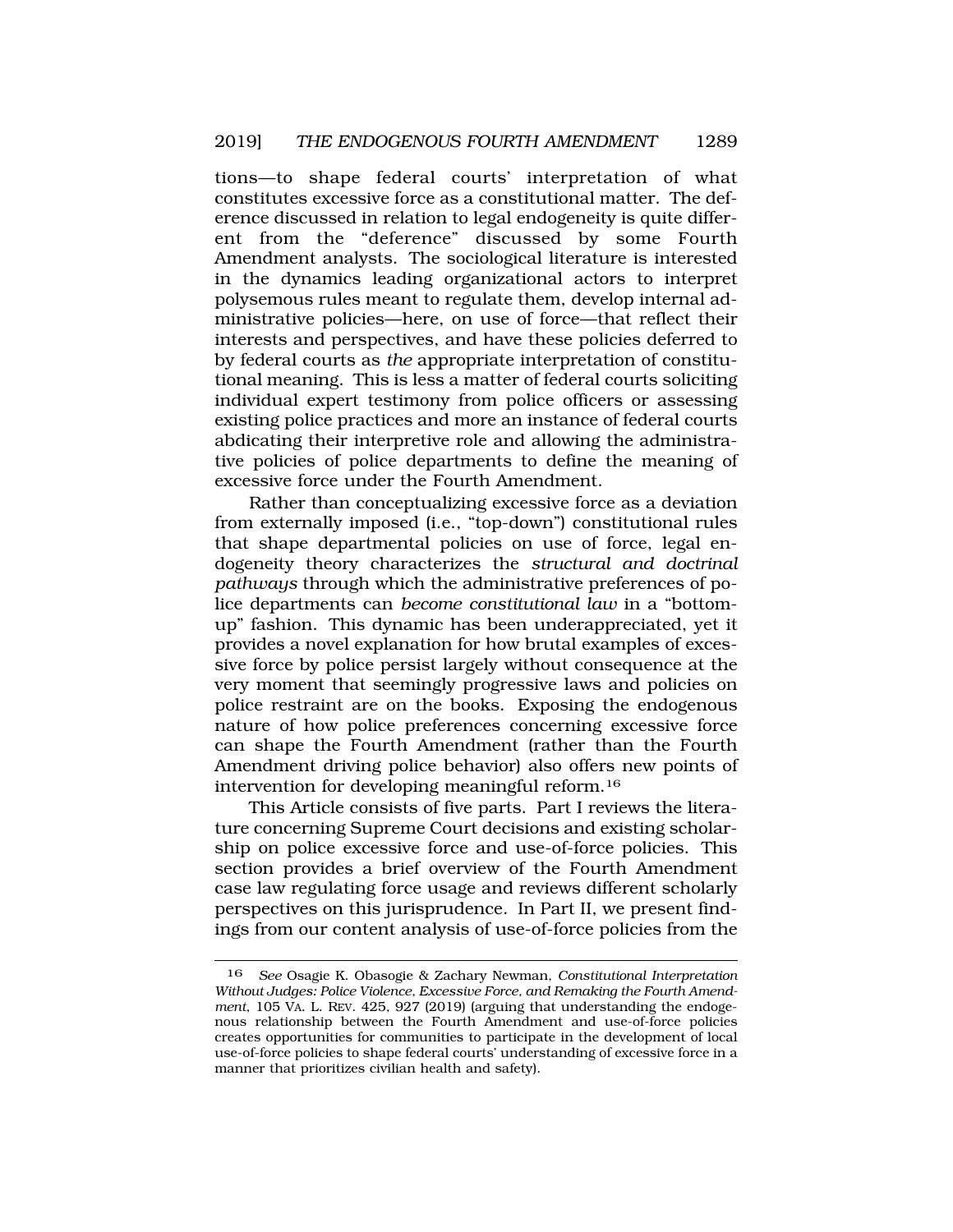<span id="page-9-0"></span>seventy-five largest cities and demonstrate how these policies rely on ambiguous case law. We introduce legal endogeneity theory in Part III, originally developed in a statutory context by Lauren Edelman, and explain how it can be adapted in a constitutional space. We then engage in a doctrinal examination of federal court decisions that connects our empirical findings to legal endogeneity theory to describe the iterative processes through which the ambiguous case law outlined in Part I interacts with the use of force policies discussed in Part II to enable a system of normalized excessive force by the police. The Article concludes with a discussion of how legal endogeneity theory can allow for reconceptualizing our understanding of the relationship between the Fourth Amendment, use-of-force policies, and police behavior in a manner that might create new doctrinal opportunities for police reform and reduce the violence and adverse health impacts suffered by communities where police excessive force is common.

I

USE OF FORCE: DOCTRINE, CASE LAW, AND SCHOLARSHIP

The law regarding police use of force gives significant discretion to police officers and provides few mechanisms for oversight.<sup>17</sup> By channeling all claims regarding police use of excessive force during arrests or investigatory stops through Fourth Amendment analyses, the legal system individualizes remedies for those subjected to police violence and disconnects this issue from its structural causes.18 In this context, police departments have legal support to produce policies that contain abstract statements regarding force usage without substantive protections for citizens—all while giving individual officers wide latitude to use deadly and non-deadly force.19 In

<sup>17</sup> John P. Gross, *Judge, Jury, and Executioner: The Excessive Use of Deadly Force by Police Officers*, 21 TEX. J. ON C.L. & C.R. 155, 161 (2016) (Supreme Court case law has resulted in "a highly deferential standard by which to determine whether use of force is justified; the decision to use deadly force is left almost entirely up to the individual officer").<br> $18$  Osagie K. Obasogie & Zachar

<sup>18</sup> Osagie K. Obasogie & Zachary Newman, *The Futile Fourth Amendment: Understanding Police Excessive Force Doctrine Through an Empirical Assessment of* Graham v. Connor, 112 Nw. U. L. Rev. 1465, 1469 (2018) (discussing how the *Graham* decision changed excessive force jurisprudence by forcing all claims into a Fourth Amendment analysis).

<sup>19</sup> *See* Gross, *supra* note 17, at 155–56 ("While the Supreme Court has made it clear that the Fourth Amendment applies to questions about the use of deadly force, the Court has never given any specific guidance to law enforcement on when the use of deadly force is justified—and the standard of review the Court has promulgated is highly deferential to the judgment of police officers.").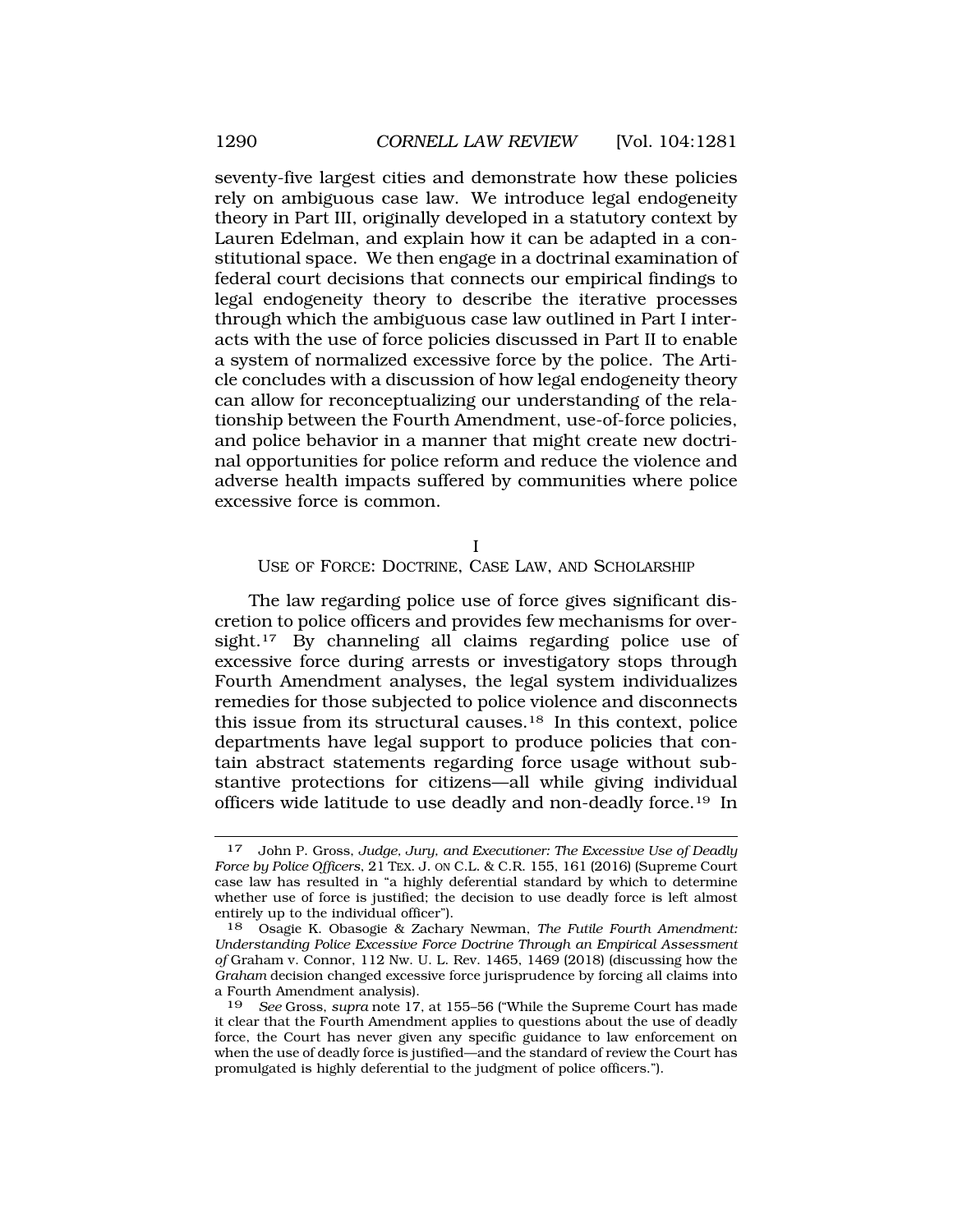<span id="page-10-0"></span>this section, we briefly examine the case law giving rise to this situation as well as how it has been discussed in legal scholarship.

### A. Case Law

While use of force policies are a central part of understanding the causes of police violence, it is also important to appreciate how these policies are supported by legal precedent that creates the conditions for departments to develop these documents.20 There are a few key Supreme Court cases that examine the constitutional parameters of police use of force, with *Tennessee v. Garner*<sup>21</sup> and *Graham v. Connor*<sup>22</sup> being the most prominent. But these cases are notoriously thin in substance; little direction is given to officers or to police departments on what the law requires of them.23 Moreover, police violence in general is not a subject that arises often for the Supreme Court,24 and therefore there are only a handful of authoritative decisions that speak to a social and legal issue that has gained recent visibility.25

In 1985, the Supreme Court decided *Tennessee v. Garner*.26 Edward Garner, a 15-year-old African American boy, was shot in the back of the head as he ran in the aftermath of committing a burglary, even though the officer who shot him

24 William J. Stuntz, *Privacy's Problem and the Law of Criminal Procedure*, 93 MICH. L. REV. 1016, 1043 (1995) ("[C]ases like *Garner* are telling precisely because they are so rare. For every reported decision discussing the law of deadly force, dozens discuss the rules that govern automobile searches. And amazingly, there is virtually no case law governing the use of *non*deadly force." (footnote omitted)); Gross, *supra* note 17, at 157 (the Supreme Court "seldom addresses the issue of police officer use of force; when the issue is addressed, legal justifications for the use of force, and the limitations on when the use of force is appropriate are not analyzed or discussed in any great detail").

25 Longo, *supra* note 23, at 262 ("[T]he Supreme Court of the United States has decided only three cases to help determine the scope and extent of appropriate force: *Tennessee v. Garner*, *Graham v. Connor*, and *Scott v. Harris*." (footnotes omitted)).

26 471 U.S. 1 (1985).

<sup>20</sup> *See* Rachel A. Harmon, *When Is Police Violence Justified?*, 102 NW. U. L. REV. 1119, 1123 (2008).

<sup>21 471</sup> U.S. 1 (1985).<br>22 490 U.S. 386 (198

<sup>22 490</sup> U.S. 386 (1989).<br>23 See Tim Longo, Defini

<sup>23</sup> *See* Tim Longo, *Defining Instrumentalities of Deadly Force*, 27 TOURO L. REV. 261, 267 (2011) ("The rule of law that comes out of *Garner* is limited to deadly force, and only in the context of the fleeing felon. *Graham*, on the other hand, pertains to all uses of force." (footnote omitted)); *see also* Brandon Garrett & Seth Stoughton, *A Tactical Fourth Amendment*, 103 VA. L. REV. 211, 278–88 (2017) (examining the empirical evidence of use-of-force policies adopted by various agencies and how the language in *Graham* affected the formulation of those policies).<br>24 W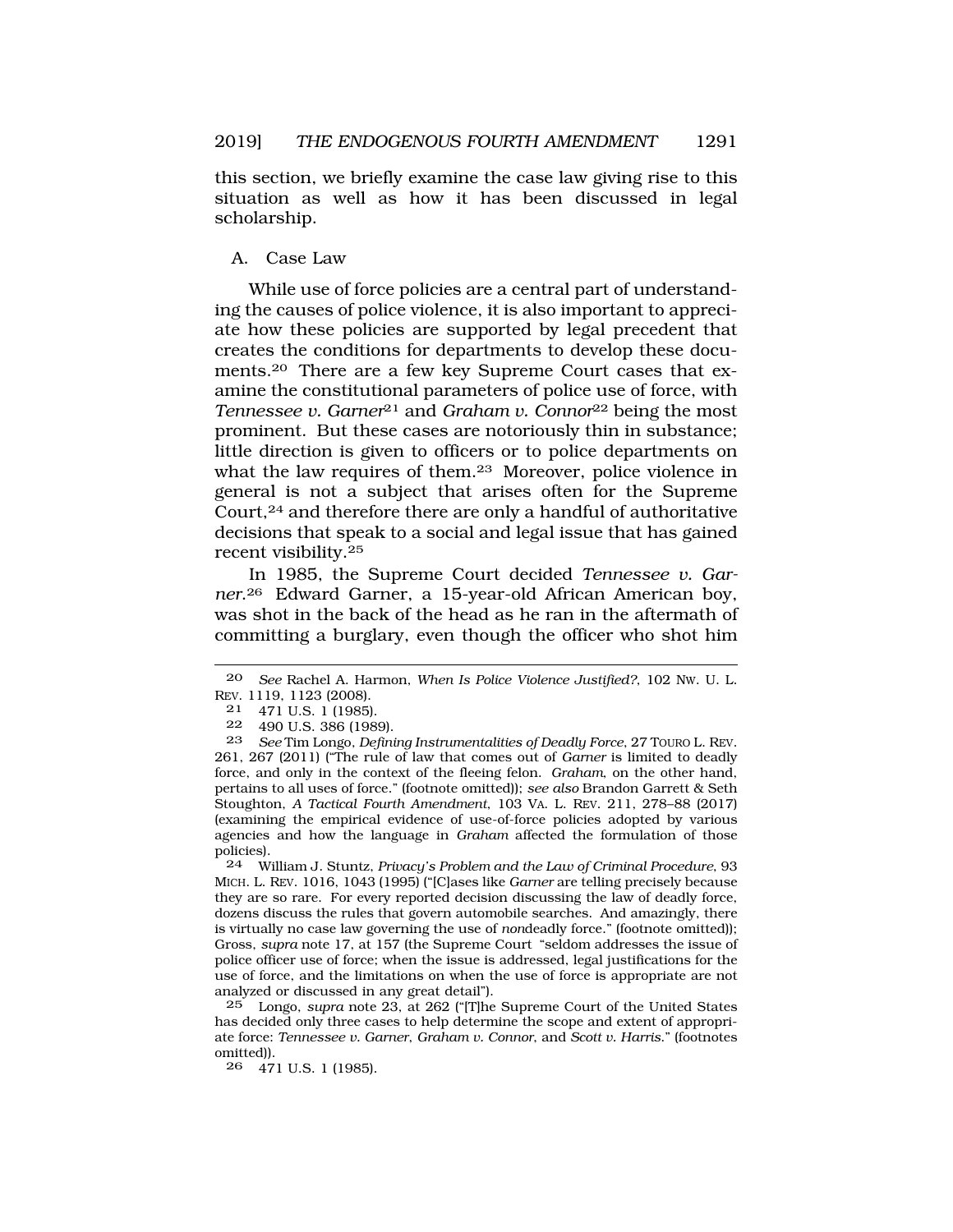saw that he did not have a gun in his hand.27 The Court characterized the main issue of the case in fairly narrow terms by deciding on "the constitutionality of the use of deadly force to prevent the escape of an apparently unarmed suspected felon."28 The Court concluded that deadly force cannot be used unless it is "necessary" to prevent escape and the officer believes that the citizen "poses a significant threat of death or serious physical injury to the officer or others."29 Garner's actions did not merit the officer using fatal force to stop him, leading the Court to establish a clear rule that an officer cannot use fatal force to stop unarmed fleeing suspects who pose no threat.

While *Garner* created an affirmative limit on excessive force, subsequent decisions failed to clarify this line of analysis.30 In 1989, the Court decided *Graham v. Connor*.31 A police officer stopped Dethorne Graham, an African American man who was experiencing hypoglycemia, after he quickly (and, to the officer's eyes, suspiciously) entered and left a convenience store seeking orange juice to offset his diabetic condition.32 Additional police officers were called to the scene. They erroneously believed that Graham was intoxicated and arrested him. In the ensuing interaction, Graham passed out, was tightly handcuffed, and roughly thrown in a police car. He sustained "a broken foot, cuts on his wrists, a bruised forehead, and an injured shoulder."33 Graham brought suit under 42 U.S.C. § 1983 to recover damages for injuries caused by the arresting officers' excessive force in violation of the Fourteenth Amendment.34 The Court characterized their decision as describing "what constitutional standard governs a free citizen's claim

33 *Id.* at 390.

<sup>27</sup> *Id*. at 3–4, 4 n.2.

<sup>28</sup> *Id*. at 3; *see also* Chase Madar, *Why It's Impossible to Indict a Cop*, NATION (Nov. 25, 2014), https://www.thenation.com/article/why-its-impossible-indictcop/ [https://perma.cc/5XKN-2KVZ] (arguing that the lack of police accountability for lethal violence is tied to the Supreme Court's holding in *Garner*).

<sup>29</sup> *Garner*, 471 U.S. at 3.

<sup>30</sup> *See* Geoffrey P. Alpert & William C. Smith, *How Reasonable is the Reasonable Man?: Police and Excessive Force*, 85 J. CRIM. L. & CRIMINOLOGY 481, 483 (1994) ("Prior to 1989, most federal circuits followed the Fourteenth Amendment substantive due process 'shocking to the conscience' standard enunciated by the Second Circuit in *Johnson v. Glick*. Under *Johnson*, the subjective mental state of the offending officer was relevant as a factor to help determine if an actionable injury had occurred." (footnote omitted)).

<sup>31 490</sup> U.S. 386 (1989).

<sup>32</sup> *Id*. at 388–89.

<sup>34</sup> *Id.* at 389.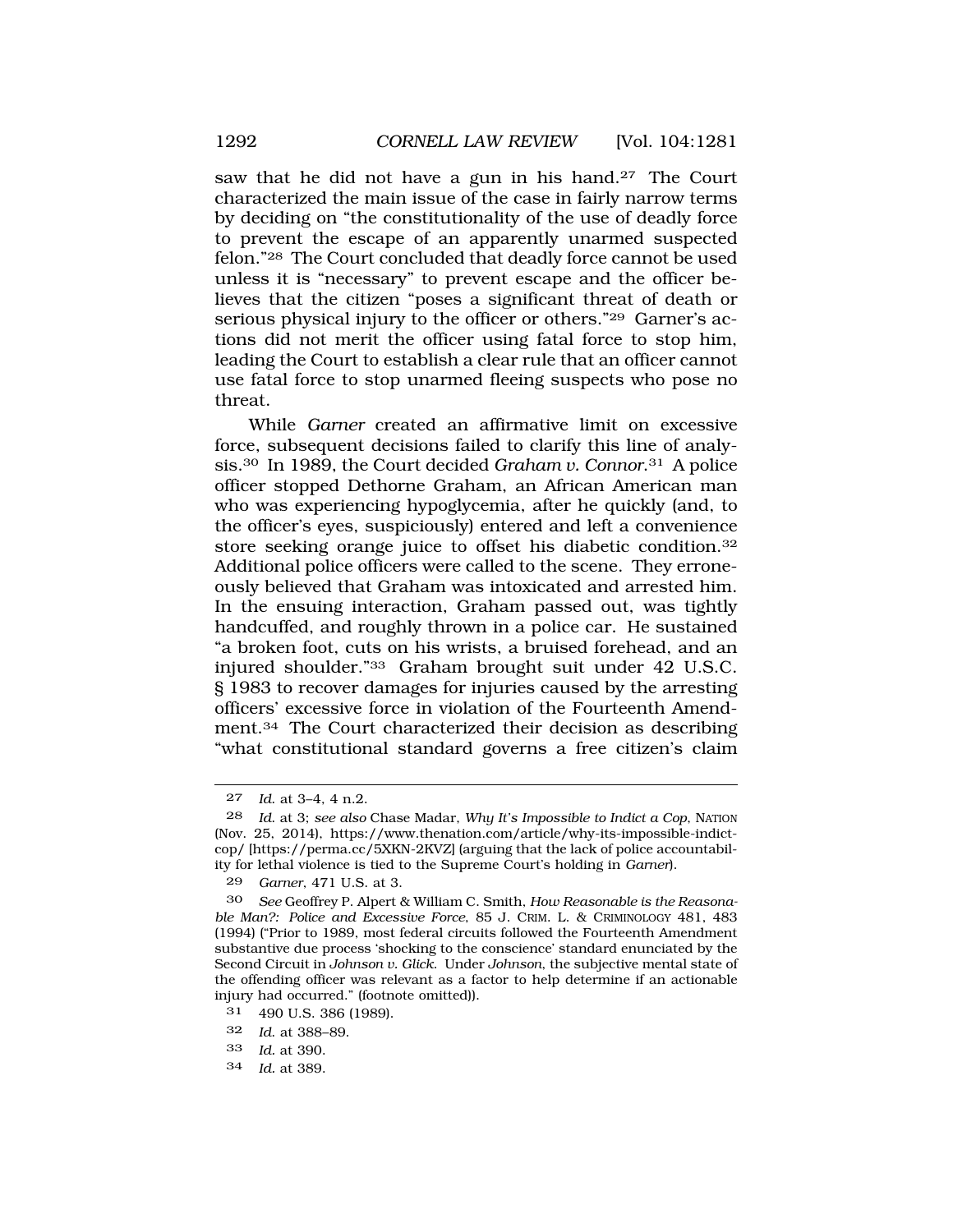that law enforcement officials used excessive force."35 The Court decided that instead of a Fourteenth Amendment substantive due process standard, an "objective reasonableness" approach under the Fourth Amendment applies to allegations of excessive force during an arrest or investigatory stop.36 Citing *Garner*,37 the *Graham* Court clarified that this Fourth Amendment analysis should focus on the particular facts and circumstances of the case, including the severity of the crime, the immediacy of the threat posed by the citizen, and whether the citizen resisted arrest or tried to escape.38 Moreover, law enforcement's actions are to be judged "from the perspective of a reasonable officer on the scene, rather than with the 20/20 vision of hindsight."39

*Graham* entrenched the objective reasonableness standard into legal determinations of police excessive force.40 While *Garner* arguably had the potential to support plaintiffs by drawing clear lines on what police can and cannot do, *Graham* cabined this potential<sup>41</sup> within the limitations of the Fourth Amendment by emphasizing "reasonableness"—a standard that defers to police interpretations at the scene.42 Instead of enabling

37 *See Graham*, 490 U.S. at 396.

41 *See* Garrett & Stoughton, *supra* note 23, at 216 (calling *Garner* "a highwater mark of [the police violence] body of case law").

42 *See* Jonathan M. Smith, *Closing the Gap Between What Is Lawful and What Is Right in Police Use of Force Jurisprudence by Making Police Departments More Democratic Institutions*, 21 MICH. J. RACE & L. 315, 323 (2016) ("*Terry* [*v. Ohio*], *Garner*, *Graham*, and other Supreme Court decisions regarding the Fourth Amendment in the 1960s, '70s, and '80s placed substantial weight on balancing police powers against the intrusion on the individual's Fourth Amendment interests. . . . In the cases decided in more recent terms of the Court, very little consideration is given to the interests of the individual. As a result, there have been no significant cases in the last decade in which the Supreme Court has held that the individual's rights trumped the governmental interest." (footnotes omitted)); Gregory Howard Williams, *Controlling the Use of Non-Deadly Force: Policy and Practice*, 10 HARV. BLACKLETTER J. 79, 95 (1993) ("[T]he basic problem with *Graham* is the fantasy of the Fourth Amendment 'reasonableness' test and the socalled balancing analysis. 'Reasonableness' is never truly defined, and unfortu-

<sup>35</sup> *Id.* at 388.

<sup>36</sup> *Id.* Fourteenth Amendment claims continue to be available to plaintiffs who are harmed by law enforcement through police interactions other than intentionally applied force to seize or stop a suspect. *See* County of Sacramento v. Lewis, 523 U.S. 833, 843–44 (1998).

<sup>38</sup> *Id.* 

<sup>39</sup> *Id*.

<sup>40</sup> Nancy C. Marcus, *From Edward to Eric Garner and Beyond: The Importance of Constitutional Limitations on Lethal Use of Force in Police Reform*, 12 DUKE J. CONST. L. & PUB. POL'Y 53, 80 (2016) ("In following *Garner*, *Graham* did not overrule or subrogate the former case, or minimize *Garner*'s prohibition on lethal force against non-dangerous fleeing suspects. *Graham* set an 'objective reasonableness' standard for evaluating excessive force claims against police generally.").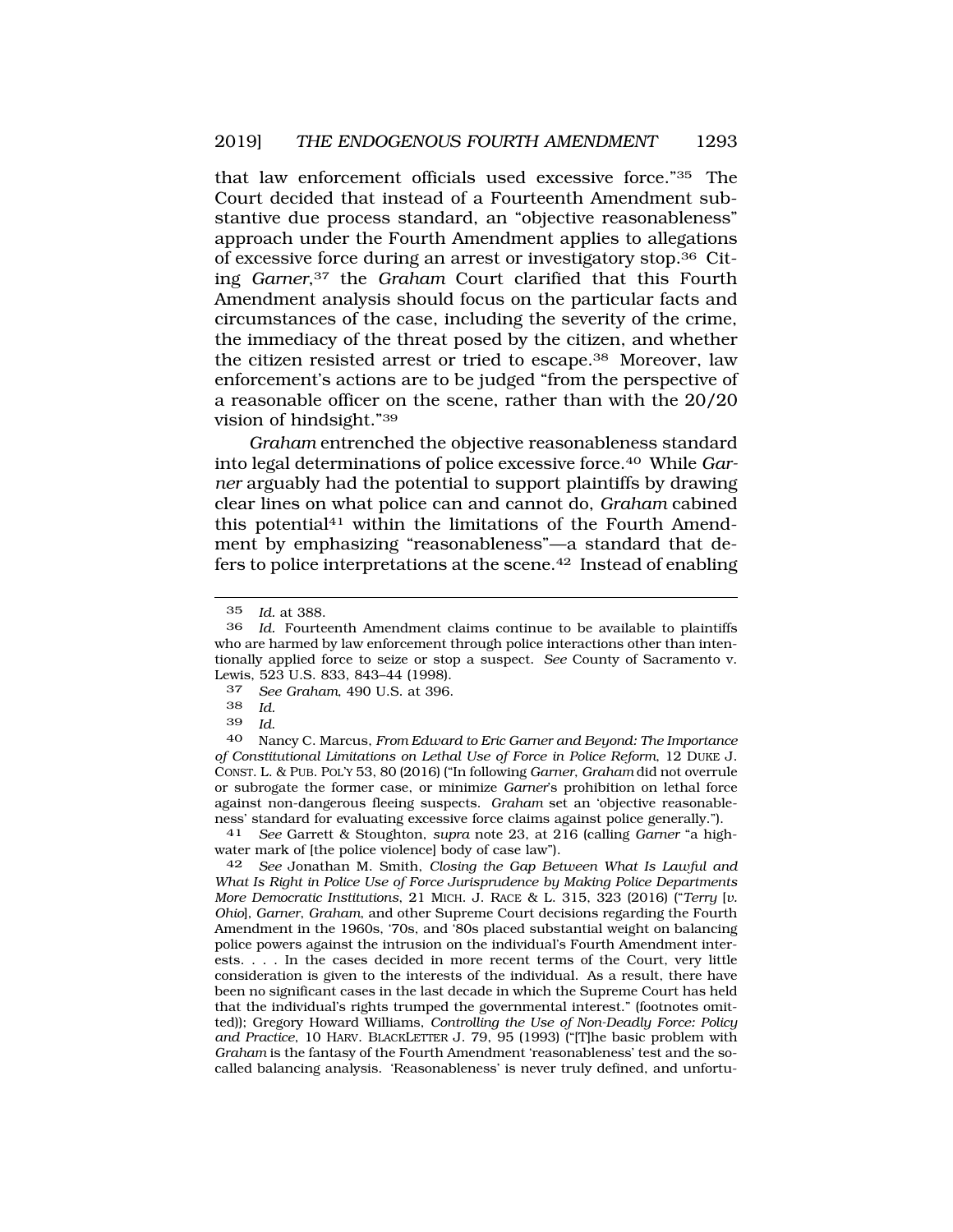individuals harmed by the use of force to mobilize substantive due process, *Graham* makes it more difficult for plaintiffs to successfully bring suits against the police.<sup>43</sup>

The Court further strengthened the reasonableness standard in 2007 with its decision in *Scott v. Harris*44 "[a]fter nearly twenty years of silence on the issue."45 *Scott* dealt with a highspeed chase where Harris's injuries were a result of Officer Scott's use of the "Precision Intervention Technique" (PIT). PIT involves an officer using his patrol car to push the rear bumper of a suspect's vehicle.46 The Court rejected Harris's argument that there was a clear "easy-to-apply legal test in the Fourth Amendment context"47 coming out of *Garner*. Instead, the Court noted that the Fourth Amendment requires a court to "still slosh [its] way through the fact-bound morass of 'reasonableness.'"48 The Court held that Scott's use of force did not violate the Fourth Amendment because it was reasonable under the circumstances to believe Harris presented a serious risk to others.49

nately the balance rarely weighs in favor of the citizen. While the Supreme Court makes it clear that the Fourth Amendment balancing analysis cannot be applied with mechanical precision, the result almost always results in a balancing in favor of the government, as decisions since *Graham* have shown." (footnotes omitted)); *see also* Obasogie & Newman, *supra* note 18, at 1497 (discussing how "futile" the Fourth Amendment is for understanding the complexities and nuances of racialized police violence, a structural violence); Zach Newman, Note, *"Hands Up, Don't Shoot": Policing, Fatal Force, and Equal Protection in the Age of Colorblindness*, 43 HASTINGS CONST. L.Q. 117, 145–48 (2015) (discussing the problems of using constitutional rights to address police violence).

43 *See* Erwin Chemerinsky, *How the Supreme Court Protects Bad Cops*, N.Y. TIMES (Aug. 26, 2014), https://mobile.nytimes.com/2014/08/27/opinion/howthe-supreme-court-protects-bad-cops.html?\_r=0 [https://perma.cc/6JTS-D2X2] ("[T]he court has made it very difficult, and often impossible, to hold police officers and the governments that employ them accountable for civil rights violations. This undermines the ability to deter illegal police behavior and leaves victims without compensation. When the police kill or injure innocent people, the victims rarely have recourse."); Garrett & Stoughton, *supra* note 23, at 217 ("Only the most egregious uses of force can result in police liability, and even then, not easily.").

44 550 U.S. 372 (2007).

45 Harmon, *supra* note 20, at 1119; *see also* Garrett & Stoughton, *supra* note 23, at 217 ("The turn away from *Garner* was cemented by the Court's 2007 decision in *Scott v. Harris*, which reinforced the approach in *Graham* by holding that there are no clearly impermissible uses of deadly force . . . . Instead, officers may use force, including deadly force, so long as it is objectively reasonable to do so in the circumstances of each case." (footnote omitted)).

- 46 *Scott*, 550 U.S. at 374–75.
- 47 *Id*. at 383.
- 48 *Id*.
- 49 *Id*. at 384, 386.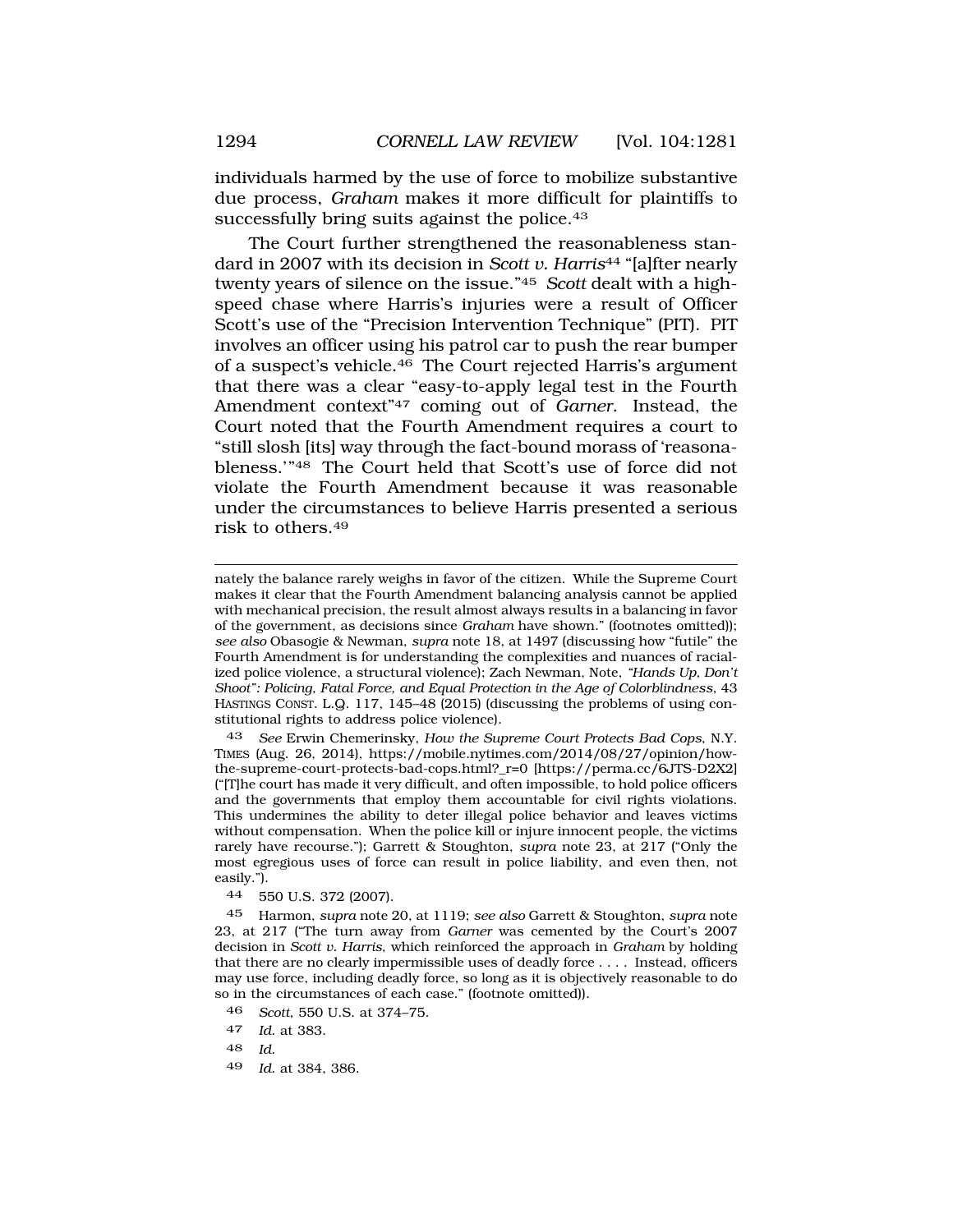#### B. Scholarship on Police Use of Force

With these cases, the Supreme Court established its modern approach to police use of force, which made it much harder for police to be held accountable.50 While there are important articles and commentaries on federal courts' use-of-force jurisprudence, much more scholarly work is needed. In this section, we review key writings on police violence and the Fourth Amendment as a way to assess the current literature.

Rachel Harmon argues that the "Supreme Court's Fourth Amendment doctrine regulating the use of force by police officers is deeply impoverished."51 To Harmon, *Scott* only further exacerbated the problems in use-of-force jurisprudence so that the "law [is now] more incomplete and indeterminate than ever."52 Harmon argues that "the Supreme Court's few opinions fail to answer basic questions of why, when, and how much force officers can use, while at the same time permitting, if not encouraging, the use of irrelevant and prejudicial considerations in evaluating whether an officer acted reasonably."53 This results in a situation where there is no "principled basis" for deciding when the use of force is reasonable under the Fourth Amendment and, as a result, leads to many instances of unconstitutional use of force going "uncompensated and undeterred."54

Brandon Garrett and Seth Stoughton write that people would be wrong to assume that "the U.S. Constitution protects citizens against completely unjustified uses of deadly force" or that there are "clear constitutional rules."55 From their perspective, the doctrine is "notoriously opaque and fact dependent, providing little meaningful guidance to police officers and rarely resulting in compensation to persons injured by police officers."56 In turn, they argue that police departments rely on these standards in producing department policies, causing a ripple effect from the Supreme Court down to individual police officers.57 They contend that not only is Fourth Amendment excessive force case law problematic from a force-prevention standpoint, it is also tactically flawed, in terms of police being

54 *Id*.

<sup>50</sup> *See* Garrett & Stoughton, *supra* note 23, at 217.

<sup>51</sup> Harmon, *supra* note 20, at 1119.

<sup>52</sup> *Id*. at 1120.

<sup>53</sup> *Id*. at 1123.

<sup>55</sup> Garrett & Stoughton, *supra* note 23, at 211.

<sup>56</sup> *Id*. at 218.

<sup>57</sup> *Id*. at 217–18.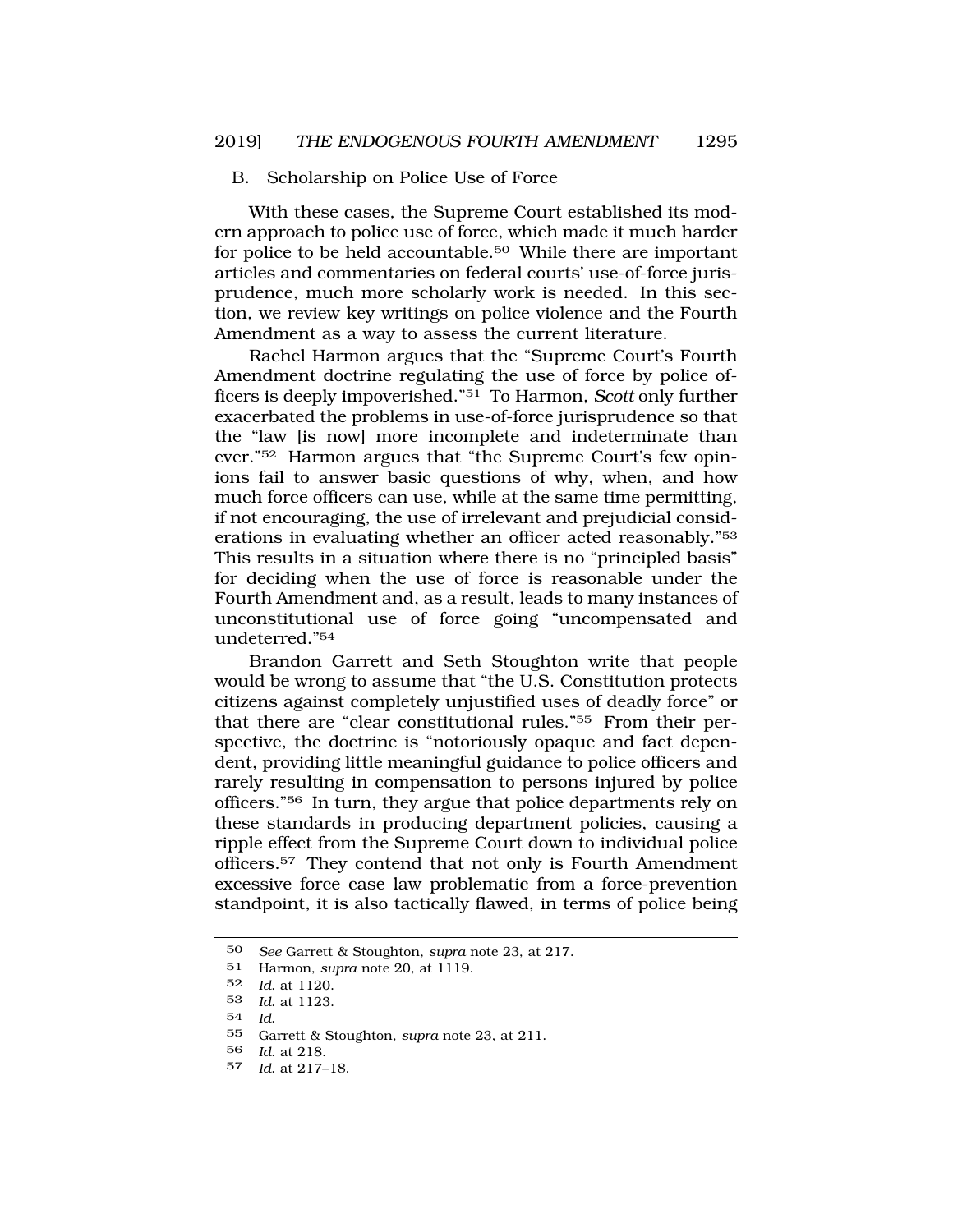effective in using force when it is appropriate.58 Hence, Garrett and Stoughton argue that this case law leads to both bad useof-force policies and a failure of courts and police departments to use best practices.59

In *When Police Kill*, Franklin Zimring parallels Garrett and Stoughton in noting that changing the protocols that govern lethal force is essential to decreasing police violence.60 To Zimring, "the purposeful redrafting of protocols for the circumstances and procedures that must be followed in deadly force encounters" is where activist and scholarly attention should focus.61 In this redrafting process, there are two essential areas to shift: (1) clear restrictions on when lethal force can be used and (2) clear mandates for when a shooting should stop once begun.62 For Zimring, the most impactful reform will involve creating "less destructive rules of engagement."63

John Gross argues that the case law fails to provide much guidance on what counts as reasonable and justified force.64 To Gross, "the Court has failed to provide law enforcement with any meaningful guidance on when the use of deadly force is appropriate."65 He argues that use-of-force analysis should be revised in order to give "meaningful guidance," and require that officers "see a gun before they decide to use deadly force."66 Contrary to popular perception, Gross argues that citizens are killed by police officers at disproportionately higher rates than officers are killed in the line of duty.67 This further supports the argument that the Supreme Court has provided a set of opinions that cause officers to rely upon deadly force in a manner that is incongruent with documented risks to officers.

Nancy Marcus argues that the Constitution puts firm restrictions on use of force under *Garner*, and that this means officers should abide by the rule not to use deadly force against those who do not pose an imminent threat.68 She contends that the necessary restrictions already exist and that they just

61 *Id*. at 224.

- 63 *See id*. at 219.
- 64 *See* Gross, *supra* note 17 at 155–56.
- 65 *Id*. at 156.
- 66 *Id*. at 180–81.
- 67 *See id*. at 156.
- 68 *See* Marcus, *supra* note 40, at 57.

<sup>58</sup> *Id*. ("[T]oday's Fourth Amendment case law is not only poorly suited for police training, but actually counterproductive, confounding efforts to draft clear use-of-force policies.").

<sup>59</sup> *See id*. at 300.

<sup>60</sup> *See* ZIMRING, *supra* note 5, at 220.

<sup>62</sup> *See id*. at 227.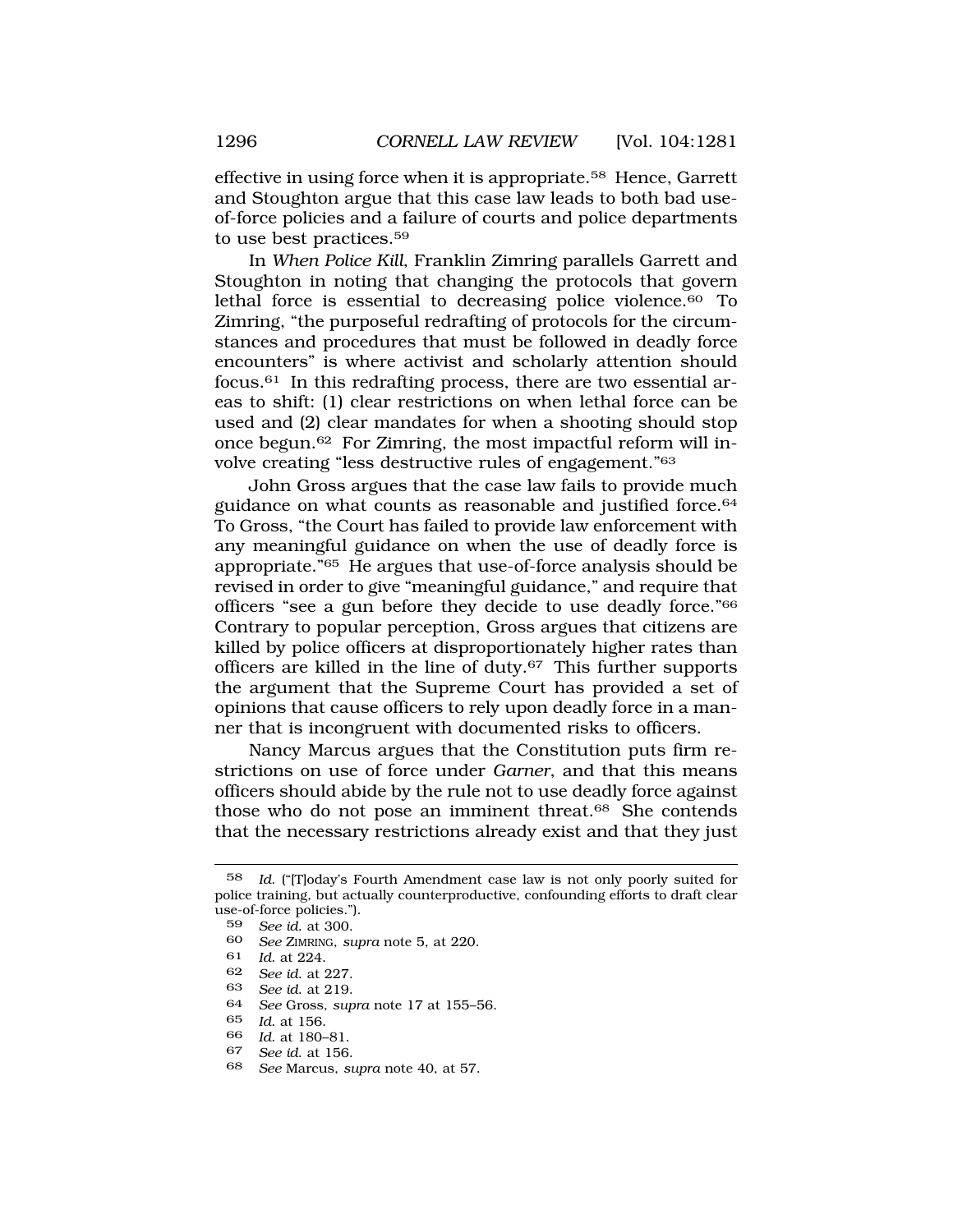need to be followed by police.<sup>69</sup> From this vantage point, if these constitutional restraints were followed, we would not have—or would have fewer—unnecessary killings by police.<sup>70</sup> Consequently, she concludes that "future [use-of-force] reform efforts must include—at a bare minimum—an emphasis of *Garner*'s prohibition of deadly police force against unarmed, non-dangerous fleeing persons."71

A common theme from this stream of scholarly writing on the Fourth Amendment is the perception that it can, does, or should operate as an external or exogenous check on police behavior. From the Court's perspective, *Garner* and *Graham*  provide rules developed from outside of police departments that positively or normatively limit how police engage with communities when using force. Traditional scholarly perspectives align with this sentiment. Even those critical of the Supreme Court jurisprudence and police behavior implicitly argue that the path to justice is paved by the Court strengthening or being more explicit about the constitutional boundaries of these external checks in order to provide better and clearer guidance for police officers. But, as we argue in this Article, new avenues to reform may open up by rethinking our understanding of the relationship between constitutional law, judicial decisions, and police use of force.

It is crucial to note that there is an important literature on police violence that pushes back against this traditional formulation concerning the Fourth Amendment's ostensibly protective nature in police use-of-force contexts. Scholars arguing against the mainstream perspective emphasize the role of race and racism in how police excessive force plays out on the ground as well as the jurisprudential indifference to using legal mechanisms to constrain such behavior. Much of the writing on race and the Fourth Amendment speaks to the issue of racial profiling and police stops. For example, Tracey Maclin's *Race and the Fourth Amendment* bemoans the Court's ruling in *Whren v. United States*72 that pretextual seizures via traffic

<sup>69</sup> *Id*. ("Had the officers involved in the series of killings detailed in this article respected the constitutionally mandated restraints on the use of deadly police force, some of the victims of those police killings might still be alive. Instead, the circumstances of many of these killings indicate that at least some police are no longer aware of, or heeding, the constitutional limitations upon their use of force against civilians.").

<sup>70</sup>*See id*. 71 *Id*. at 105.

<sup>72 517</sup> U.S. 806 (1996).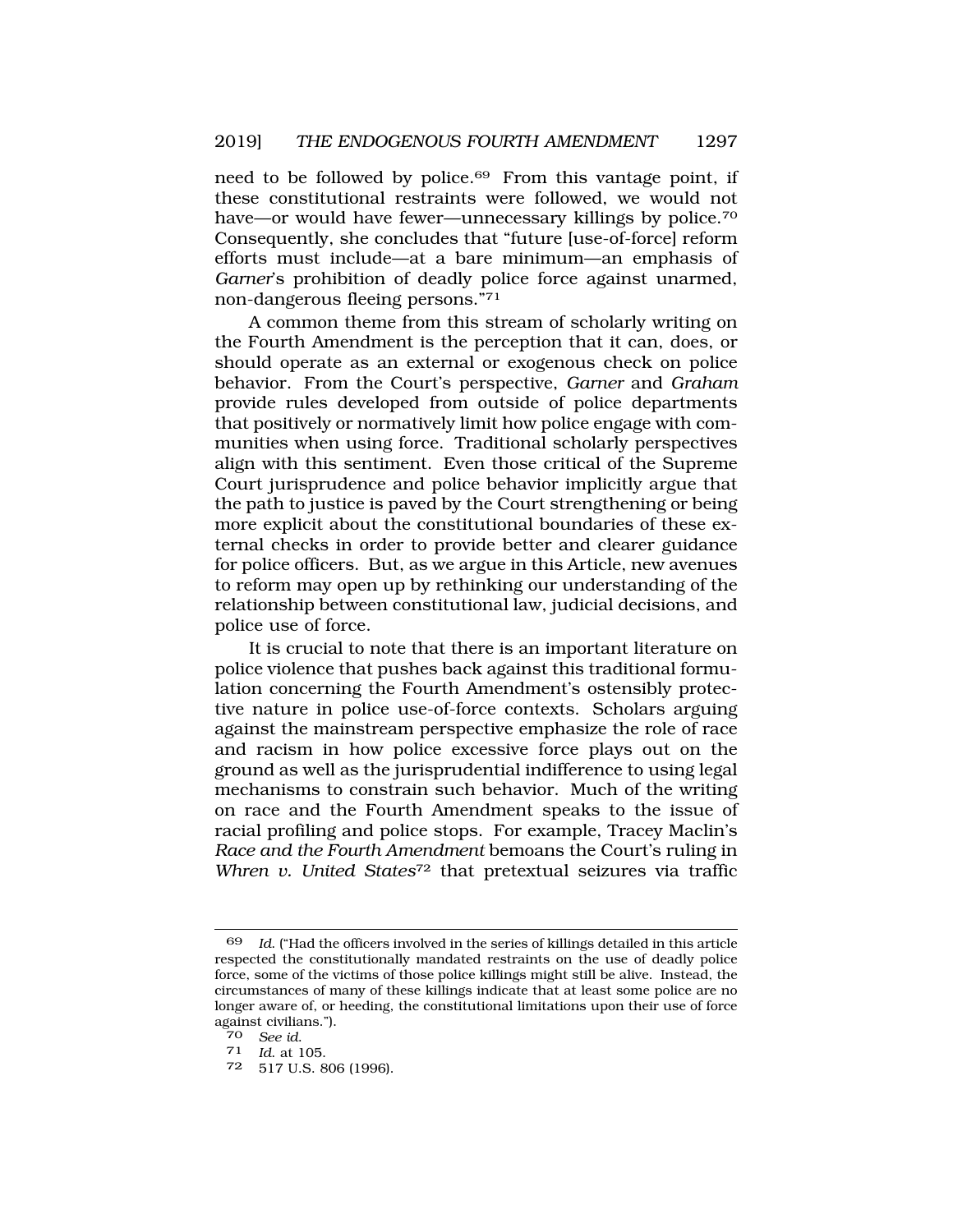stops are outside the scope of the Fourth Amendment.73 The empirical significance of such stops in relation to the surveillance of communities of color has also been demonstrated by scholars such as Jeffrey Fagan<sup>74</sup> and Tracey Meares,<sup>75</sup> who highlight the deeply racialized nature of use-of-force jurisprudence and related issues.

Other scholars have pushed back against traditional useof-force jurisprudence by making direct links between stopand-frisk practices and police excessive force. For example, Devon Carbado argues that "blue-on-black violence" can be understood as comprising of six features—from hyper-surveillance of Black communities to the doctrine of qualified immunity—that allow police excessive force to persist in these communities.76 Carbado embraces this framing of "blue-onblack violence" as both a "rhetorical device" and to resist individualist framings of police violence so as to highlight its struc-

Tracey Maclin, *Race and the Fourth Amendment*, 51 VAND. L. REV. 333, 338 (1998) (footnotes omitted).

74 *See generally* Jeffrey Fagan et al., *Stops and Stares: Street Stops, Surveillance, and Race in the New Policing*, 43 FORDHAM URB. L.J. 539, 611–14 (2016) (examining racial disparities in police surveillance through the Boston Police Department and arguing that Black individuals are more likely than their White counterparts to be surveilled and stopped by police). For other articles by Prof. Fagan on this topic, see also Ben Grunwald & Jeffrey Fagan, *The End of Intuition Based High Crime Areas*, 107 CALIF. L. REV. 395, 395 (2019); John MacDonald & Jeffrey Fagan, *Using Shifts in Deployment and Operations to Test for Racial Bias in Police Stops* (Jan. 4, 2019) (unpublished manuscript), *available at* https:// www.aeaweb.org/conference/2019/preliminary/paper/anGDTfz6 [https:// perma.cc/P5DQ-SJR2]; Jeffrey Fagan et al., *No Runs, Few Hits, and Many Errors: Street Stops, Bias, and Proactive Policing* (unpublished manuscript) (on file with author).

75 *See generally* Tracey L. Meares, *The Law and Social Science of Stop and Frisk*, 10 ANN. REV. L. & SOC. SCI. 335, 336 (2014) (discussing the history of the legal doctrine of stop and frisk, the effectiveness of this doctrine on any purported crime reduction, and the procedural justice issues related to stop and frisk).

76 Devon W. Carbado, *Blue-on-Black Violence: A Provisional Model of Some of the Causes*, 104 GEO. L. J. 1479, 1483–84 (2016).

<sup>73</sup> Maclin notes:

The Court's conclusion that the Fourth Amendment has nothing to say about pretextual stops of black motorists is not surprising. The reasonableness analysis of recent Fourth Amendment cases emphasizes objective standards. The Court disfavors criteria and standards that require judges to ascertain the motivations and expectations of police officers and citizens enmeshed in confrontations that rarely have neutral observers. Moreover, the *Whren*  Court's unwillingness to consider the impact that pretextual traffic stops have on black and Hispanic motorists is consistent with the modern Court's trend of ignoring evidence of racial impact as a factor in the reasonableness analysis mandated by the Fourth Amendment.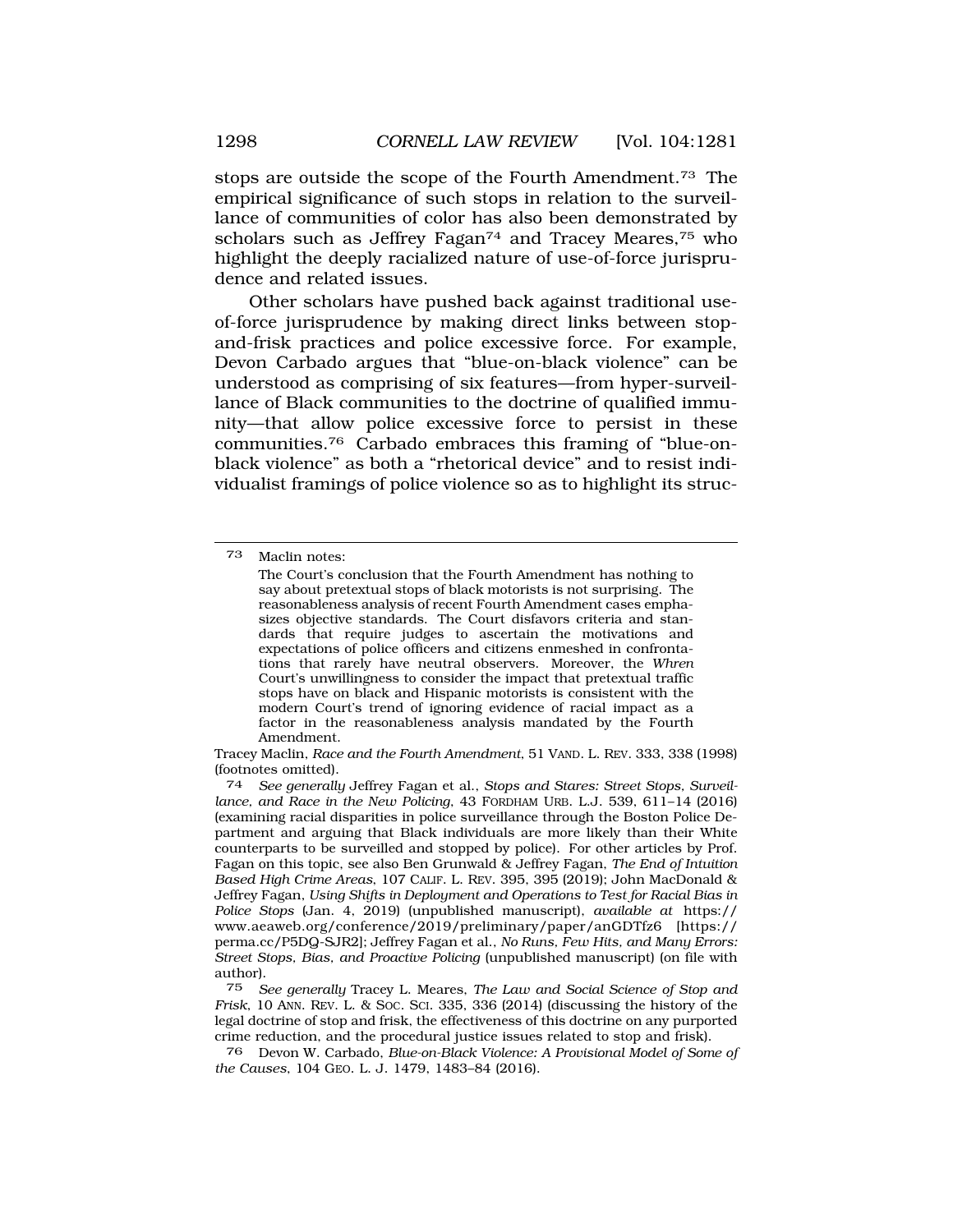tural nature.77 In *From Stop and Frisk to Shoot and Kill*, Carbado delineates possible causes of police violence by focusing on doctrinal pathways—specifically, the stop-and-frisk jurisprudence stemming from *Terry v. Ohio* and how that incentivizes police contact with Blacks that all too predictably leads to abuse and violence.78 Carbado's article is important in that it attempts to push beyond the debate concerning the cause of police violence that often oscillates between structural determinants and racial inequality on one hand and rogue police officers on the other to show how law creates the conditions for excessive force. He describes this approach as "put[ting] the law back on the table"79—an effort that continues in this Article through an examination of use of force policies and the Fourth Amendment.

Some authors extend this oppositional account of the causes and consequences of police violence. Paul Butler's *Chokehold: Policing Black Men* takes an intersectional approach to understand how excessive force is constitutive of the social control that the police exert on Black people through the criminal justice process. Butler notes that "the problem is the criminal process itself. Cops routinely hurt and humiliate black people because that is what they are paid to do. Virtually every objective investigation of a U.S. law enforcement agency finds that the police, *as policy*, treat African Americans with contempt."80 Dynamics such as these have led some authors to call into question the mainstream narrative surrounding the Fourth Amendment, with scholars like I. Bennett Capers declaring that "[t]he story of the development of our criminal procedure jurisprudence is largely a story about race."81

Perspectives that complicate the mainstream account of the relationship between police violence and the Fourth Amendment do so without explicitly rejecting the exogenous

<sup>77</sup> *Id*. at 1482; *see also* Alice Ristroph, *The Constitution of Police Violence*, 64 UCLA L. REV. 1182, 1215–16 (2017) (emphasizing the importance of studying excessive and deadly force as part of a larger system, rather than as isolated events, and asserting that police use force against Black men more than any other demographic as well as that the state sanctions and legitimizes this force).

<sup>78</sup> Devon W. Carbado, *From Stop and Frisk to Shoot and Kill:* Terry v. Ohio*'s Pathway to Police Violence*, 64 UCLA L. REV. 1508, 1510–12 (2017).

<sup>79</sup> *Id*. at 1510.

<sup>80</sup> PAUL BUTLER, CHOKEHOLD: POLICING BLACK MEN 2 (2017).

<sup>81</sup> I. Bennett Capers, *Rethinking the Fourth Amendment: Race, Citizenship, and the Equality Principle*, 46 HARV. C.R.-C.L. L. REV. 1, 1 (2011); *see also* Michael J. Klarman, *The Racial Origins of Modern Criminal Procedure*, 99 MICH. L. REV. 48, 48 (2000) (discussing the link between modern criminal procedure and Black defendants in the Jim Crow South).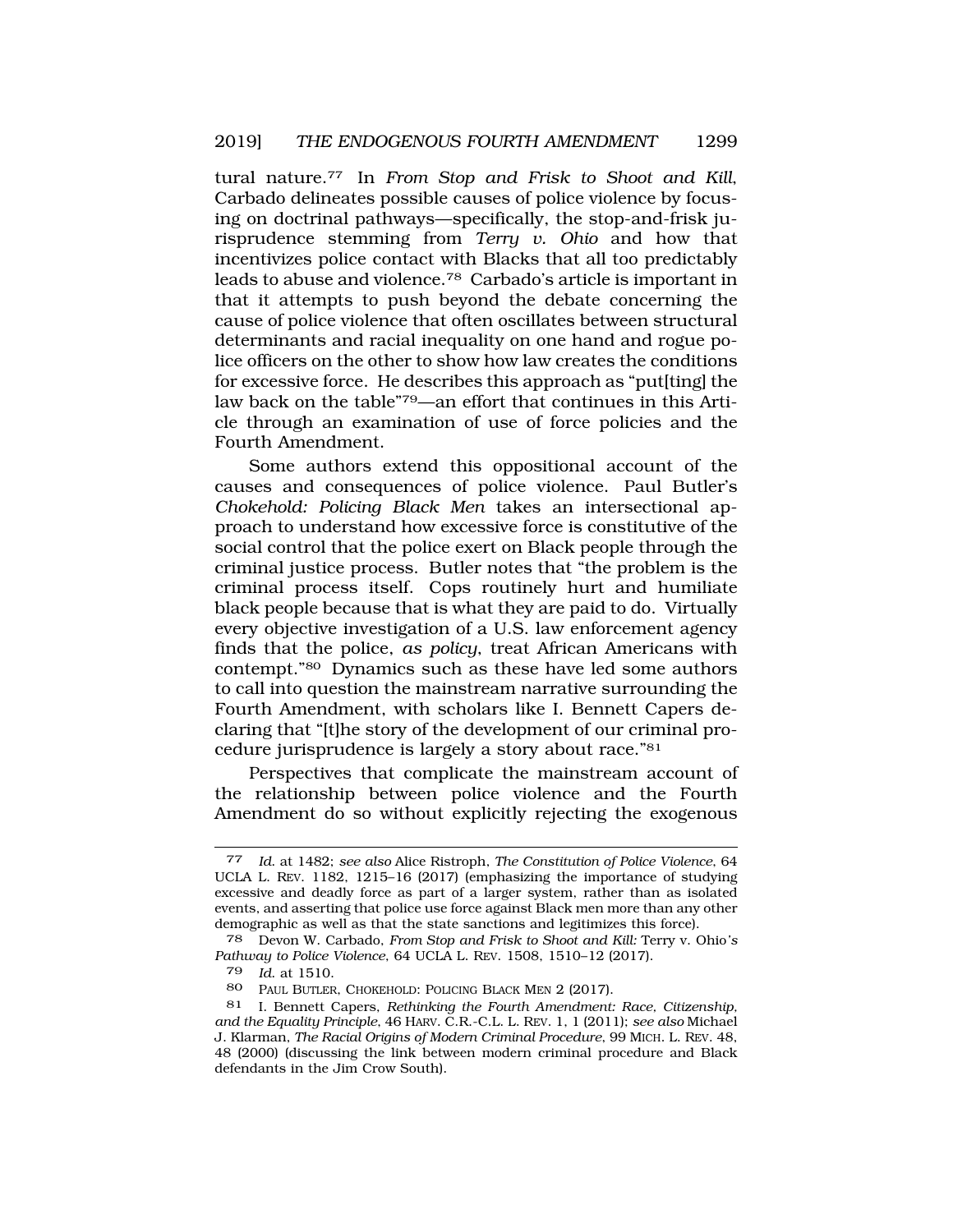<span id="page-19-0"></span>predicate that frames both the jurisprudential and scholarly narratives. Thus, this conversation could benefit from an extended examination of the reciprocal relationship between use of force policies developed by police departments, the constitutional rules thought to govern them, and the role of federal courts in turning police perspectives on force usage into law. To begin such an analysis, the next section explores a series of key empirical questions: How do local police departments understand this constitutional discussion in terms of the limits placed on their ability to use force on civilians? What policies are in place to train and hold officers accountable? Outside of a handful of reviews, 82 there has not been a systematic social scientific analysis of use-of-force policies used by local police officers to understand the restrictions placed on law enforcement in light of Fourth Amendment guarantees and the protections offered to civilians.

#### II

#### EMPIRICAL ANALYSIS OF USE-OF-FORCE POLICIES

As previously noted, there has been little scholarly research on use-of-force policies, and even less attention paid to what rules and procedures are contained within them. Previous work has largely skimmed the surface of these policies without looking closely at their text in a manner that allows for an aggregate understanding of the rules that shape police officers' behavior when they use force on civilians. In this Part, we discuss the results of a content analysis of use of force policies from the seventy-five largest cities. This analysis builds on an earlier iteration of this project, where we coded and analyzed the policies for the twenty largest cities.83 That project focused specifically on use-of-force policies' public health implications to the extent that ineffective protections for

<sup>82</sup> *See, e.g.*, Garrett & Stoughton, *supra* note 23; *Police Use of Force Project*, CAMPAIGN ZERO, http://useofforceproject.org/#project [https://perma.cc/YMN6- 4UKM] (last visited May 6, 2019); SAMUEL SINYANGWE, EXAMINING THE ROLE OF USE OF FORCE POLICIES IN ENDING POLICE VIOLENCE 1 (2016), *available at* https:// static1.squarespace.com/static/56996151cbced68b170389f4/t/57e17531725e 25ec2e648650/1474393399581/Use+of+Force+Study.pdf [https://perma.cc/ 4W76-4AMU]; CAMPAIGN ZERO, POLICE USE OF FORCE POLICY ANALYSIS 1 (2016), *available at* https://static1.squarespace.com/static/ 56996151cbced68b170389f4/ t/57e1b5cc2994ca4ac1d97700/1474409936835/Police+Use+of+Force+Report. pdf [https://perma.cc/JXA9-2JTX].

<sup>83</sup> *See generally* Osagie K. Obasogie & Zachary Newman, *Police Violence, Use of Force Policies, and Public Health*, 43 AM. J. L. & MED. 279, 280 (2017) (discussing how police use of force impacts public health and providing an empirical assessment of use of force policies).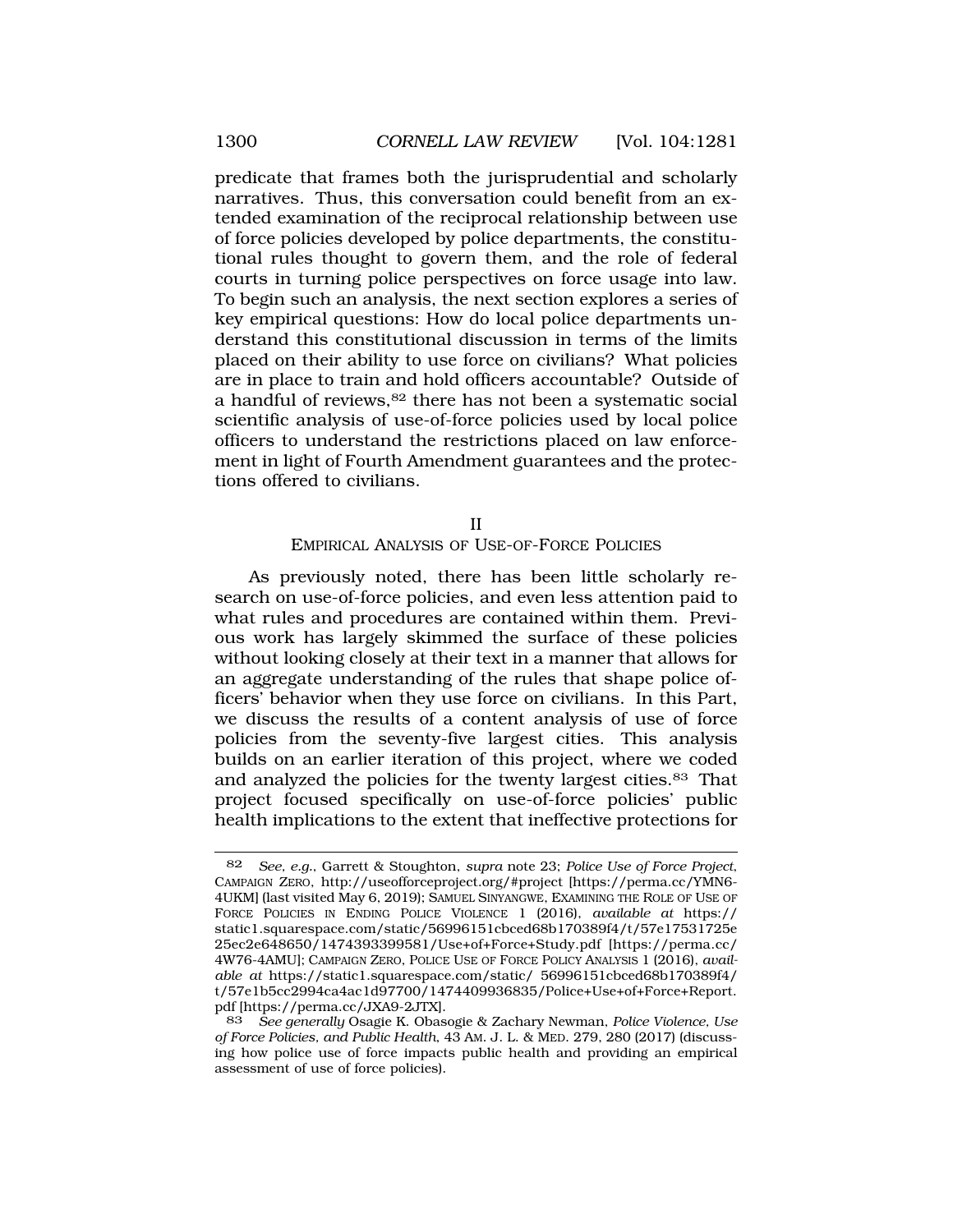<span id="page-20-0"></span>citizens leads to poor health outcomes for communities. In this Article, we provide an approach that is not only broader than our previous effort but is also "deeper" than other examinations of use-of-force policies. This combination of breadth and depth allows for new and richer insights into use-of-force policies and their relationship to Fourth Amendment concerns regarding excessive force by the police.

#### A. Methods

The data used in our analysis came from the Campaign Zero archive of use-of-force policies.<sup>84</sup> We analyzed the policies for the seventy-five largest available cities<sup>85</sup> to develop both a textured and holistic assessment of their content. We formulated eighteen codes as part of an effort to capture the main dimensions of use of force policies, from the most conventional elements (e.g., whether the policy mentions reasonableness as in *Graham* and other Supreme Court case law) to more cuttingedge elements contained in forward-looking policies (e.g., emphasizing de-escalation and/or providing a robust use-of-force

<sup>84</sup> The website for Campaign Zero hosts the use-of-force policies from several cities in the United States. *See* DeRay Mckesson et al, *Use of Force Policy Database*, CAMPAIGN ZERO, http://useofforceproject.org/database/ [https:// perma.cc/TY4B-3585] (last visited May 6, 2019). Our analysis is based on a subset of this available data. Campaign Zero's analysis tried to identify which use-of-force policies were useful in reducing excessive force by the police and then determined how frequently they were present in existing departmental rules. The empirical work performed in this Article differs in that it attempts to provide an overview of use-of-force policies in general to provide a sense of the type of rules and policies they contain—especially as these policies develop in conversation with the Supreme Court's post-*Graham* jurisprudence on reasonableness.

<sup>85 1.</sup> New York City; 2. Los Angeles; 3. Chicago; 4. Houston; 5. Phoenix; 6. Philadelphia; 7. San Antonio; 8. San Diego; 9. Dallas; 10. San Jose; 11. Austin; 12. Jacksonville; 13. San Francisco; 14. Columbus; 15. Indianapolis; 16. Fort Worth; 17. Charlotte; 18. Seattle; 19. Denver; 20. El Paso; 21. Washington, D.C.; 22. Boston; 23. Detroit; 24. Nashville; *25. Memphis (not included because use-offorce policy not available. Replaced by #76 Fort Wayne, IN)*; 26. Portland; 27. Oklahoma City; 28. Las Vegas; 29. Louisville; 30. Baltimore; 31. Milwaukee; 32. Albuquerque; 33. Tucson; 34. Fresno; 35. Sacramento; 36. Mesa, AZ; 37. Kansas City; 38. Atlanta; 39. Long Beach; 40. Colorado Springs; 41. Raleigh; 42. Miami; 43. Virginia Beach; 44. Omaha; 45. Oakland; 46. Minneapolis; 47. Tulsa; 48. Arlington, TX; 49. New Orleans; 50. Wichita; 51. Cleveland, 52. Tampa; 53. Bakersfield, CA; 54. Aurora, CO; 55. Honolulu; 56. Anaheim, CA; 57. Santa Ana, CA; 58. Corpus Christi, TX; 59. Riverside, CA; 60. Lexington, KY; 61. St. Louis; 62. Stockton, CA; 63. Pittsburg; 64. St. Paul, MN; 65. Cincinnati; 66. Anchorage; 67. Henderson, NV; 68. Greensboro, NC; 69. Plano, TX; 70. Newark; 71. Lincoln, NE; 72. Toledo, OH; 73. Orlando; 74. Chula Vista, CA; 75. Irvine, CA. *Annual Estimates of the Resident Population for Incorporated Places of 50,000 or More*, U.S. CENSUS BUREAU (2016), https://factfinder.census.gov/faces/tableservices/jsf/ pages/productview.xhtml?src=bkmk [https://perma.cc/RF83-Z8Y4].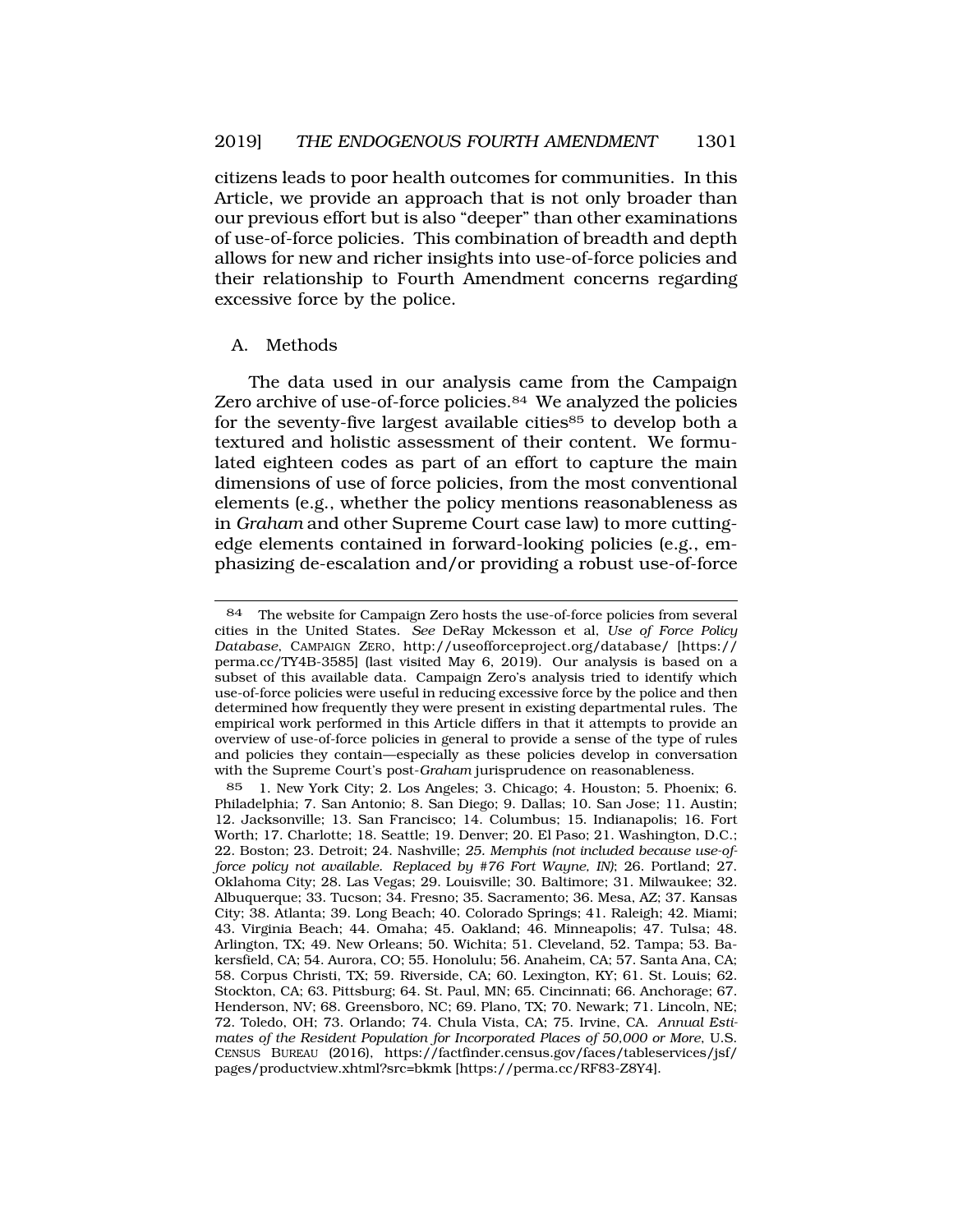continuum86). The codes used in this study appear below along with an operational definition of each concept:87

- *1. Reasonableness*: whether the policy mentions the "reasonableness" standard.
- *2. Force levels*: whether the policy describes different levels of force.
- *3. Resistance levels*: whether the policy describes different levels of resistance.
- *4. De-escalation*: whether the policy emphasizes deescalation.
- *5. Force continuum*: whether the policy includes a continuum or matrix describing the relationship between resistance and force.
- *6. Reassessment*: whether the policy states that an officer should continuously reassess the situation as it evolves.
- *7. Proportionality*: whether the policy states that force should be proportional to resistance.
- *8. Exhaustion of alternatives*: whether the policy states that alternatives to deadly force (or to using force at all) should be exhausted before escalating.
- *9. Verbal warning or advisement*: whether the policy mentions providing a warning, advising, or communicating with citizens before force is used.
- *10. Human life*: whether the policy includes a statement on the value of human life.
- *11. Bias or prejudice*: whether the policy includes a statement on being bias-free.
- *12. Mental health*: whether the policy discusses mental health or substance abuse.
- *13. Prohibition on shooting at moving vehicles*: whether the policy precludes officers from shooting at or from moving vehicles unless necessary to prevent imminent death or serious bodily injury.
- *14. Prohibition on shooting at "fleeing felons"*: whether the policy precludes officers from shooting at someone running away or escaping unless necessary to prevent imminent death or serious bodily injury.

<sup>86</sup> *See generally* William Terrill et al., *A Management Tool for Evaluating Police Use of Force: An Application of the Force Factor*, 6 POLICE Q. 150, 154 (2003) ("Police departments often present and use a continuum as a guideline that promotes police escalation of force in 'small increments' in reference to the level of resistance encountered. Thus, to achieve citizen compliance (with respect to a force continuum), officers are encouraged to use a level of force that is commensurate to the level of citizen resistance encountered.").

<sup>87</sup> The authors coded the policies. Because the data is yes/no and not interpretive (i.e., marking the presence or absence of each term/concept), no additional coders were used.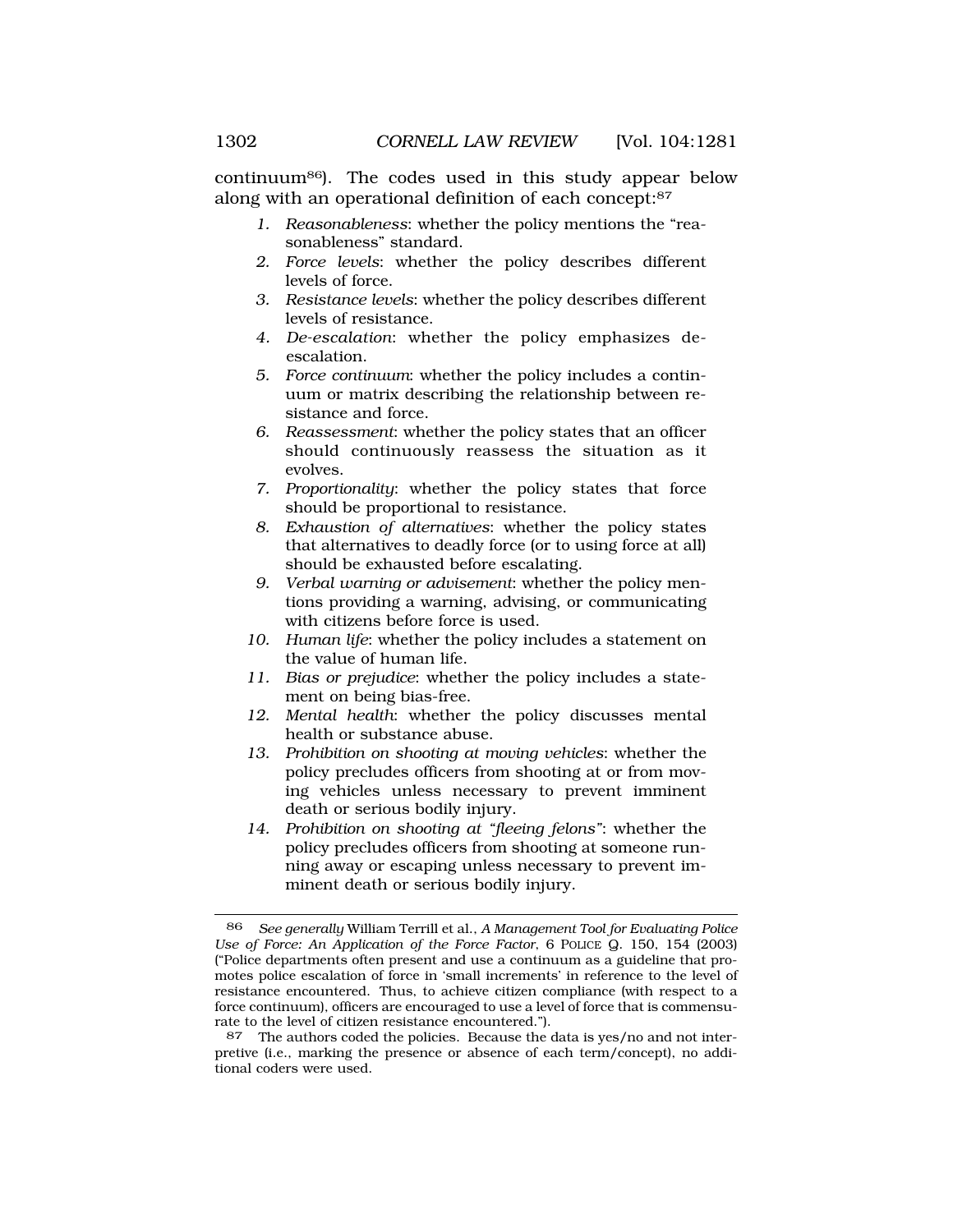- <span id="page-22-0"></span>*15. Prohibition on dangerous chokeholds*: whether the policy precludes officers from using dangerous chokeholds unless deadly force is authorized.
- *16. Reporting excessive force*: whether the policy states that officers must report other officers for using clearly excessive force.
- *17. Intervening against excessive force*: whether the policy states officers must intervene to stop other officers from using clearly excessive force.
- *18. Medical aid*: whether the policy states that officers should summon medical assistance or provide first aid.

#### B. Findings

Each policy we examined contains a reference to the reasonableness standard from *Graham v. Connor*. Nevertheless, what is striking about the seventy-five use-of-force policies is their internal variation. The distribution described in Figure 1 underscores this claim. Beyond these overall patterns, the policies also largely evince an absence of affirmative policymaking that might limit officer behavior and lack focus on substantive strategies or tactics that emphasize civilian health and safety.



FIGURE 1: CODING RESULTS

#### 1. *Reliance on Reasonableness Standard*

One-hundred percent (100%) of the policies reviewed contained some mention of reasonableness. This came in a few different forms, from outright citing the standard from *Graham*  to vaguely referring to it in a broad sense. For example, the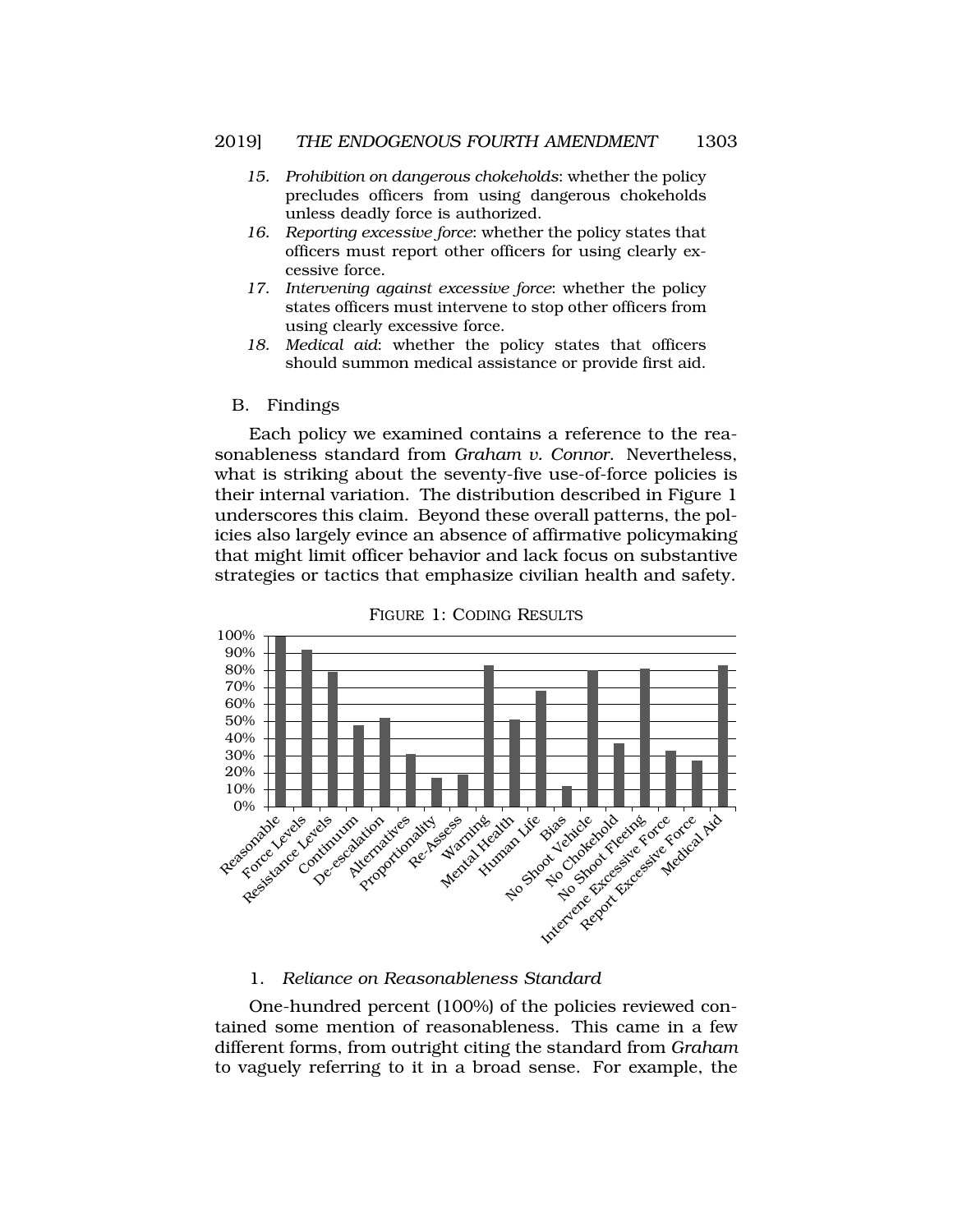Denver use-of-force policy requires that "an officer shall use only that degree of force necessary and reasonable under the circumstances" and, further, that the "reasonableness of a particular use-of-force must be judged from the perspective of a reasonable officer on the scene, rather than with the 20/20 vision of hindsight."88 Milwaukee summarizes the case law in a similar manner:

Objective reasonableness is judged from the perspective of a reasonable police member facing similar circumstances and is based on the totality of the facts known to the police member at the time the force was applied, along with the member's prior training and experience, without regard to the underlying intent or motivation of the police member.89

Portland directly cites the case law: "Under *Graham v. Connor*  and subsequent cases, the federal courts have established that government use of force must comply with the 'reasonableness' requirement of the Fourth Amendment."90 Las Vegas similarly cites to *Graham* in their definition of "force transitions" while also describing escalation and de-escalation: "The movement, escalation/de-escalation, from the application of one force type to another in conjunction with the 'objectively reasonable' standard from [*Graham v. Connor*]."91

While it is unsurprising that use-of-force policies discuss the guiding legal doctrine set by the Supreme Court, references to "reasonableness" do not provide officers with pragmatic, detailed, or sophisticated guidance in using force. Police reproduce ambiguous judicial interpretations of the Fourth Amendment in their local policies, which limits the development of rules that might restrict force usage. This arrangement provides greater leeway to police regarding the type and severity of force that can be used against civilians.

DENVER POLICE DEP'T, OPERATIONS MANUAL: USE OF FORCE POLICY 1 (2015), https://static1.squarespace.com/static/56996151cbced68b170389f4/t/569ad 5c20e4c1148e6b1089e/1452987846106/Denver+Use+of+Force+Policy.pdf [https://perma.cc/GS2K-YUFD].

<sup>89</sup> MILWAUKEE POLICE DEP'T, STANDARD OPERATING PROCEDURE: USE OF FORCE 2 (2015), https://static1.squarespace.com/static/56996151cbced68b170389f4/t/ 569abf43c21b86e3d56a32fe/1452982086699/Milwaukee+Use+of+Force+Policy .pdf [https://perma.cc/XHZ9-DKQ6].

<sup>90</sup> CITY OF PORTLAND POLICE BUREAU, *1010.00 Use of Force*, https://www.port landoregon.gov/police/article/647779 [https://perma.cc/LBX8-ZB87] (last visited May 6, 2019).

<sup>91</sup> LAS VEGAS METROPOLITAN POLICE DEP'T, USE OF FORCE POLICY 1150 (2015), https://static1.squarespace.com/static/56996151cbced68b170389f4/t/569a d92b57eb8d0f11460ead/1452988719385/Las+Vegas+Use+of+Force+Policy.pdf [https://perma.cc/U29M-NAA9].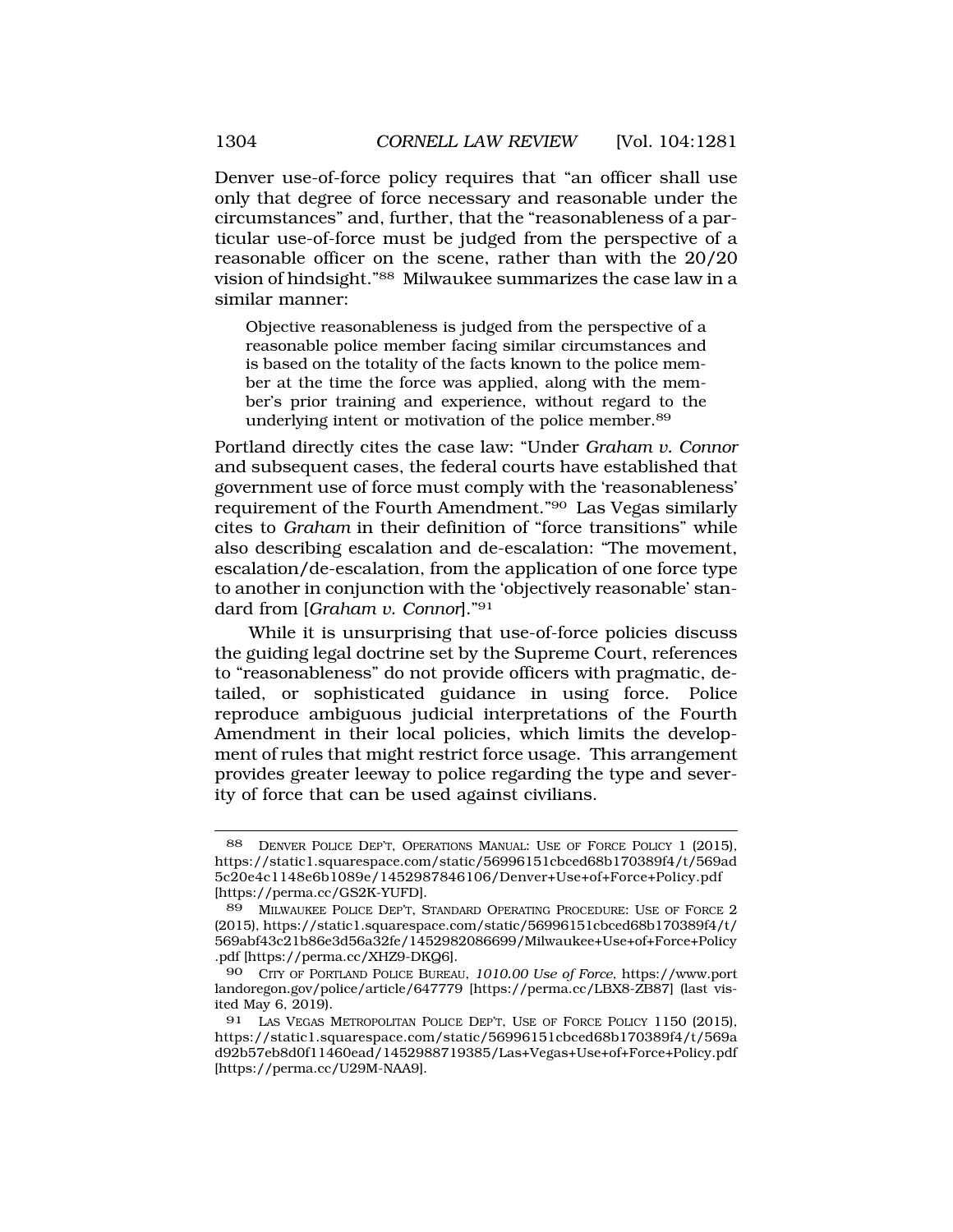In addition, it is also useful to look at the frequency of two other related codes: force levels and resistance levels. Force levels appeared in ninety-two percent (92%) of the policies surveyed; resistance levels in seventy-nine percent (79%). We coded for any discussion of force levels within a policy as well as any mention of the levels of resistance an officer can face. These are basic elements of a use-of-force policy in that they describe officers' ability to use multiple levels of force and that there are different kinds of resistance that police may face.

A description of force levels could appear as it does in the Cleveland policy, which states that "[d]eadly [f]orce is any action likely to cause death or serious physical injury" and "may involve firearms, but also includes any force or instrument of force . . . capable of causing death or serious injury."92 The policy distinguishes this from "Less Lethal Force" which is "any use of force other than that which is considered deadly force," and the policy includes pepper spray, Tasers, and batons as examples.93 This is a straightforward description of deadly versus less lethal force, and is fairly commonsense. Yet, this elementary articulation does not provide much assistance to officers.

In terms of resistance levels, a policy may or may not discuss the types of resistance a person may exhibit. For example, the Denver Police Department's use-of-force policy describes several dispositions, ranging from "Psychological Intimidation—non-verbal cues in attitude, appearance, demeanor or posture that indicates [sic] an unwillingness to cooperate or a threat"—to "Active Aggression," which is understood as "[a] threat or overt act of an assault, coupled with the present ability to carry out the threat or assault, which reasonably indicates that an assault or injury to any person is imminent."94 Sometimes the discussion of citizen resistance is built into the use-of-force continuum, which is what the Washington, D.C. use-of-force policy does. This policy describes the force continuum as "a training model/philosophy that supports the progressive and reasonable escalation and de-escalation of member-applied force in proportional response to the

<sup>92</sup> CLEVELAND DIVISION OF POLICE, GENERAL POLICE ORDER ON USE OF FORCE 2 (2002) (emphasis omitted), https://static1.squarespace.com/static/56996151cb ced68b170389f456996151cbced68b170389f4/t/569ad416df40f3a31fc7d5f2/ 1452987425051/Cleveland+use+of+force+policy.pdf [https://perma.cc/W6HG-UXVP].

<sup>93</sup> *Id*. (emphasis omitted).

<sup>94</sup> DENVER POLICE DEP'T, *supra* note 88, at 4.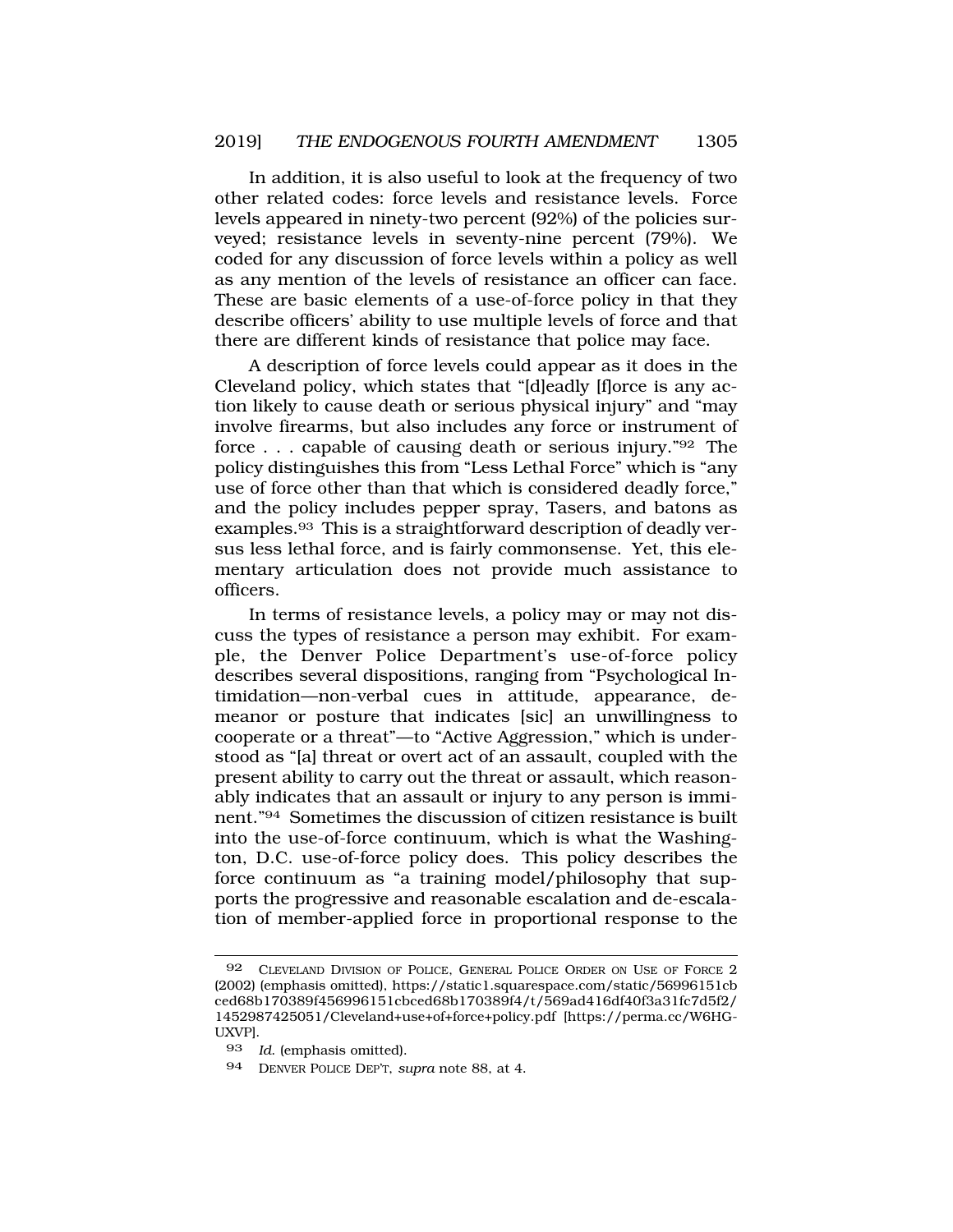<span id="page-25-0"></span>actions and *level of resistance* offered by a subject."95 In these examples, we see policies that provide simple definitions of increasing and decreasing levels of civilian compliance.

Our empirical findings show that policies (1) always cite to the *Graham* reasonableness standard to gesture toward overarching constitutional compliance and  $(2)$  very often include generic references to a differentiation of force and resistance levels. Providing definitions of force and resistance levels are the most elementary "protections" a policy can offer. Yet, as we will see in subsequent sections, restrictions beyond these foundational elements are less likely to be found in these policies.

#### 2. *Basic Protections and Substantive Duties*

Some policies do more than merely recite the reasonableness standard and include a few restrictions, while others also incorporate affirmative policies that limit the force used by police officers. Our analyses captured this dynamic with two different sets of codes: (1) policies containing basic protections (i.e., general statements against shooting at vehicles, dangerous chokeholds unless deadly force is authorized, and shooting at "fleeing felons" while requiring warnings before using force) and (2) policies containing substantive and affirmative duties (i.e., specific rules and regulations like de-escalation, proportionality, reassessment, exhaustion of alternatives, and force continua). Taken together with section 1, we can understand use-of-force policies as having three tiers: a foundational level (rearticulating reasonableness) that is found in all policies, a middle level (the basic protections) that is less common, and a higher level (substantive protections for citizens and obligations placed upon officers) that is relatively uncommon.

Regarding the middle-level basic protections, the requirement that officers refrain from shooting at vehicles appeared in eighty percent (80%) of policies, and statements against shooting at "fleeing felons" appeared in eighty-one percent (81%). Rules against dangerous chokeholds appeared in thirty-seven percent (37%), which is low compared to the other three basic protections often put in policies yet is still higher than many of the more substantive discussions of force usage. The requirement that officers provide a warning appeared in eighty-three

<sup>95</sup> DISTRICT OF COLUMBIA METROPOLITAN POLICE, USE OF FORCE 3 (2002) (emphasis added), https://static1.squarespace.com/static/56996151cbced68b170389 f456996151cbced68b170389f4/t/569bf3c740667a727ee7ef39/1453061069 584/DC+Metropolitan+police+use+of+force+policy.pdf [https://perma.cc/8PYN-BXCY].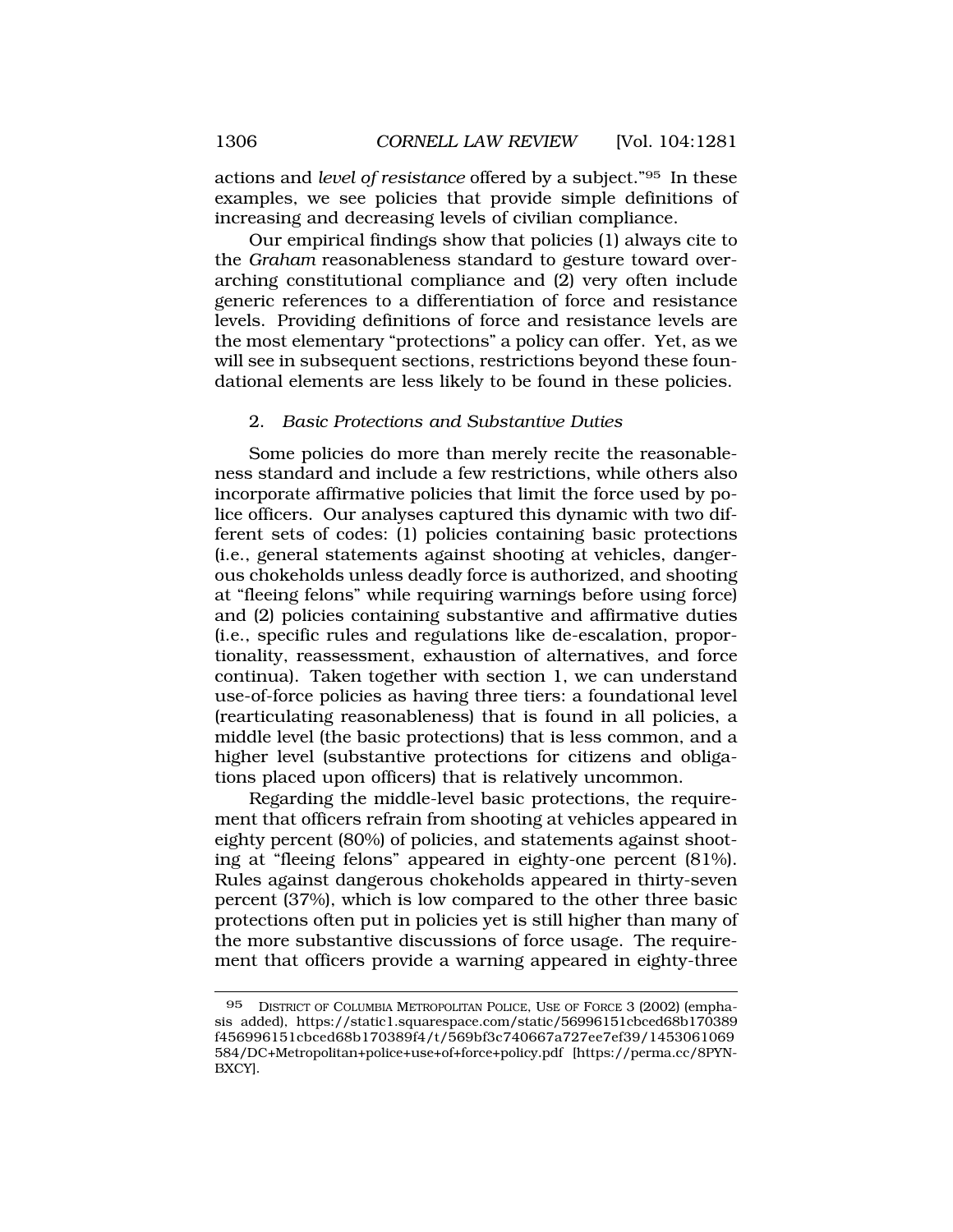(83%) percent of the policies. Hence, three out of four of these basic protections are fairly common. Yet, these middle-tier rules that serve as basic "dos and don'ts" of policing are not as significant in restricting officer behavior as the substantive or affirmative policymaking that we see with other third-tier policies like de-escalation or force continua.

An example of prohibitions on shooting at fleeing vehicles can be found in the Tucson, Arizona, use of force policy, which states: "Officers shall not discharge a weapon . . . [a]t a moving vehicle unless deadly force is being used against the officer or a third party."96 Similarly, the Virginia Beach policy against chokeholds notes that "[c]hokeholds or neck restraints are not authorized unless the use of deadly force is appropriate."97 Regarding "fleeing felon" rules, the Minneapolis policy states that deadly force is permitted to arrest, capture, or prevent the escape of someone who the officer "knows or has reasonable grounds to believe has committed or attempted to commit a felony involving the use or threatened use of deadly force" or "knows or has reasonable grounds to believe has committed or attempted to commit a felony if the officer reasonably believes that the person will cause death or great bodily harm if the person's apprehension is delayed."98 In terms of verbal warning or advisements, the Oakland, California, policy states: "To the extent possible and without ever compromising safety, members are required to use verbal commands to accomplish the police objective before resorting to physical force."99 While

98 MINNEAPOLIS POLICE DEP'T, *5-300* Use of Force, POLICY & PROCEDURE MANUAL, http://www.ci.minneapolis.mn.us/police/policy/mpdpolicy\_5-300\_5-300 [https://perma.cc/NX2A-AN82] (last visited May 6, 2019).

99 OFFICE OF CHIEF OF POLICE, OAKLAND POLICE DEP'T, MEMORANDUM ON REVISED DGO K-3, USE OF FORCE 4 (2014), http://www2.oaklandnet.com/oakca1/groups/ police/documents/webcontent/oak053209.pdf [https://perma.cc/9TCT-NYZK].

<sup>96</sup> TUCSON POLICE DEP'T, GENERAL OPERATING PROCEDURES: USE OF FORCE 6 (2016), https://web.archive.org/web/20170223215245/https://www.tucsonaz. gov/files/police/general-orders/2000USE\_OF\_FORCE.pdf [https://perma.cc/ SP2D-Y2R9].

<sup>97</sup> VIRGINIA BEACH POLICE DEP'T, GENERAL ORDER: USE OF FORCE 2 (2014), https:/ /static1.squarespace.com/static/56996151cbced68b170389f4/t/569bf3aa40 667a727ee7ee5b/1453061040288/Virginia+beach+use+of+force+policy.pdf [https://perma.cc/P9DE-9HKA]. Another example is from the Miami Police Department use-of-force policy, where that policy specifically describes different types of chokeholds the police are precluded from using: "Officers are prohibited from utilizing the Lateral Vascular Neck Restraint (LVNR), chokehold, neck hold, and/or any other restraint that restricts free movement of the neck or head." MIAMI-DADE POLICE DEP'T, DEPARTMENTAL ORDER 6, CHAPTER 21: USE OF FORCE 4, https://static1.squarespace.com/static/56996151cbced68b170389f4/t/5758 4d061bbee036509d71ea/1465404695957/Miami+UOF.pdf [https://perma.cc/ 3H66-3MCL].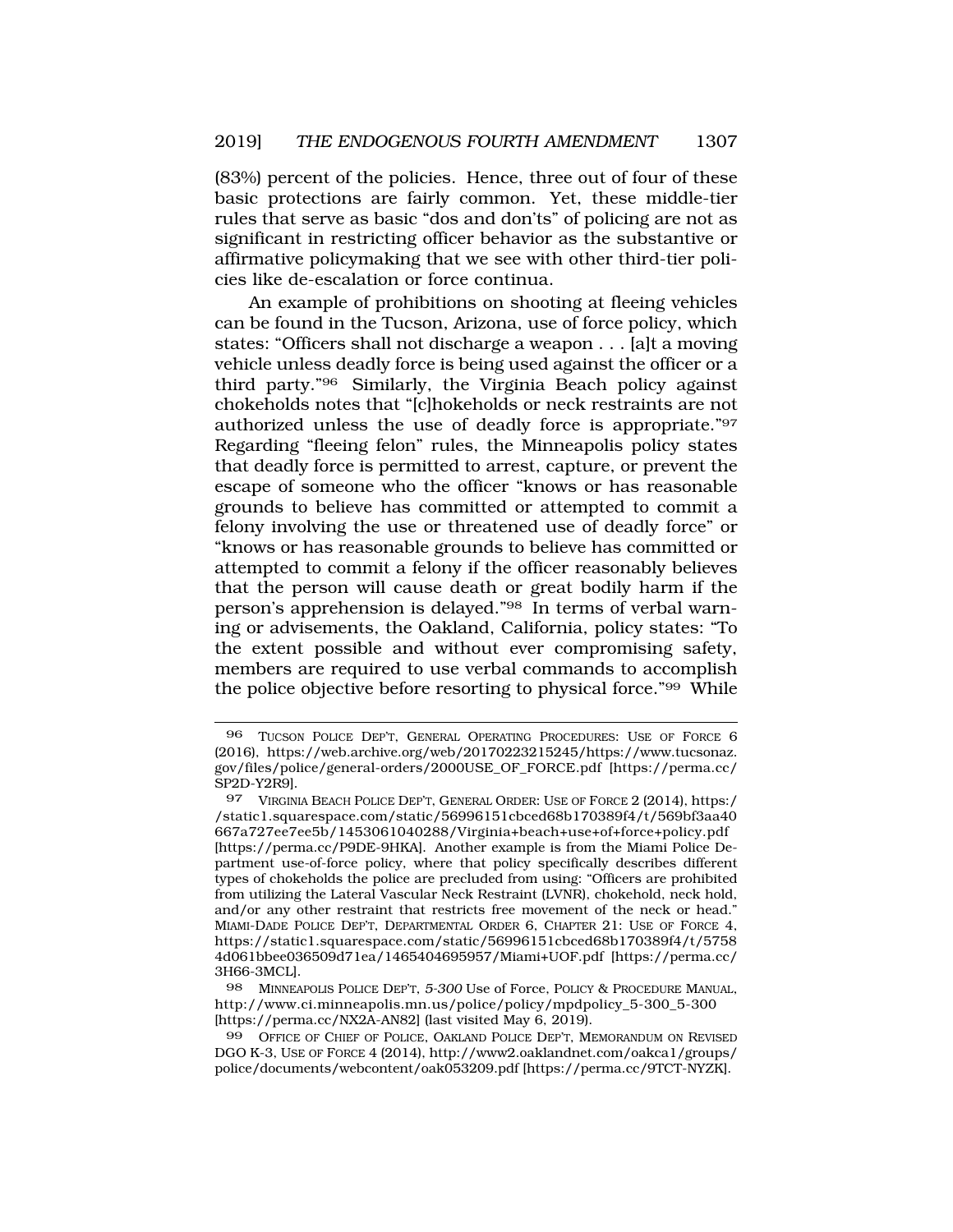these examples highlight the fundamental importance of these protections, they also draw attention to the lack of guidance provided to officers regarding their general use of force. In the most basic sense, these middle-tier policies merely tell officers to refrain from certain unacceptable tactics and to provide a warning.

Some policies contain more substantive protections that *do*  inform officers of what affirmative steps to employ. However, this third tier of substantive rules is less common than most of the second-tier basic protections. We coded substantive rules as de-escalation (appearing in 52% of the policies coded), force continua (48%), exhaustion of alternatives (31%), reassessment (19%), and proportionality (17%). These are the specific policies that departments can articulate that go above the bare constitutional minimum of reasonableness and basic protections ("dos and don'ts") to proactively limit excessive force by police.

New Orleans' use-of-force policy offers an example of deescalation: "Force shall be de-escalated immediately as resistance decreases."100 This policy contains the specific requirement that officers adjust their force in relation to resistance. Similarly, the Minneapolis policy states that "officers shall use de-escalation tactics to gain voluntary compliance and seek to avoid or minimize use of physical force."101 In this description, we also see the motivation behind de-escalation: avoiding or minimizing unnecessary use of force that might harm others. Finally, the Sacramento, California, policy describes specific de-escalation techniques: "De-escalation techniques include, but are not limited to, gathering information about the incident; assessing risks; gathering resources (personnel and equipment); using time, distance, cover; using crisis intervention techniques; and communicating and coordinating a response."102 In so doing, this policy gives officers guidance on not only what de-escalation means, but how to practice it.

Fewer than half of the policies surveyed contain force continua (48%) that can guide police use of force so that it is

<sup>100</sup> NEW ORLEANS POLICE DEP'T, PROCEDURE MANUAL 29 (2013), https:// static1.squarespace.com/static/56996151cbced68b170389f4/t/569adafed82 d5e0d876a81b2/1452989185205/NOLA+use+of+force+policy.pdf [https:// perma.cc/ZWY3-TJ73].

<sup>101</sup> MINNEAPOLIS POLICE DEP'T, *supra* note 98.

SACRAMENTO POLICE DEP'T, GENERAL ORDERS, USE OF FORCE 2 (2017), https:// static1.squarespace.com/static/56996151cbced68b170389f4/t/5ab3c908f950b 7622d67da86/1521731848545/Sacramento+Police+Use+of+Force+Policy.pdf [https://perma.cc/8TLZ-NJDT].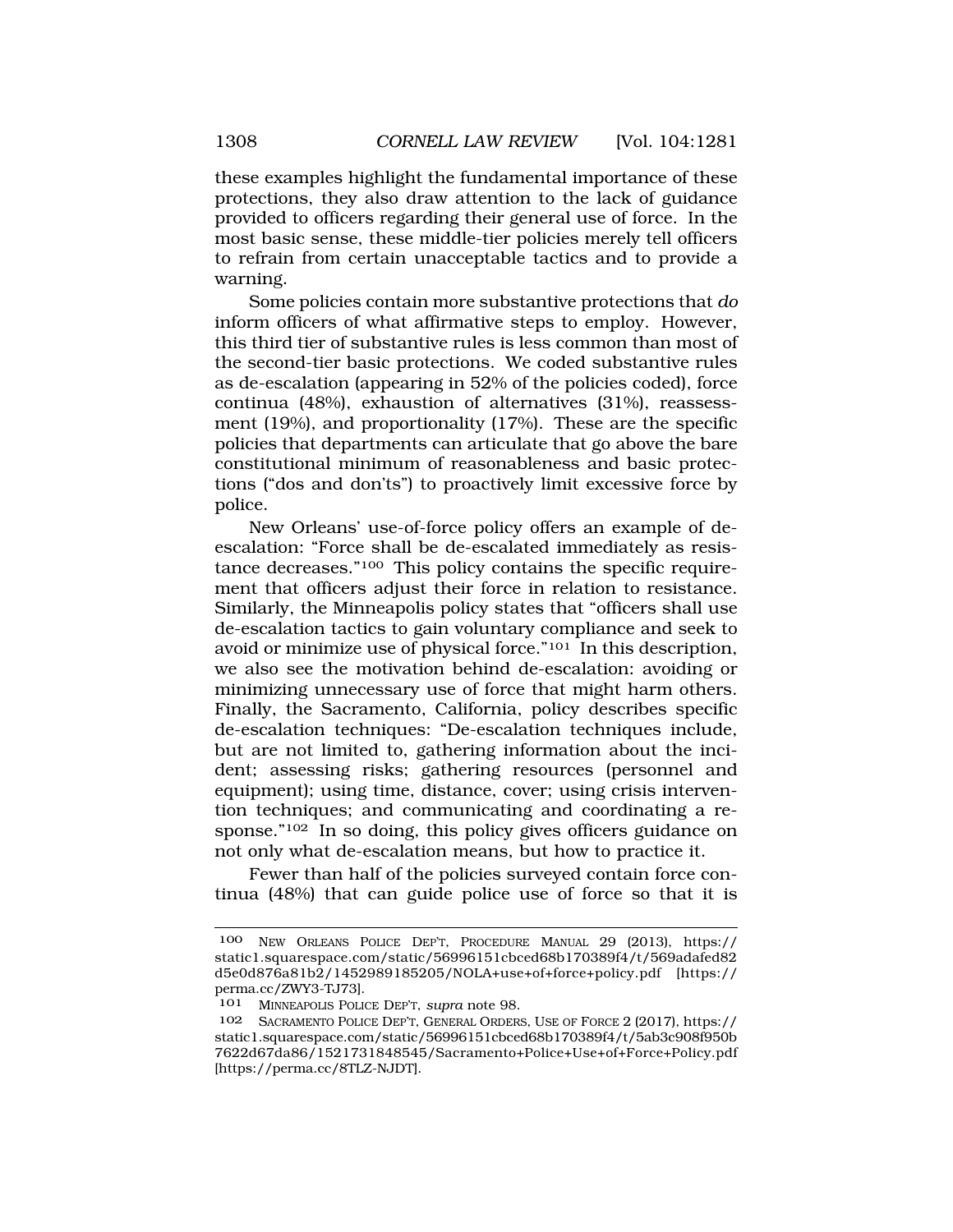proportional to the situation. As an example of what these policies can look like, the Charlotte, North Carolina, policy contains both a visual aid depicting the continuum of force relative to levels of resistance as well as a description of what those guidelines signify.103 The policy further describes the levels of resistance as going from "Non-Verbal and Verbal Non-Compliance" to "Aggravated Active Aggression" and the levels of control as going from "Professional Presence" to "Lethal Force."104 Hence, while the continuum contains other elements, it specifically notes the relationship between force and resistance and spells out the levels rather than simply saying officers should act reasonably. In providing both a visual aid and a discussion, this policy offers guidance in how to use force and how to escalate and de-escalate accordingly based on response.105

With regard to policies requiring that an officer exhaust alternatives (31%), the Nashville, Tennessee, use-of-force policy states that police "are permitted to use only that force which is reasonable and necessary under the particular circumstances to protect themselves or others from bodily injury, and only after other reasonable alternatives have been exhausted or it is determined that such alternative action(s) would be ineffective under the circumstances."106 This policy has the requirement that officers act reasonably. But then it goes above this to mandate that "reasonable alternatives" should be exhausted. This approach draws attention to the idea that force should be the last option, not the first.

Reassessment (19%) is a rare element of use of force policies. It is required by the San Francisco Police Department, as their policy states: "Using a critical decision-making model, officers shall collect information, assess the threats and risk, consider police powers and the Department's policies, identify options and determine the best course of action, and review and *re-assess* the situation."107 Similarly, the Sacramento Police Department's policy requires officers to "continuously reas-

<sup>103</sup> *See* CHARLOTTE-MECKLENBURG POLICE DEP'T, INTERACTIVE DIRECTIVES GUIDE § 600-020 (2011), https://www.documentcloud.org/documents/2661081-Char lotte-Police-Department-Directives-2015.html [https://perma.cc/R7Q9-3524].

<sup>104</sup>*Id*. 105 *See id*. 106 NASHVILLE POLICE DEP'T, DEPARTMENT MANUAL 700 (2018), https:// www.nashville.gov/Portals/0/SiteContent/Police/docs/Strategic%20Develop ment/MNPDManual.pdf [https://perma.cc/PR7H-Q2RG].

SAN FRANCISCO POLICE DEP'T, GENERAL ORDER: USE OF FORCE 5 (2016) (emphasis added), https://sanfranciscopolice.org/sites/default/files/Documents/Police Documents/DepartmentGeneralOrders/DGO%205.01%20Use%20of%20Force %20%28Rev.%2012-21-16%29.pdf [https://perma.cc/8QPN-FT8J].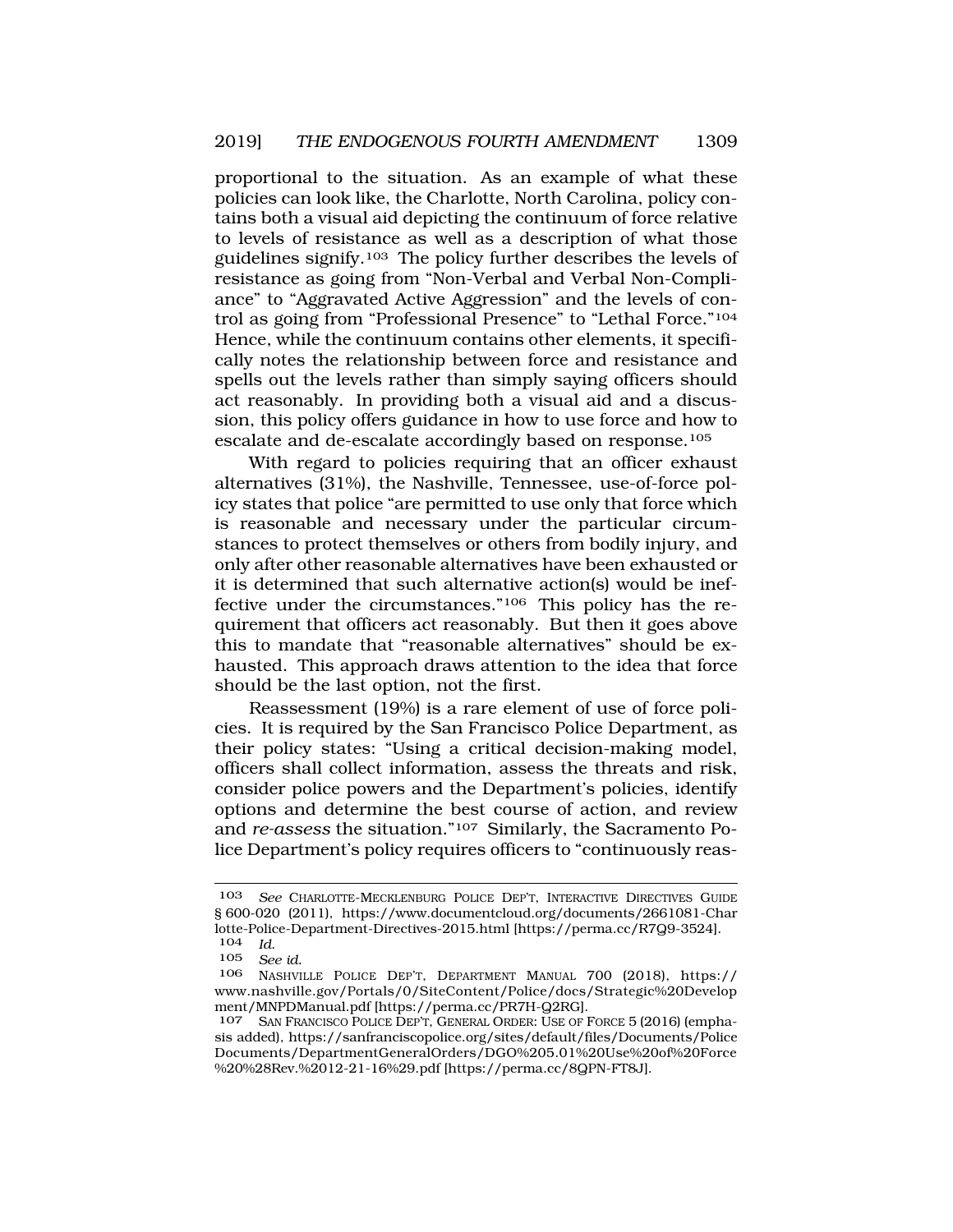<span id="page-29-0"></span>sess the perceived threat to select the reasonable use of force response."108 As such, the concept of reassessment prompts officers to continuously evaluate threat levels and make sure their assessment aligns with the constantly changing situation.

Finally, proportionality appears in less than one-fifth of the policies. This concept is illustrated by the San Antonio, Texas, policy which states that officers may use force "on an ascending scale of the officer's presence, verbal communications, open/empty hands control, physical force, intermediate weapon and deadly force, according to and *proportional* with the circumstances of the situation."109 Proportionality, while a simple concept, ensures that officers use force that is commensurate with the resistance they are facing.

This content analysis demonstrates that substantive, affirmative policy choices are relatively rare in use-of-force policies, especially when compared to the blanket statements on reasonableness and basic protections. Most policies foster symbolic compliance with *Graham's* statement on reasonableness instead of providing specific rules and processes for officers to engage when deciding whether to use force. Since affirmative policies are not common, we are largely left with use-of-force policies that reiterate what police think the law is in order to comply without limiting force usage on the ground or increasing the possibility of accountability when force becomes excessive.

## 3. *Minimal Focus on Civilian Health and Safety*

While the previous section of our findings discussed the policies that can affirmatively structure an encounter, the policies discussed in this final section are more philosophical, provide special protections for vulnerable groups (e.g., people suffering mental health crises), or speak to police response after force is used (e.g., providing immediate medical attention). Our findings suggest that use-of-force policies that are thought to protect the public may actually expand police latitude and indicate minimal attention to civilian health and safety. The set of codes used to capture this dynamic include: statements on the sanctity of human life (68%); statements

<sup>108</sup> SACRAMENTO POLICE DEP'T, *supra* note 102.

SAN ANTONIO POLICE DEP'T, GENERAL MANUAL: PROCEDURE 501-USE OF FORCE 1 (2014) (emphasis added), https://static1.squarespace.com/static/56996151 cbced68b170389f4/t/569be875dc5cb4298582fc94/1453058170849/San+Anto nio+Use+of+Force+Policy.pdf [https://perma.cc/23Q3-S3FL].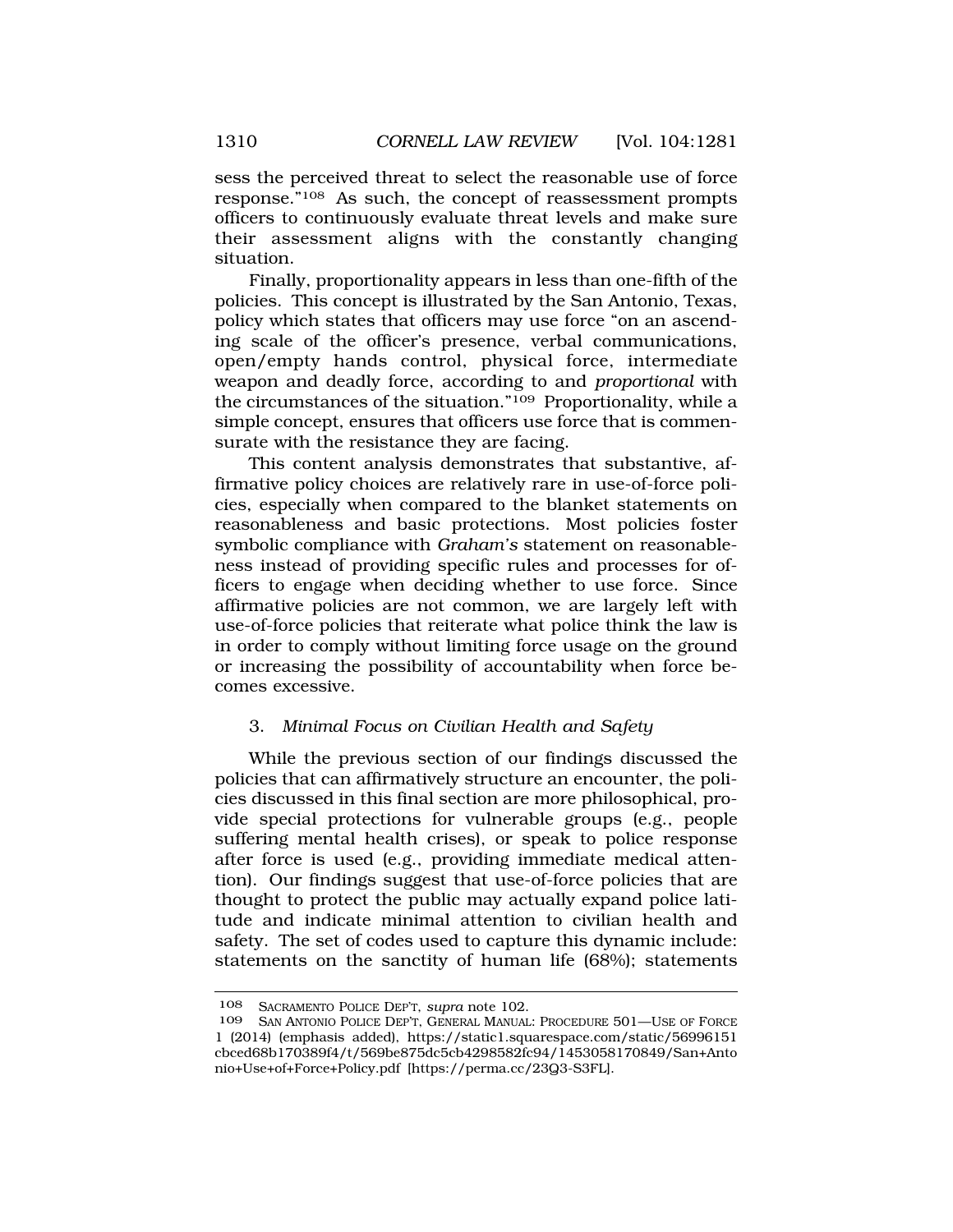against bias or prejudice (12%); discussion of how mental health intersects with use of force (perhaps offering strategies for de-escalating in that particular context) (51%); and reporting and/or intervening against another officer when he or she uses excessive force (reporting: 27%, intervening: 33%). The only requirement in this category that is fairly common in the data is the requirement that officers summon or perform immediate medical aid after force is used (83%).

These additional protections signal different values expressed by the departments. Statements that the department respects human life or is opposed to bias and prejudice signals a philosophical alignment with those ideals. For instance, the Washington, D.C. use-of-force policy states: "The policy of the Metropolitan Police Department is to value and preserve human life when using lawful authority to use force" and therefore "officers . . . shall use the minimum amount of force that the objectively reasonable officer would use."110 Similarly thin language is used in reference to bias and prejudice. For example, Bakersfield, California, combines this language with the discussion of human life: "The Department recognizes and respects the value of all human life and dignity without prejudice to anyone."111

The intersection of mental health with police violence is a critical issue. These codes capture elements of policies where the department articulates standards regarding mental health assessments of community members as part of a use-of-force scenario. For example, the New Orleans policy states that, in evaluating whether to use force and which level of force is reasonable, one factor is the person's "mental state or capacity" as well as the "effects of drugs or alcohol."112 Roughly half (51%) of the policies discuss this issue. These rules target a specific group for additional protections, or at least recognizes that certain groups are more vulnerable to police use of force. Acknowledging this in a policy—and going above and beyond a bland recitation of reasonableness or basic protections—is important.

<sup>110</sup> DISTRICT OF COLUMBIA METROPOLITAN POLICE, *supra* note 95.

<sup>111</sup> BAKERSFIELD POLICE DEP'T, BAKERSFIELD PD POLICY MANUAL: USE OF FORCE 60 (2017), https://www.muckrock.com/foi/bakersfield-3105/use-of-force-policybakersfield-police-department-53955/#file-190121 [https://perma.cc/GC5A-XYHC]. The New Orleans use-of-force policy puts it identically: "The Department recognizes and respects the value of all human life and dignity without prejudice to anyone." NEW ORLEANS POLICE DEP'T, *supra* note 100, at 93.

<sup>112</sup> NEW ORLEANS POLICE DEP'T, *supra* note 100, at 94.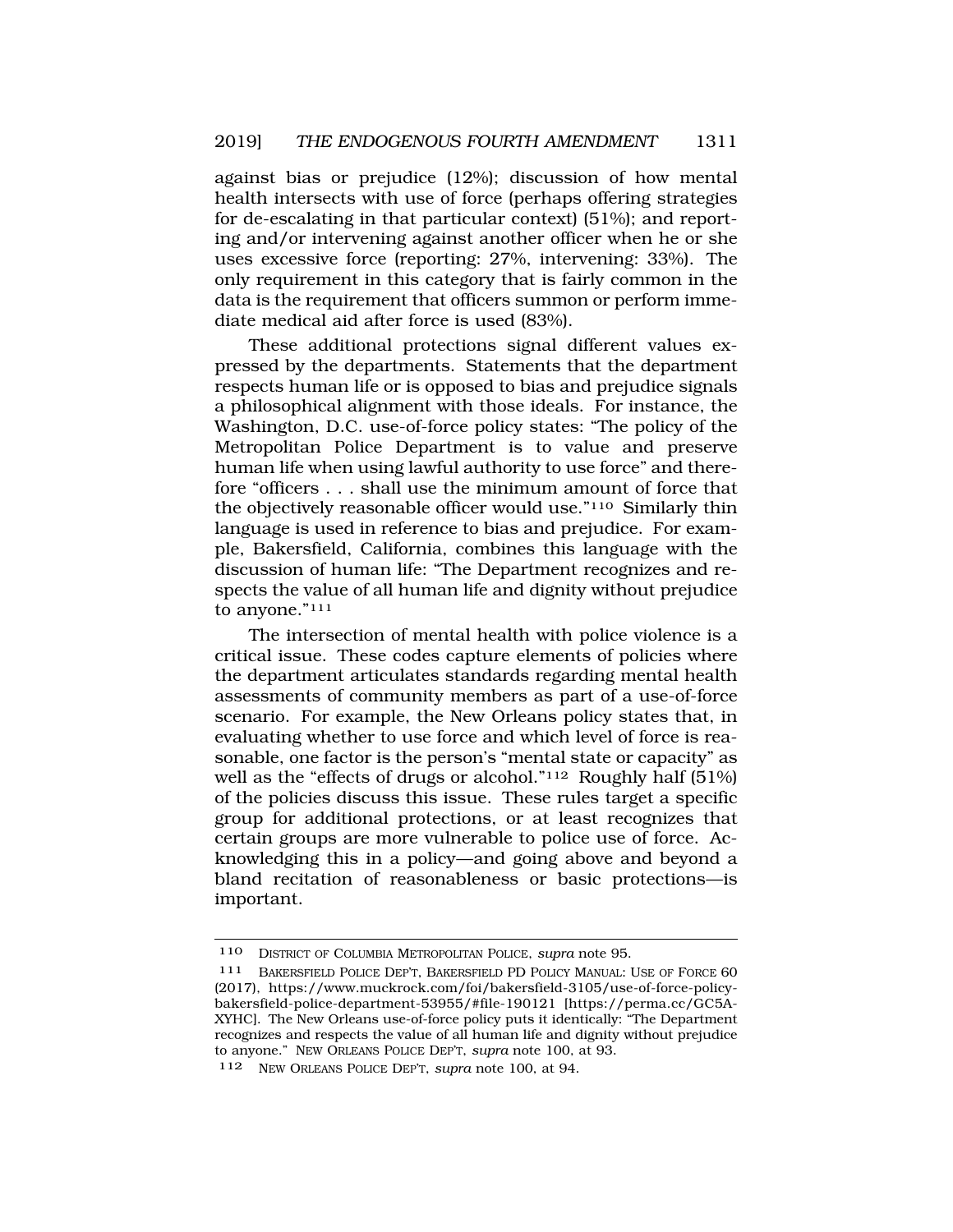Third, requiring a report or intervention when observing excessive force is a mandate that instructs officers to be attentive to what their colleagues are doing, meaning that they should not inhibit investigations or protect each other when violations occur. This requirement is not prominent in the data (reporting: 27%, intervening: 33%). As an example, the Las Vegas Police Department requires both intervening and reporting, articulating it as a "Duty to Intervene": "Any [commissioned] officer present and observing another officer using force that is clearly beyond that which is objectively reasonable under the circumstances shall, when in a position to do so, safely intercede to prevent the use of such excessive force. Officers shall promptly report these observations to a supervisor."<sup>113</sup> The requirement that officers report and/or intervene against other officers using excessive force is important because it demonstrates that the department encourages officers supervising one another to support civilian health and safety rather than allowing officers to shield each other from liability.

Finally, ensuring those subjected to force receive immediate medical attention seems like it should be in every policy, as it is a fairly basic idea that, post-force, a person should be treated for their injuries in order to increase their chances to survive. For instance, the New Orleans Police Department useof-force policy mandates: "Medical assistance shall be obtained for any person who exhibits signs of physical distress, who has sustained visible injury, expresses a complaint of injury or continuing pain, or who was rendered unconscious."114 While the need for this might seem obvious, nearly one in five policies do *not* contain this type of provision.

These data demonstrate that policies often fail to include substantive protections that go beyond the constitutional floor and basic norms of policing while largely reproducing the ambiguous Fourth Amendment reasonableness standard without meaningful guidance on what type of force is in or out of bounds. This speaks directly to Fourth Amendment questions concerning excessive force. The data undermines claims that the Fourth Amendment provides external guidance for how police officers should conduct their affairs. Moreover, this empirical investigation shows that the very use-of-force policies that are thought to be responsive to exogenous Constitutional standards are often as vague as the standards themselves, giving police officers wide discretion.

<sup>113</sup> LAS VEGAS METROPOLITAN POLICE DEP'T, *supra* note 91, at 1156. 114 NEW ORLEANS POLICE DEP'T, *supra* note 100, at 96.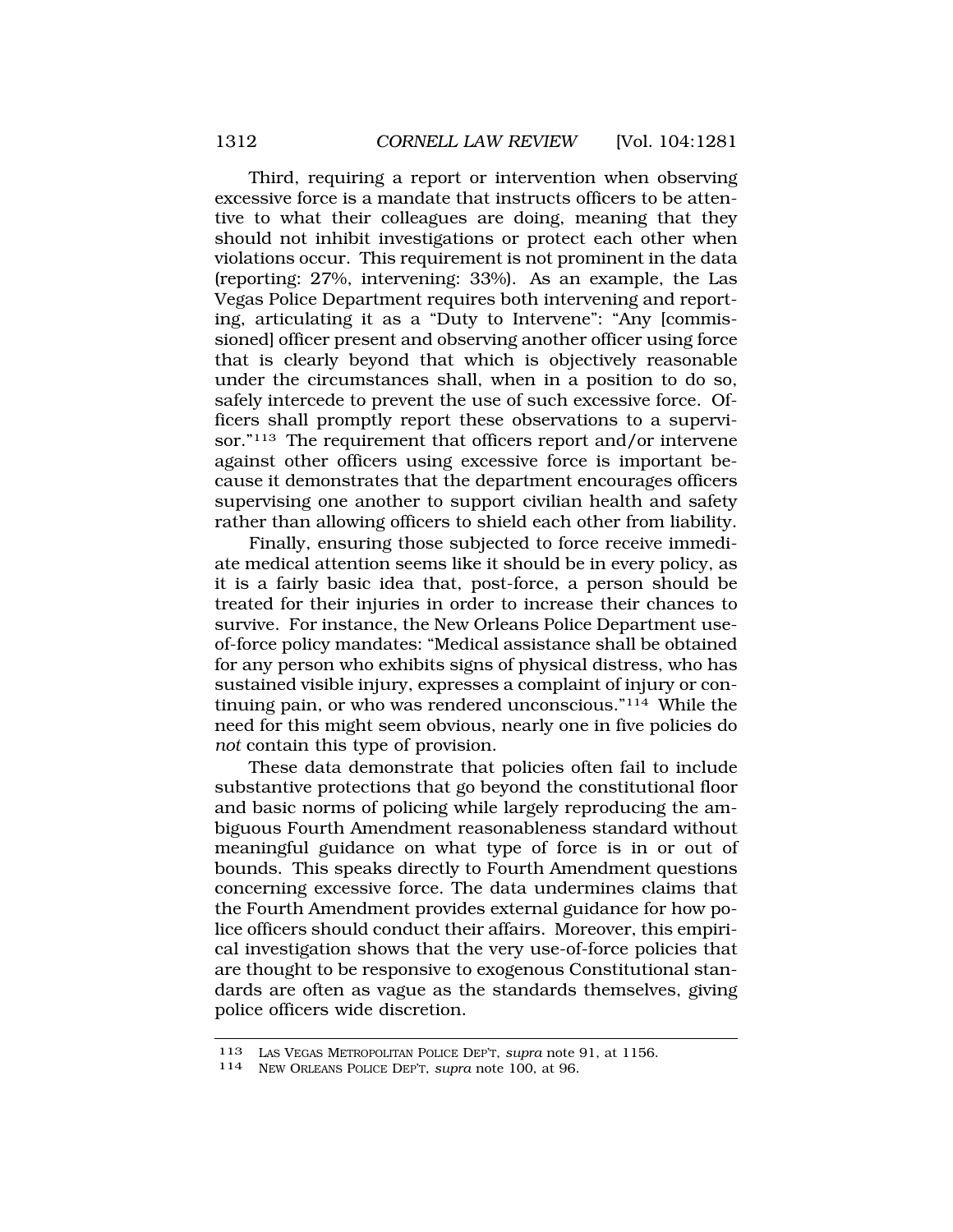<span id="page-32-0"></span>These findings also give rise to questions about how to theoretically describe the character of local use-of-force policies in relation to constitutional mandates. Drawing upon Lauren Edelman's legal endogeneity theory, the next Part discusses how the policy preferences of law enforcement as expressed through use-of-force policies allows regulated actors the police—to define what counts as excessive force, which is often deferred to by federal courts to become the meaning of law itself. Putting the empirical findings from Part II in conversation with legal endogeneity theory allows for a deeper understanding of excessive force that goes beyond traditional frameworks that view federal courts as exogenously producing legal meanings that police comply with.

III

#### TOWARD AN ENDOGENOUS UNDERSTANDING OF THE FOURTH AMENDMENT AND USE-OF-FORCE POLICIES

Law is traditionally thought of as being exogenous to society. Constitutions and statutes are written. Cases are decided. And, in a top-down fashion, the rules are thought to dictate and determine how the state interacts with citizens or how citizens interact with one another. Figure 2 visually represents the exogenous perspective on use-of-force policies and Fourth Amendment excessive force inquiries.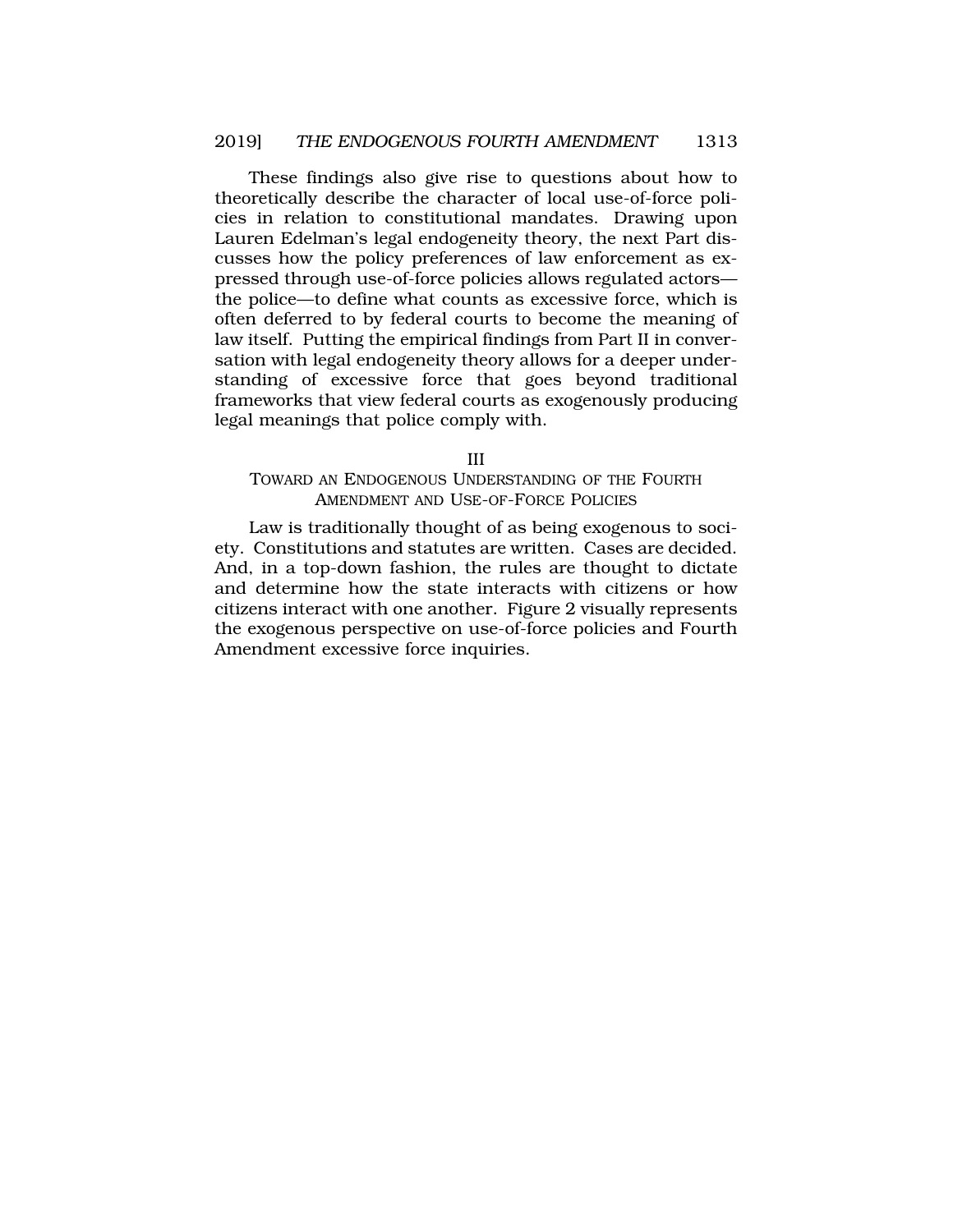# FIGURE 2: EXOGENOUS UNDERSTANDING OF USE-OF-FORCE **POLICIES**

*Exogenous* Understanding of Law: "Top Down"

U.S. Supreme Court and Other Federal Courts Interpret the Constitution and Establish Rules (Fourth Amendment Doctrine) for Police to Follow.

Police Departments Develop Internal Use-of-Force Policies that Align with Court Decisions.

In her book, *Working Law: Courts, Corporations, and Symbolic Civil Rights*, Professor Lauren Edelman puts forth a novel approach that she calls "legal endogeneity theory" to describe scenarios in which law becomes constructed through the "social fields" that the law intends to regulate.<sup>115</sup> This happens through organizational policies developed by the regulated group itself such that they end up functioning like the regulator. Organizations translate laws—initially developed to constrain them—into everyday compliance practices that signal conformity. This compliance, however, is symbolic and only followed to the extent that it does not disrupt the status quo. $116$ 

<sup>115</sup> EDELMAN, *supra* note 13, at 22, 26.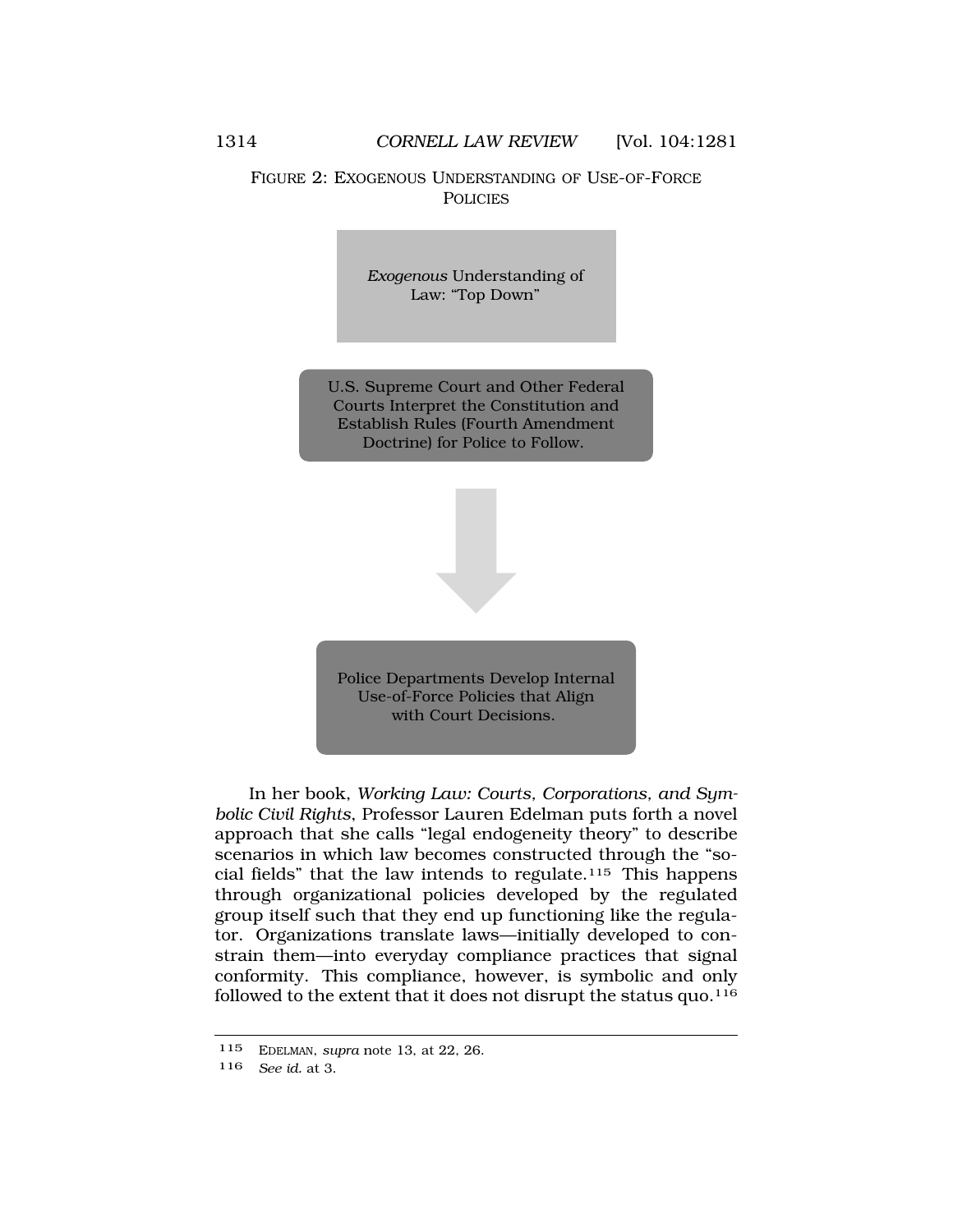The process of legal endogeneity can be described in three parts.117 The theory (1) "posits that organizations respond to ambiguous law by creating a variety of policies and programs designed to symbolize attention to law"; (2) organizations "equate the mere presence of these structures with legal compliance"; and (3) legal and organizational actors fail to "scrutinize their effectiveness" once the structures are in place.<sup>118</sup> Hence, there is the ambiguous law itself; the organization abiding by it and enacting symbolic policies to perform compliance; and then legal actors—from attorneys to judges—defer to the symbolic measures created by organizations and treat them as if they are in material compliance with an external law that was never clearly defined.119

In practical terms, legal endogeneity operates as a recursive process through which the status quo can be maintained, and the regulated group gives life to the practices that become the legal standards that ultimately regulates it.120 By combining critical theory,<sup>121</sup> legal analysis, and empirical research,<sup>122</sup>

<sup>117</sup> *See id.* at 27 (2016) (Edelman separates legal endogeneity into six stages, but we have consolidated it into three broad parts. The six stages that Edelman uses are: "(1) ambiguous law, (2) professional framing of the legal environment, (3) diffusion of symbolic structures, (4) managerialization of law, (5) mobilization of symbolic structures, and (6) legal deference to symbolic compliance.").<br> $\frac{118}{10}$  at 12

*Id.* at 12.

<sup>119</sup> *See id.* 

Id. at 12, 15 ("When organizations hold the key to the meaning of law, they also harness its power, weakening the potential of social reform laws to achieve ideals.").

<sup>121</sup> Legal endogeneity theory offers an approach aimed at demystifying the alleged post-racial, colorblind, and post-civil rights moment we exist in by undermining these dominant narratives to reveal how discrimination and oppression continue to function. *See id.* at 5–11 (discussing the persistence of race and gender inequalities after fifty years of civil legislation). This enables us to understand the behind-the-scenes process that starts with the role of the Court and often ends with the unnecessary death and injury to citizens. While these systems can be obfuscated, legal endogeneity theory helps us reveal their inner workings in terms of how administrative policies on police use of force can shape the meaning of constitutional law. *See id.* at 12 ("Legal endogeneity theory suggests that the meaning of law evolves through the articulation and resolution of problems not in the halls of Congress but rather in the halls of work organizations."). This is, by definition, an endeavor in critical theory, i.e., uncovering the unsaid, normative, and hegemonic myths that sustain status quo relationships and hierarchies. Critical theoretical approaches allow for the uncovering of these iterative dimensions of law to reveal how systems continue to produce oppression and disparate impacts.<br>122 Edelman relies

Edelman relies on empirical data to make her arguments regarding employment law and civil rights. Mobilizing empirical data allows her to demonstrate the objective consequences of sociolegal policy choices—both those of the courts and those of organizations. Our goal is to similarly engage with both critical theory and an empirical methodology, blending legal analyses with social science tools. *See generally*, OSAGIE K. OBASOGIE, BLINDED BY SIGHT: SEEING RACE THROUGH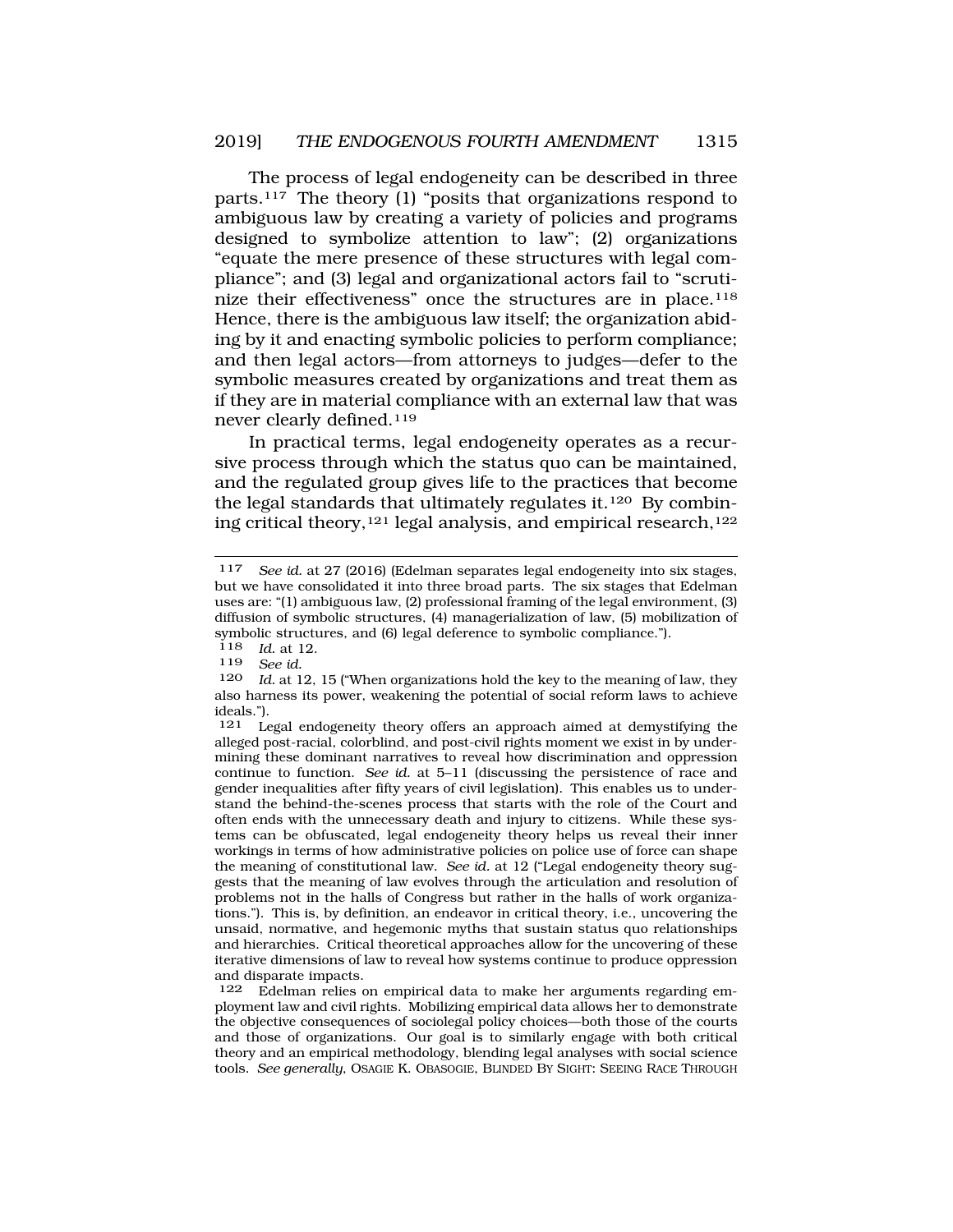legal endogeneity uncovers sociolegal processes that can overstate the impact of formal civil rights legislation. It reveals how organizational actors who are thought to be regulated through these social reform laws remain in a position of power and dominance. This, in turn, is how civil rights remain symbolic, and how inequality persists despite overt legal proscriptions.

Edelman develops legal endogeneity theory to critically engage with the persistence of inequality despite decades of legislative and statutory protections designed to prevent employment discrimination.123 She focuses her critique on Title VII of the 1964 Civil Rights Act<sup>124</sup> and the laws that have come after its enactment that mandate equal employment opportunity.125 She applies this theory to what she calls "work organizations" in order to explain the "limited success" that civil rights laws in the employment law context have had on materially changing employment equity.126 Legal endogeneity theory describes the "interplay between work organizations and their legal environments."127

While Edelman's work focuses on employment law and statutory law, we contend that this framework can be adapted to the constitutional law context. Traditionally perceived as the apex of exogenous law, the U.S. Constitution can be extremely vague, ambiguous, and broad. It requires interpretation and implementation. Legal endogeneity theory has important implications in the domain of constitutional law because it contends, at the very least, that organizations regulated by seemingly detached textual mandates from the US Constitution can ultimately shape their meaning.

Legal endogeneity theory has particular relevance for thinking through the Fourth Amendment in relation to the Supreme Court's excessive force jurisprudence, police violence, and racially disparate use of force.128 Instead of taking an

THE EYES OF THE BLIND 1 (2014) (discussing the methodological benefits of blending critical theory with social science methods). In this Article, we engage in a qualitative content analysis, with the intent of uncovering the elements of these use-offorce policies, and then analytically engage this data with legal endogeneity theory. We employ this methodology by both thinking through the endogenous qualities of excessive force jurisprudence and also by using empirical methods to understand overarching frameworks.

<sup>123</sup> *See* EDELMAN, *supra* note 13, at 3.

<sup>124</sup> Title VII of the Civil Rights Act of 1964, 42 U.S.C. § 2000e (2018).

<sup>125</sup> *See* EDELMAN, *supra* note 13, at 5.

<sup>126</sup> *Id.* at 12.

<sup>127</sup> *Id.* 

<sup>128</sup> *See id.* at 235 (Edelman discusses the fact that the theory "has implications for a number of literatures in the social sciences and law").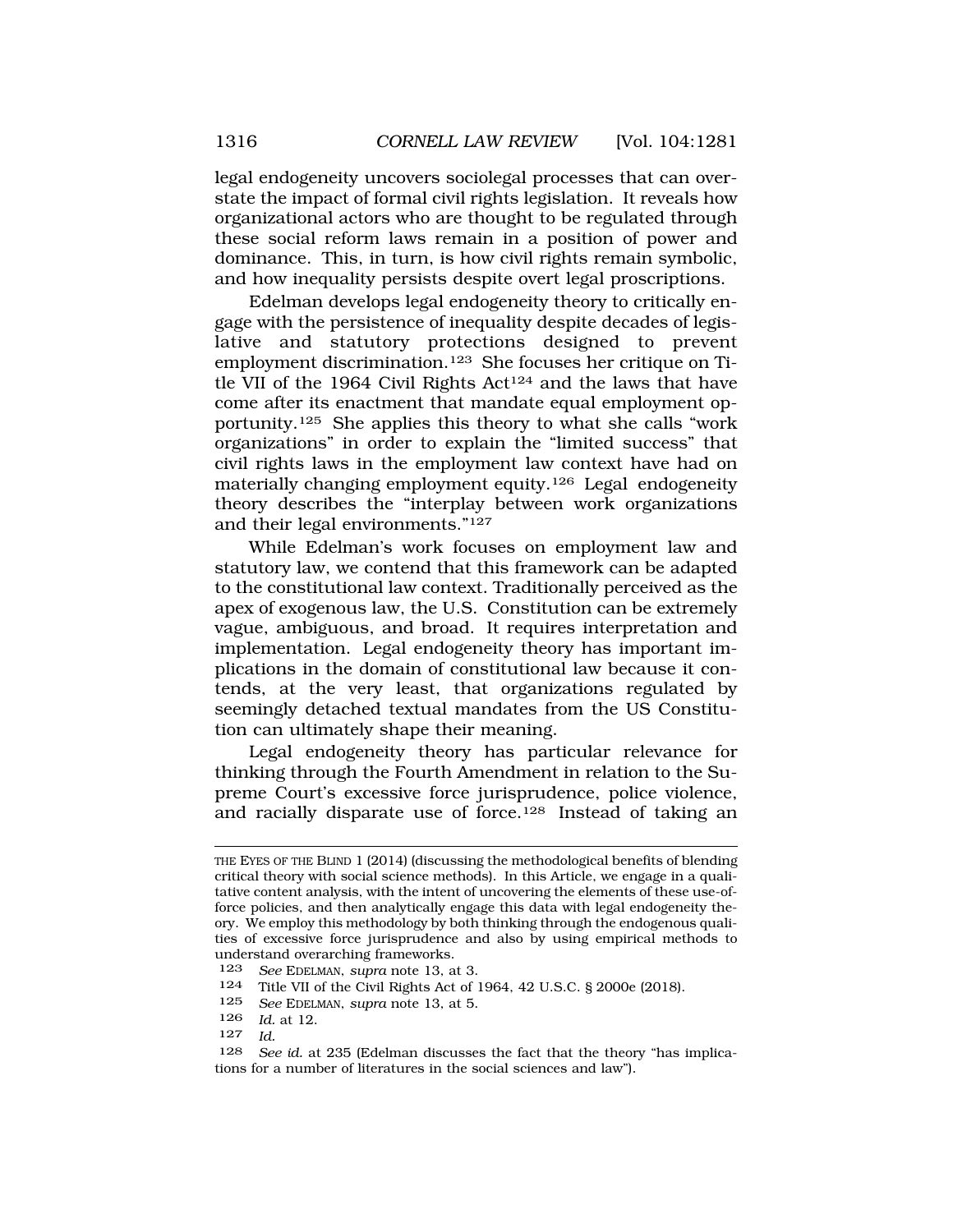exogenous approach in which we might solely critique federal courts and specific doctrinal choices, we intend to understand the reciprocal relationship between ambiguous Constitutional text and judicial interpretations as well as the mechanisms through which police departments' policy preferences regarding the meaning of excessive force can become understood as law.

FIGURE 3: LEGAL ENDOGENEITY, THE FOURTH AMENDMENT, AND USE-OF-FORCE POLICIES



In applying Edelman's theory to the Fourth Amendment, we argue that the Constitution is not immune from sociolegal processes that can shape how law materializes. Even with the federal court system and the interpretation and application of Constitutional principles, organizations—in this instance, the police departments that create use-of-force policies—can play a role in bringing the law into real life and, in turn, lead courts to incorporate policy preferences as valid iterations of constitutionality.

Our empirical findings in Part III suggests that the broad, ambiguous mandates of the Fourth Amendment as interpreted by the Court—ostensibly designed to protect civilians from ille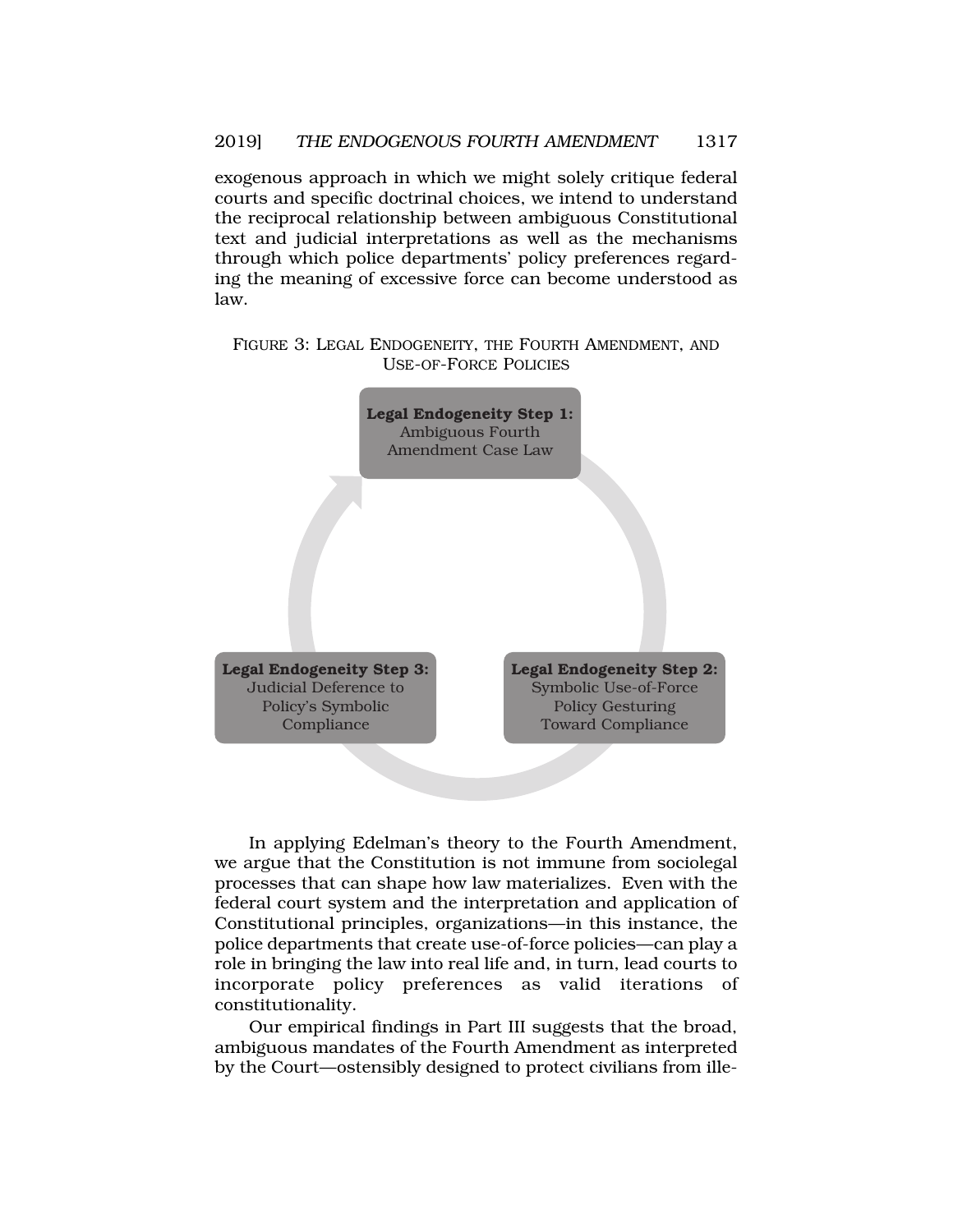<span id="page-37-0"></span>gitimate uses of force by police—leaves police departments with significant discretion to decide what the Fourth Amendment means and, within this, what "objectively reasonable" force looks like. These findings show that use-of-force policies rely upon ambiguous language in Supreme Court case law and largely fail to include meaningful descriptions of what specific actions, behaviors, and duties constitute being reasonable. As these data suggest, use-of-force policies often regurgitate the vague mandates of *Graham*129 without providing much more, reflecting the Court's failure to provide meaningful exogenous guidance. Moreover, the resulting discretion for police departments to self-regulate and decide what reasonable means on the ground can serve as endogenous determinants that federal courts often point to in characterizing what the Fourth Amendment requires. In the following section, we draw upon our empirical data and examples from federal court cases regarding police excessive force to highlight how legal endogeneity can manifest itself in this Constitutional space.

### A. Ambiguity and the Fourth Amendment

The three-step process of legal endogeneity theory begins with the notion that the rules that legislative bodies and courts produce to regulate organizations can be "broad and ambiguous."130 This ambiguity gives organizations the space to figure out what compliance looks like in the social and legal environment that they occupy.<sup>131</sup> From this perspective, the meaning of compliance is not determined when the law is made—in an exogenous way—but once the law gets into the hands of those regulated by it.132

As noted in Part I, the Fourth Amendment itself is ambiguous, merely affording "the people" the right to "be secure in their persons, houses, papers, and effects," which means being free from "unreasonable searches and seizures,"133 whereby excessive force has come to be included in the latter. But when do such engagements become unreasonable? The Fourth Amendment and judicial decisions concerning excessive force leaves the meaning of this key doctrinal term largely undefined. The Amendment does not specify what unreasonable actually means, nor has the Supreme Court elaborated. In addition, the

<sup>129</sup> Graham v. Connor, 490 U.S. 386 (1989).

<sup>130</sup> EDELMAN, *supra* note 13, at 29.

<sup>131</sup> *See id.* 

<sup>132</sup> *See id.* 

<sup>133</sup> U.S. CONST. amend. IV.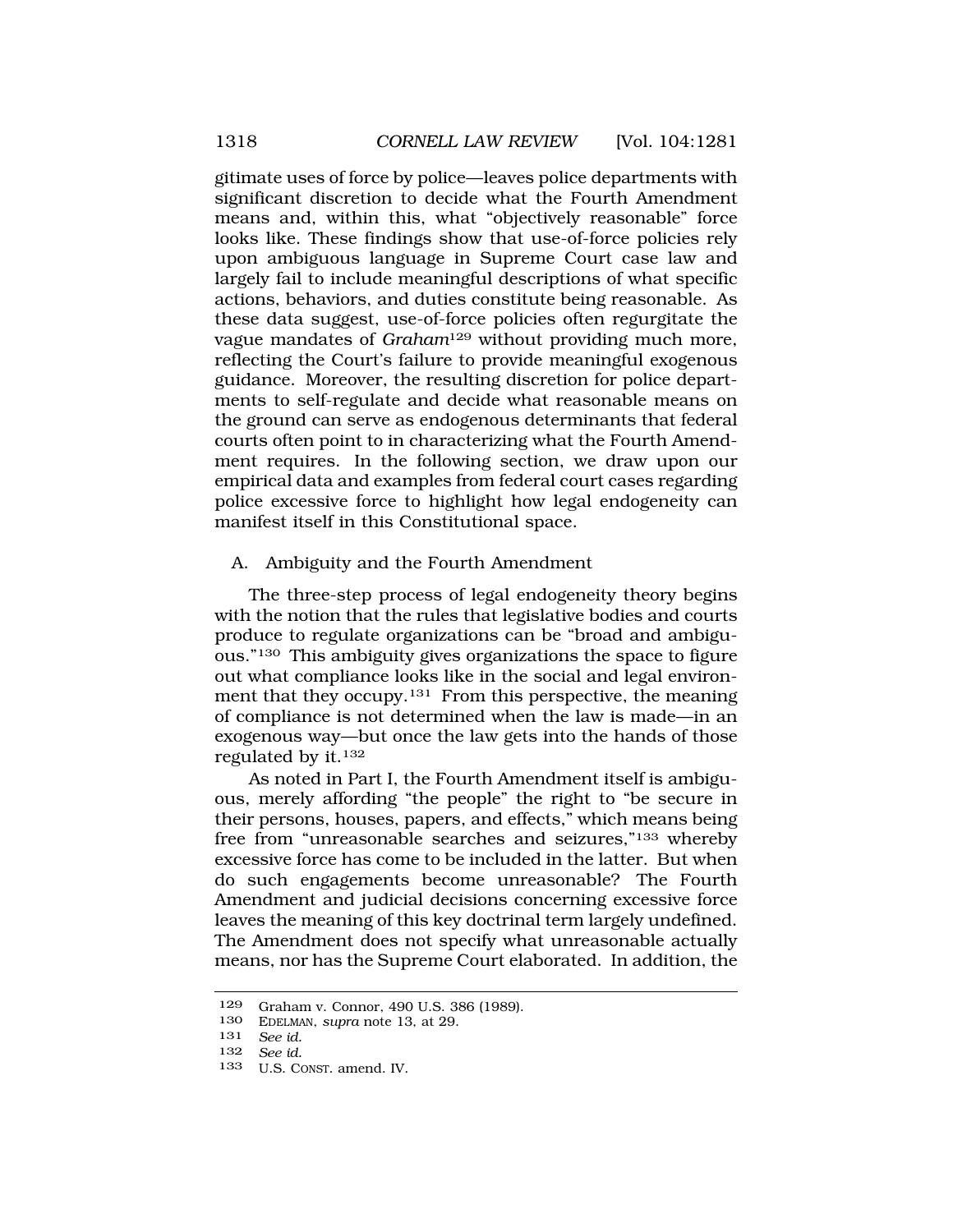<span id="page-38-0"></span>notion that the Fourth Amendment is thought of as the only constitutional vehicle to address excessive force is in itself the product of doctrinal choice. With *Graham*, the Supreme Court firmly held that excessive force stemming from an arrest or investigatory stop is to be understood as a Fourth Amendment problem.134 In doing so, the Court signaled that the only way to think about police excessive force—violence that is often racialized in a manner thought to give rise to Fourteenth Amendment considerations—is through an ambiguous Fourth Amendment.

Second, *Graham* as case law exacerbates the textual ambiguity of the Fourth Amendment by adding another level of imprecision. As discussed in Part I, excessive force case law is "notoriously opaque."135 The Supreme Court rarely illuminates its difficulties, leaving police with little to follow in developing their internal policies that purport to adhere to the law.136 Because *Graham* held that incidents of force must be analyzed using a "reasonableness" inquiry,137 *Graham* doubles down by adding another layer of jurisprudential haze. What we see in this language is an *avoidance* of making substantive recommendations to police departments, which keeps the doctrine obscure.

These imprecisions are unable to provide clear guidance to police officers and can serve as cover for even the most egregious uses of force. Ambiguity creates the conditions for the cascade of symbolism and inaction that ultimately becomes endogenously created law. This lack of clarity permits the second step of legal endogeneity theory to occur, where ambiguous law is translated into symbolic policy.

## B. Use-of-Force Policies as Symbolic Structures

In the second step of legal endogeneity, ambiguous laws lead organizational actors to gesture toward compliance by developing symbolic policies that still maintain "managerial pre-

<sup>134</sup> *See Graham*, 490 U.S. at 394; Obasogie & Newman, *supra* note 18, at 1477–78.

<sup>135</sup> *See supra* text accompanying note 56.

<sup>136</sup> Garrett & Stoughton, *supra* note 23, at 218.

<sup>137</sup> *Graham*, 490 U.S. at 395. This inquiry involves looking at the relationship between the intrusion to the individual versus the governmental interests, paying "careful attention to the facts and circumstances of each particular case, including the severity of the crime at issue," "whether the suspect poses an immediate threat," and "whether [the suspect] is actively resisting arrest or attempting to evade arrest." *Id.* at 396.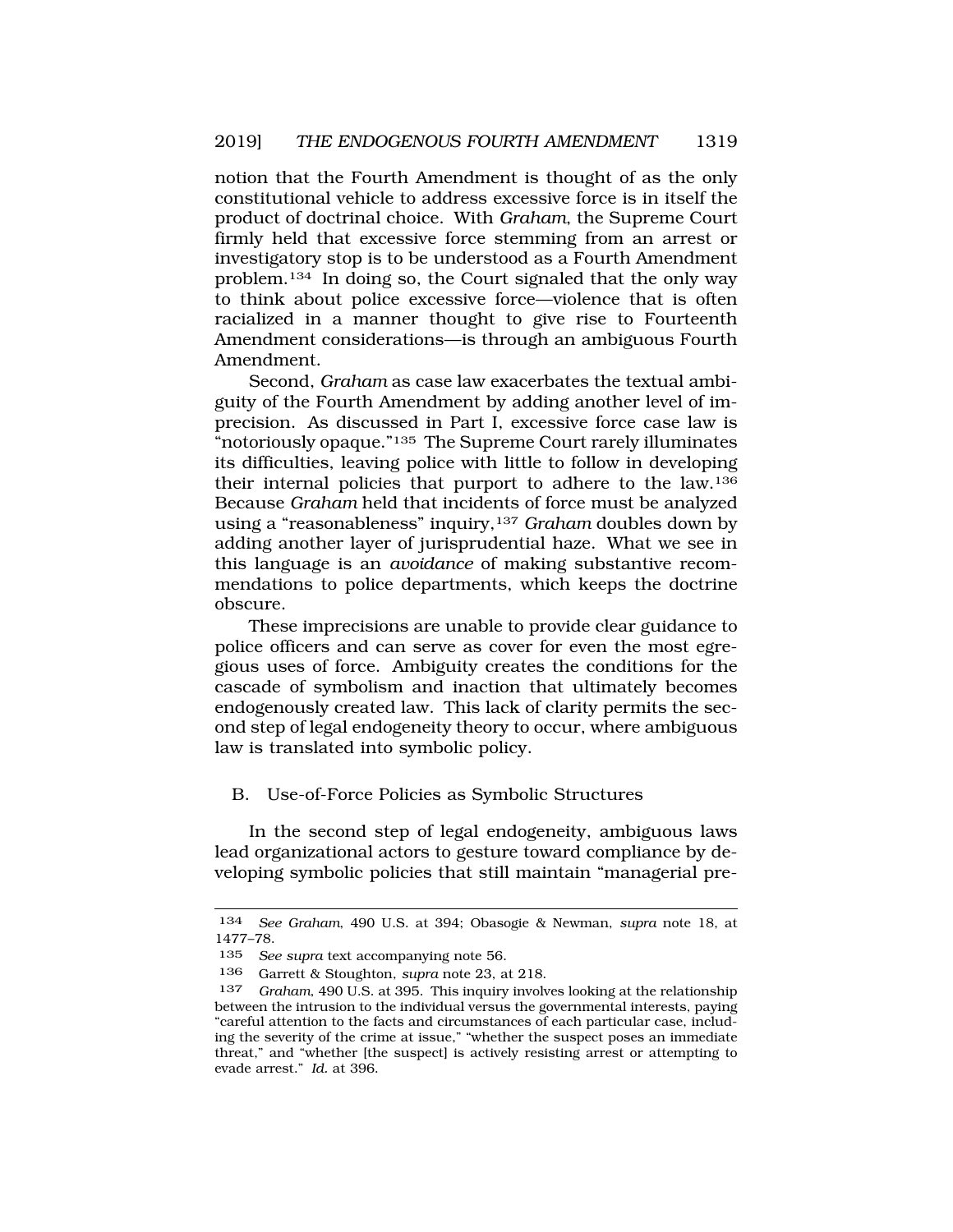rogatives" and practices.138 Organizations adapt to changing legal terrain, but effectively preserve their interests.139 They do so by assuming "a variety of compliance positions that loosely mimic public law enforcement."140 Edelman calls this "managerialization": the process by which ambiguous legal requirements are translated from substantive legal ideals into practical, potentially symbolic policy choices that signal compliance internally and to outside legal actors while also conforming to managerial prerogatives.<sup>141</sup> These policies evince attention to the law while remaining primarily symbolic in terms of material results.<sup>142</sup>

The ambiguities across constitutional text and judicial rulings allow police departments to develop and mobilize symbolic structures—namely, use-of-force policies—that allow officers to respond to claims of excessive force by pointing to documented standards concerning what is considered reasonable and compliant behavior.<sup>143</sup> These use-of-force policies are critical; ambiguous Fourth Amendment standards become realized in a form that is highly favorable to police through the symbolic gestures of self-regulation.<sup>144</sup> This is where substantive legal ideals are manipulated and law is reconceptualized to benefit the regulated group. Thus, law becomes endogenously created—that is, given substance through managerial preferences expressed as administrative policies that federal courts ultimately cede to.145 As these forms of organizational compliance gain legitimacy, symbolic compliance becomes normalized as what compliance ought to look like in the real world.

As Edelman describes in the statutory context, the symbolism of these policies exists along a spectrum.146 Symbolic structures can range from being "merely symbolic," "both symbolic and substantive, or may fall somewhere in between merely symbolic and substantive."<sup>147</sup> Using this framework, our findings show that some use-of-force policies are merely symbolic, containing a reference to reasonableness and not

<sup>138</sup> EDELMAN, *supra* note 13, at 31.

<sup>139</sup> *See id.* 

<sup>140</sup>*Id.* at 24–25. 141 *See* EDELMAN, *supra* note 13, at 25.

<sup>142</sup> *See id.* 

See Graham, 490 U.S. at 396 ("The 'reasonableness' of a particular use of force must be judged from the perspective of a reasonable officer on the scene, rather than with the  $20/20$  vision of hindsight.").<br>144 EDELMAN, supra note 13, at 25

<sup>144</sup> EDELMAN, *supra* note 13, at 25.

<sup>145</sup> *Id.* 

<sup>146</sup>*Id.* at 32. 147 *Id.*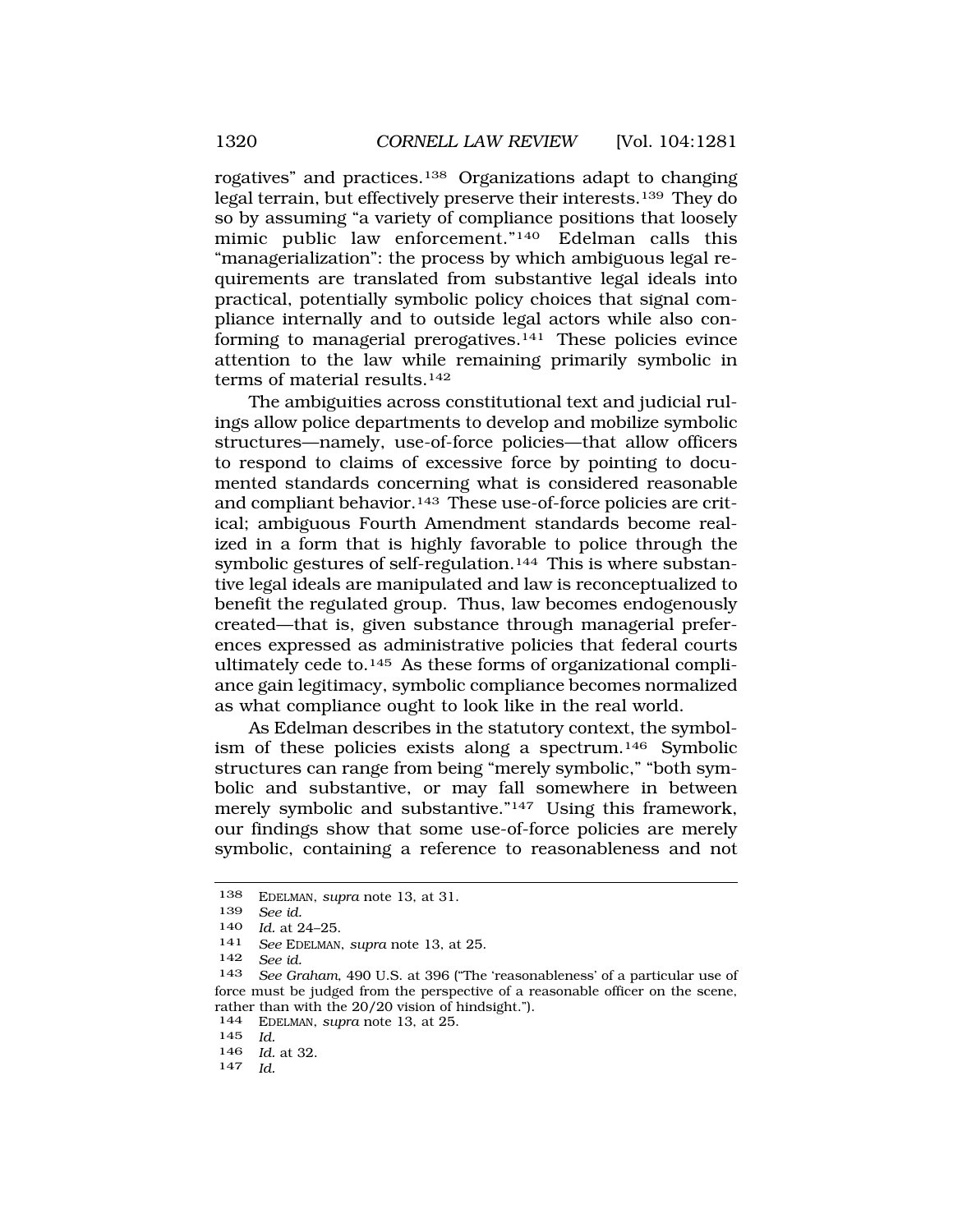much else. For example, the Stockton, California, Police Department policy describes reasonableness and force levels, verbal warnings, and medical aid.<sup>148</sup> Thus, the Stockton policy fails to contain any descriptive or incentivizing language that affirmatively tells officers to do anything other than to act reasonably during an encounter, apart from giving verbal warnings and summoning or providing medical aid. While it includes a few protections, it fails to describe de-escalation, proportionality, or any other more substantive means to protect citizens.

Other policies are still mostly symbolic, but they are also substantive because they contain protections like de-escalation. For example, the San Francisco Police Department useof-force policy contains all eighteen of our codes, which means it included the broad, symbolic references to case law (which is to be expected, as the basis of compliance); the basic, generic protections (e.g*.*, no shooting at vehicles); and also all of the materially substantive protections (e.g., a force continuum, deescalation, and proportionality).<sup>149</sup> In this way, San Francisco's policy represents an approach that engages the discourse of reasonableness while going beyond this constitutional floor to provide meaningful protections to citizens. Officers are instructed and incentivized to engage in affirmative conduct designed to reduce force, de-escalate, and ultimately minimize harm.

Finally, some policies fall in between these two on the symbolic versus substantive spectrum. While being primarily symbolic, these policies might have some meaningful protections, or at least one of the basic protections discussed above (e.g., no shooting at vehicles). For example, the Cleveland Police Department use-of-force policy includes the generic language of reasonableness, but it also includes a discussion of de-escalation, proportionality, all three basic protections, and requirements on intervention and reporting when officers use excessive force.150 Thus, while engaging in the symbolism of reasonableness, this kind of policy does include some substantive policies that could deter excessive force by police.

<sup>148</sup> *See* STOCKTON POLICE DEP'T, GENERAL ORDER Q-1: USE OF FORCE 1 (2015), https://static1.squarespace.com/static/56996151cbced68b170389f4/t/569bf 30b76d99c4f3919012d/1453060879155/Stockton+Use+of+Force+Policy.pdf [https://perma.cc/7D87-NLEB].

<sup>149</sup> *See* SAN FRANCISCO POLICE DEP'T, *supra* note 107.

See CLEVELAND DIVISION OF POLICE, *supra* note 92.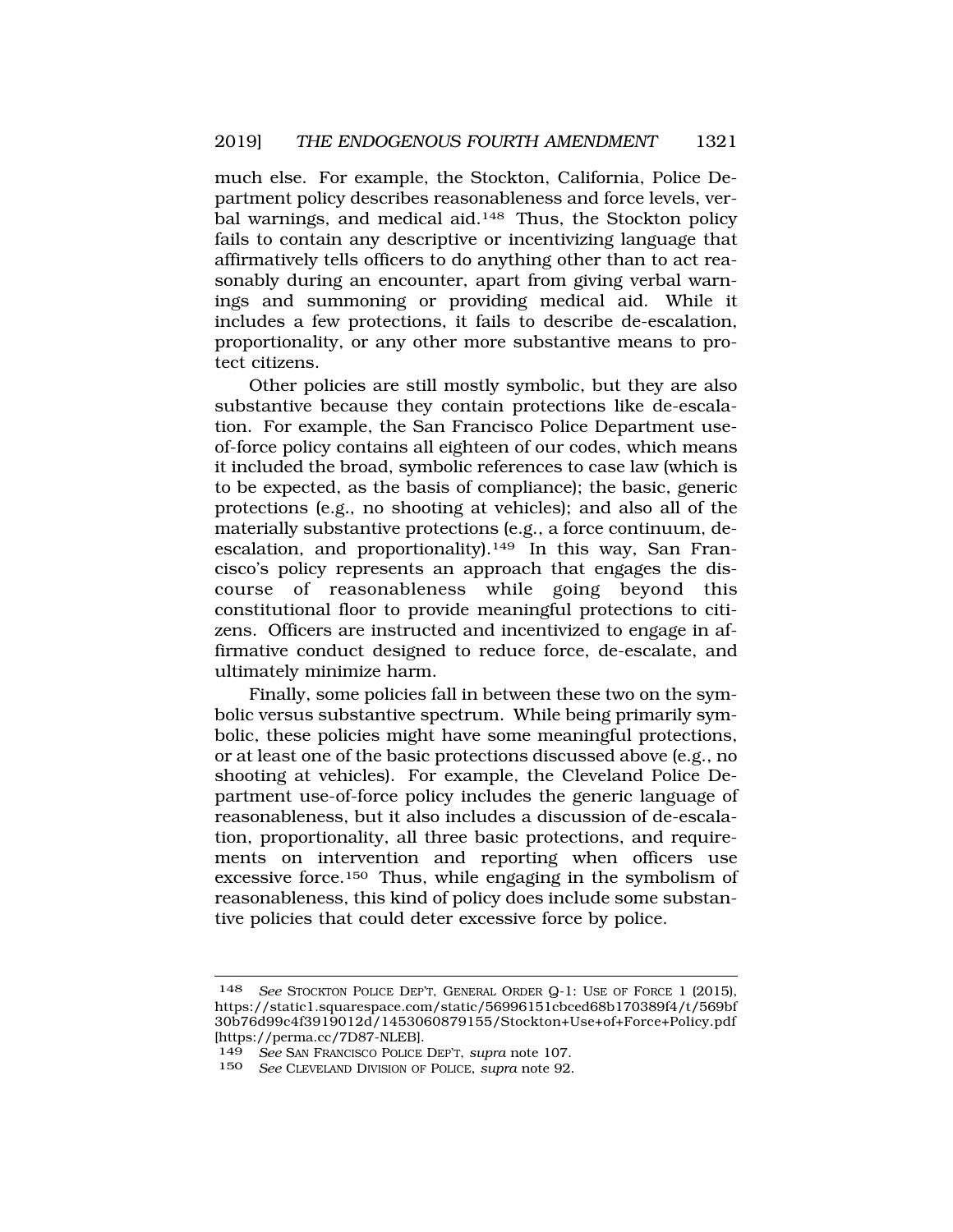<span id="page-41-0"></span>While there is a range, our empirical findings demonstrate that use-of-force policies show a managerial preference within police departments. Since the regulated—here, the police—are permitted to develop their own rules and restrictions, we can see clear managerial preferences embedded throughout use-offorce policies that protect organizational interests through the appearance of legal compliance. When police create their own rules and regulations and largely decline to include substantive protections, they are able to protect their organizational interests when an incident of force might raise questions. Legal endogeneity transforms use-of-force policies into devices that can insulate the police from liability instead of protecting citizens from constitutionally-violative excessive force. The next subpart discusses the final step regarding the endogenous nature of this process, whereby managerial preferences not only shape use-of-force policies but are treated by federal courts as articulations of legal compliance that shape the courts' own understanding of what the Fourth Amendment requires.

C. Deference: How Judicial Processes Integrate "Managerial Perspectives" into Use-of-Force Policies

The final step in legal endogeneity theory is that the legal system defers to organizations' symbolic compliance. In essence, symbolic compliance as a managerial interpretation and application of legality *becomes law* when courts and other legal actors allow these policies to shape the meaning of legal concepts. As Edelman puts it: "When organizational constructions of compliance enter the judicial realm, law becomes endogenous or influenced by the social fields that it seeks to regulate."151 The courts charged with finding violations of the law "tend unwittingly to endorse symbolic structures without evaluating their effectiveness."152

In the excessive force context, the legal system legitimizes the constitutional interpretations of law enforcement as expressed through their administrative policies concerning use of force. Federal courts can internalize these efforts at compliance and rearticulate them as an appropriate iteration of constitutional law. This creates a dynamic in which symbolic structures are not seen as "a *means to achieve civil rights* but rather as *the achievement of civil rights*."153 Police departments

<sup>151</sup> EDELMAN, *supra* note 13, at 170.

<sup>152</sup> *Id.* at 39.

<sup>153</sup> *Id.* at 217.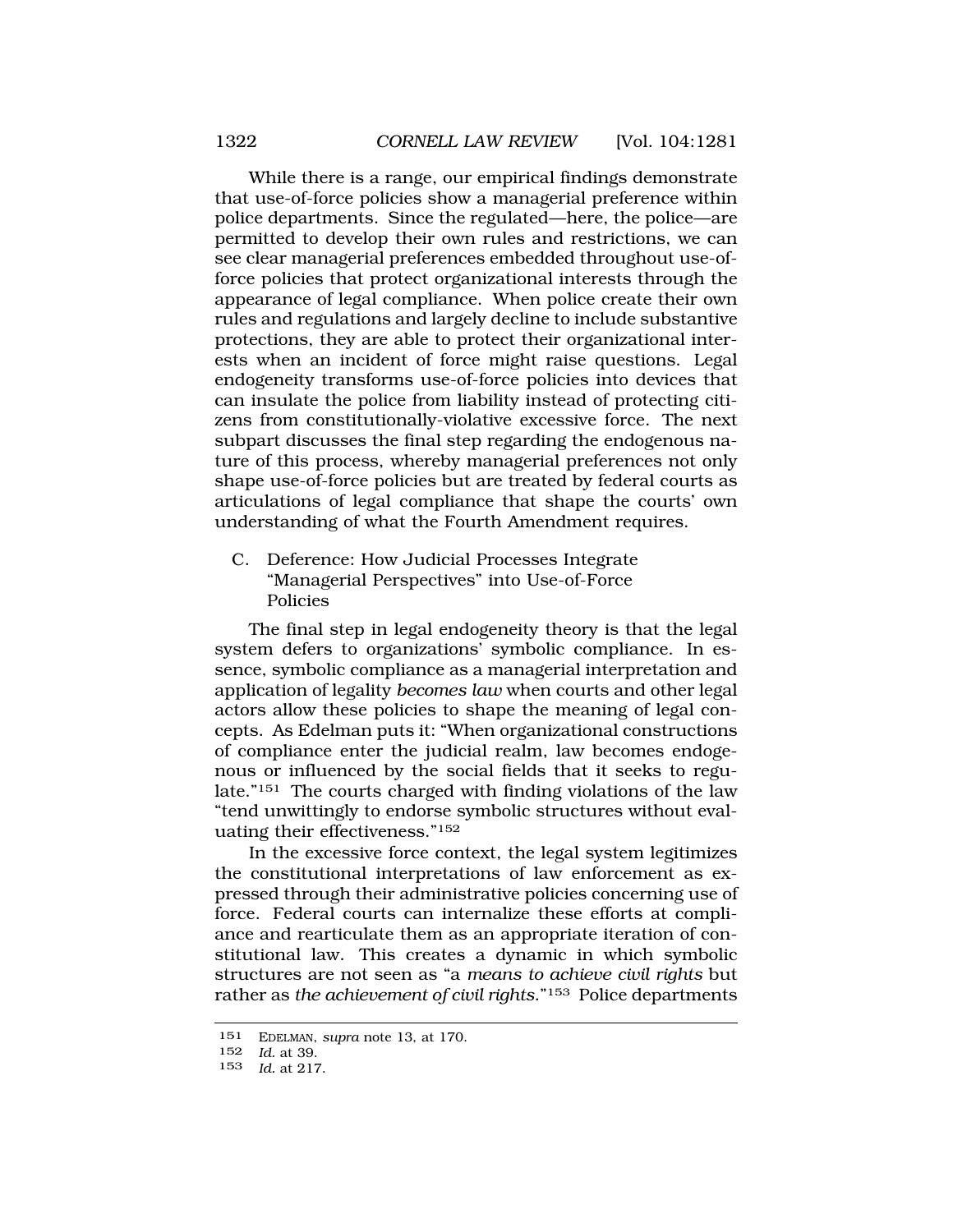<span id="page-42-0"></span>and their advocates can point to use-of-force policies and contend that the officer followed the protocols outlined in the policy; that the protocol is based on Supreme Court case law; and, therefore, they are in compliance and no rights violation occurred. When police refer to internal standards or say that an officer followed protocol and therefore should not be held liable for excessive force, the organization engages in the "countermobilization of symbolic structures" to gesture toward compliance.154

Edelman argues that adherence to symbolic structures occurs along a spectrum, through "a process of *reference*, *relevance*, and *deference*, which represent the progressive stages of legal endogeneity."155 In practice, this looks like judges: (1) incorporating or referring to organizational structures in their opinions; (2) deciding organizational structures are relevant in discerning whether a violation happened; and (3) deferring to the "mere presence of symbolic structures."156 Hence, reference (entry into the "judicial lexicon") is the first stage of endogeneity; relevance is the intermediate stage; and deference is the most extreme form of endogeneity.157

In this way, internal policies play an important role in constructing the judicial imagination of what compliance and violation look like in real time.<sup>158</sup> We apply legal endogeneity theory to contend that the judicial system completes the feedback loop by often ceding to use-of-force policies that validate primarily symbolic rules that offer few protections for citizens. These policies signal formal compliance with constitutional protections and can be mobilized within this reference/relevance/deference spectrum.159 A closer look at the different ways this can occur appears below.

## 1. *First Stage: Reference, Incorporation, and Entry into Judicial Lexicon*

At the lowest level of legal endogeneity, a judge refers to and incorporates the policy into the opinion. While not neces-

<sup>154</sup> *Id.* at 37.

Id. at 39-40.

<sup>156</sup> *Id.* at 40.

<sup>157</sup> *Id.* 

Id. at 168 ("Law becomes endogenous when official legal bodies like courts, legislatures, and administrative agencies defer to organizations' symbolic compliance structures, thus condoning managerialized conceptions of law and compliance.").

<sup>159</sup> Edelman explains that "[w]hen judges defer to symbolic structures without evaluating their efficacy in achieving the goals of civil rights law, they usually do so inadvertently." *Id.* at 219.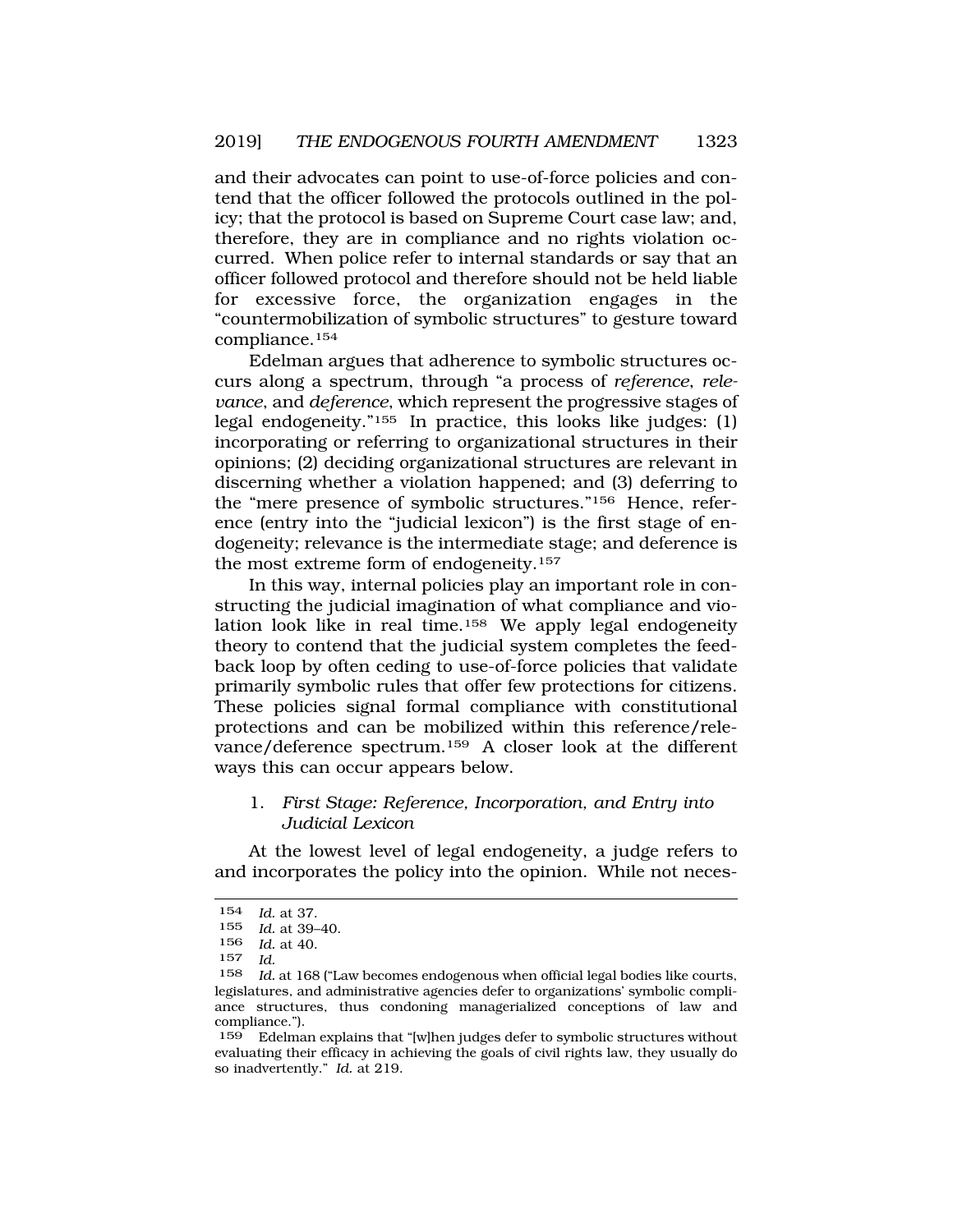sarily a highly relevant or an otherwise determinative factor, a judge might include or mention a policy and therefore allow it to enter the "judicial lexicon."160 This is the most basic way that a use-of-force policy is included in judicial discussions of excessive force.161 "Reference" means that the policy is pointed to as something worth being discussed, such as in one excessive force case involving a K-9 where the Kern County Sheriff Department's policy is described in the undisputed facts section of the case. The court notes that "Kern County does not have a custom of condoning the use of excessive force" and that the department "has policies that govern the appropriate use of police dogs."162

In another example from Alabama, the administrator of the estate of a man shot to death by police brought suit against the City of Birmingham alleging that the deceased had his Fourth Amendment rights violated, among others.<sup>163</sup> In the opinion, the court discusses how the officer "received training at the Police Academy on dealing with a person with a mental illness and on the City's Use-of-Force Policy," which "establishes and regulates the amount of force a Birmingham police officer is allowed to use in various situations."164 While the judge did not necessarily defer to the policy, he nonetheless refers to it as being an important fact in deciding the excessive force claim.

Lastly, as a third example, a California plaintiff brought an excessive force claim.165 In the section of the opinion reciting

<sup>160</sup> *Id.* at 40.<br>161 *See e a* 

<sup>161</sup> *See, e.g.*, Bettis v. Bean, No. 5:14-cv-113, 2015 WL 5725625, at \*6 (D. Vt. Sept. 29, 2015) (in the undisputed facts section of this case, which resulted in the court granting summary judgment for the defendants, the court refers to the department's policy, writing that "[t]he Montpelier Police Department's Use of Force Policy provides that '[w]hen the use of force is objectively reasonable the degree of force employed should generally be in direct relationship to the amount of resistance employed by the person or the immediate threat the person poses to the officer or others.' . . . Under the Use of Force Policy, an officer 'must weigh the circumstances of each case and employ only that amount of force which is objectively reasonable to control the situation or persons.'" (citation omitted)); *see also*  Crowley v. Rosie, No. 2:13-cv-442-JHR, 2015 WL 5778603, at \*5 (D. Me. Sept. 30, 2015) (quoting the Farmington Police Department's use-of-force policy).

<sup>162</sup> Brown v. County of Kern, No. 1:06-cv-00121-OWW-TAG, 2008 WL 544565, at \*1 (E.D. Cal. Feb. 26, 2008).

<sup>163</sup> McElroy v. City of Bermingham, 903 F. Supp. 2d 1228, 1232 (N.D. Ala. 2012).

<sup>164</sup> *Id.* 

<sup>165</sup> Gilbert v. Baldwin, No. 1:05-cv-1627-OWW-NEW (TAG), 2007 WL 3203021, at \*1 (E.D. Cal. Oct. 29, 2007). For a similar example, see also *Jackson v. Town of Waldoboro*, 751 F. Supp. 2d 263, 267–68, 273 (D. Me. 2010) (noting that "[a]ll Town police officers also receive training in the Police Department's Policies and Standard Operating Procedures, including the Use of Force Policy"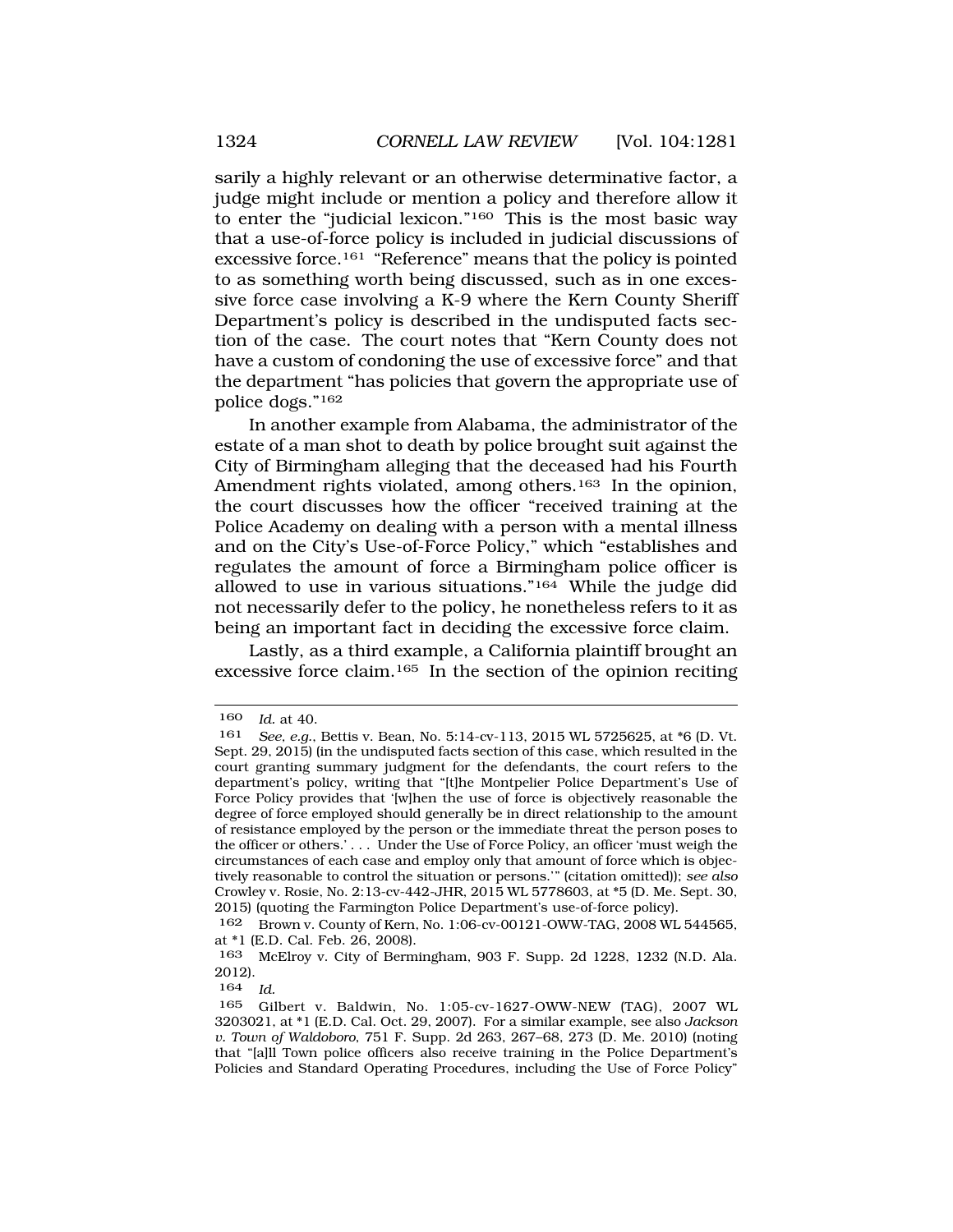<span id="page-44-0"></span>the "Defendants' Statements of Undisputed Facts," the court includes that "the shooting was within Department policy and consistent with current training standards for use of force by peace officers in California" and the officer "followed appropriate state law, department policies, and training as it relates to the use of deadly force."166 The court held that "[n]o reasonable officer would have responded differently" and that the officer did not violate plaintiff's "right to be free from excessive force."167 The court then refers to the use-of-force policy in ultimately finding that there was no excessive force.<sup>168</sup> Noting compliance with the policy signals that the court—at the very least—found this to be an important fact in the case.

These examples demonstrate what it can look like when a judge incorporates and refers to a force policy, allowing it to enter the decision-making process to suggest constitutional compliance. While the judges do not fully capitulate to the policies in these examples, the policy is included as a reference point that is part of the discussion.

### 2. *Second Stage: Relevance in Discerning Violation*

Second, judges might explicitly say that the force policy is *relevant* in evaluating an instance of force usage.169 In one case, the court discusses the relevance of the use-of-force policy (introduced by the police through testimony) for the factfinder to decide on the issue of excessive force.<sup>170</sup> The court characterizes the issue as "whether Officer Kerr's adherence to [the city's] use of force policy is relevant to his decision to use pepper spray on [plaintiff]."171 The court states that "an objectively reasonable officer would consider his training," and whether he followed the policy "relevant evidence that the finder of fact should consider in deciding whether Officer Kerr

and ultimately finding that the officer did not violate the constitutional rights of the plaintiff).<br> $166$  Baldu

<sup>166</sup> *Baldwin*, 2007 WL 3203021, at \*7.

<sup>167</sup> *Id.* at \*13.

<sup>168</sup> *See id.* at \*14.

<sup>169</sup> *See, e.g.*, Russell v. Wright, 916 F. Supp. 2d 629, 644 (W.D. Va. 2013) ("ACSO's use of force policy authorizes taser use against subjects who are resisting arrest, and targeting Russell's chest was in accordance with the training Wright received on how to use the device. Additionally, Russell was given numerous chances to comply with the officer's commands before any force was employed. As a result, Wright's conduct simply cannot be said to lack the 'slight diligence' required to defeat a claim of gross negligence.").

<sup>170</sup> Bowyer v. Houck, No. 5:05-cv-00628, 2006 WL 6854908, at \*2 (S.D.W. Va. Nov. 14, 2006).

<sup>171</sup> *Id.*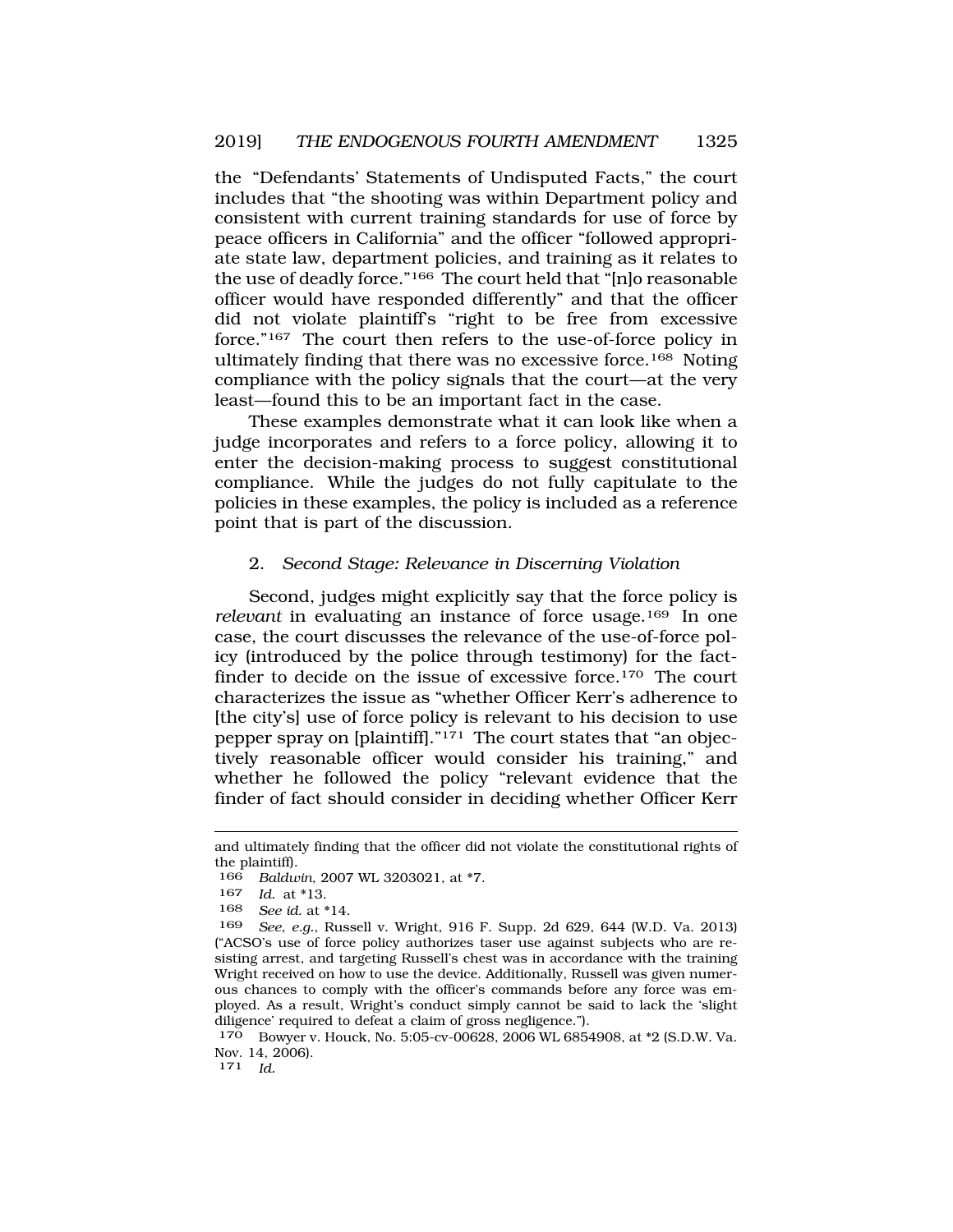was objectively reasonable" in his use of force.<sup>172</sup> Hence, we see the court concluding that a policy proffered by the defendants is relevant in an excessive force claim.

In another excessive force case from Tennessee, the court includes a long section in the opinion that contains numerous references to the force policy.<sup>173</sup> The court describes how the defense's expert (a "law enforcement consultant") "concluded that the [police department's] use of force policy and use of force continuum complied with Fourth Amendment standards."<sup>174</sup> The court found that the "officers acted in accordance with the [police department's] use of force policy,"175 and ultimately the court held that the officers did not use excessive force.176 In this case, we see the court not only mentioning a policy, but finding it relevant and worth discussing at length. We also see the court concluding that because a policy appears to comply with Fourth Amendment standards, and because an officer followed the policy, that the officer therefore complied with the Fourth Amendment.

In a third example of relevance, an Ohio plaintiff was tased and subsequently brought a  $\S$  1983 suit.<sup>177</sup> The court discusses the fact that the town had "investigated this incident and determined that [the officer] had complied with its Use of Force Policy."<sup>178</sup> The court stated that the policy "instructs" officers on 'constitutional adherence' in the use of force," to "use reasonable force," and "provides the definition of reasonable force specifically relying on the United States Supreme Court case *Graham v. Connor*." Finally, the court wrote that there is an "instructional Taser class" and that the officer not only "completed the required training," but "was also certified as a Taser instructor."179 In this decision, the court (1) gives credence to the internal investigation; (2) evokes constitutional adherence to *Graham* as if the case reflects a substantive constraint; and (3) includes the fact that the officer was a "certified" instructor. Thus, the court discusses the policy as a

179 *Id.* 

<sup>172</sup> *Id.* 

<sup>173</sup> Watson v. Dyersburg City Police Dep't, No. 08-2718-SHM-tmp, 2013 WL 5306683, at \*16 (W.D. Tenn. Sept. 20, 2013).

<sup>174</sup> *Id.* at \*30.

<sup>175</sup> *Id.* at \*35.

<sup>176</sup> *Id.* at \*38.

<sup>177</sup> Peabody v. Perry Tp., No. 2:10-cv-1078, 2013 WL 1327026, at \*2 (S.D. Ohio, Mar. 29, 2013).

<sup>178</sup> *Id.*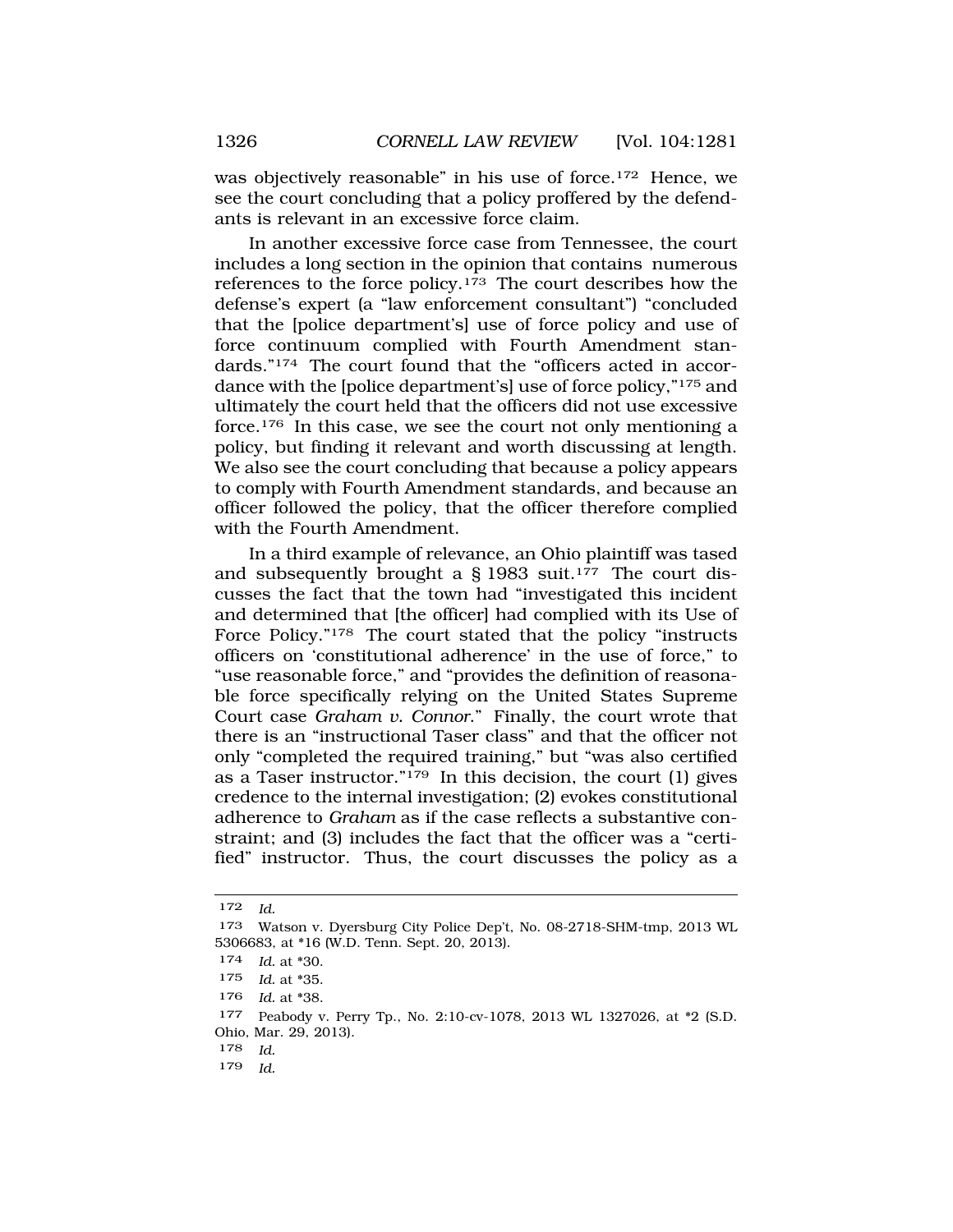relevant element in deciding the constitutionality of the force used.

There are also instances where a court might invoke the internal adjudicatory process of the police department and discuss the use-of-force policy in depth. In a case from Maine involving the use of a Taser, the court states: "Ultimately, both the Force Review Board and the internal affairs investigation concluded that the use of the Taser was justified and in keeping with departmental policy to overcome Parker's resistance to being taken into lawful custody following his arrest for operating under the influence" and that the officer was acting within "his department's use-of-force policy and applicable law."<sup>180</sup> The court concluded that summary judgment was appropriate for most of the officers.181

A district court in Phoenix deciding an excessive force claim made a similar statement, using the following language: "The City of Phoenix investigated and determined that [the officer's] actions were in compliance with the Phoenix Police Department's use of force policy."182 In another excessive force case from California, after outlining the relevant portions of the force policy, the court states that the actions of the officer were "consistent and in compliance with Inyo County Sheriff's Department training and policy" as well as "with the California Commission on Peace Officer Standards and Training use of force policy in California."183

With these examples, the courts integrate use-of-force policies as relevant elements of a decision on excessive force, or even describing the internal or municipal adjudicatory process in relation to the policy. By allowing them to be incorporated in this way, the courts permit use-of-force policies to—directly or indirectly—evoke a sense of compliance through relevance. In finding these policies relevant, the court allows organizational structures (the policies) to be utilized by courts adjudicating constitutional violations.

<sup>180</sup> Parker v. City of South Portland, No. 06-129-P-S, 2007 WL 1468658, at \*13 (D. Me. May 18, 2007).

<sup>181</sup> *Id.* at \*29; *see also* Scott v. Deleon, No. 2:15-cv-02193, 2016 WL 9685994, at \*1 (W.D. Ark., 2016) ("A use of force review was conducted and Defendant Kevin Lindsey, who was at that time Chief of Police, determined that Deleon's use of force in the sally port complied with Fort Smith Police Department policy.").

<sup>182</sup> Remato v. City of Phoenix, No. cv 09-2027-PHX-FJM, 2011 WL 3648268, at \*2 (D. Ariz. Aug. 19, 2011).

<sup>183</sup> Gilbert v. Baldwin, No. cv-F-05-1627 OWW/GSA, 2007 WL 4126084, at \*5 (E.D. Cal. Nov. 20, 2007).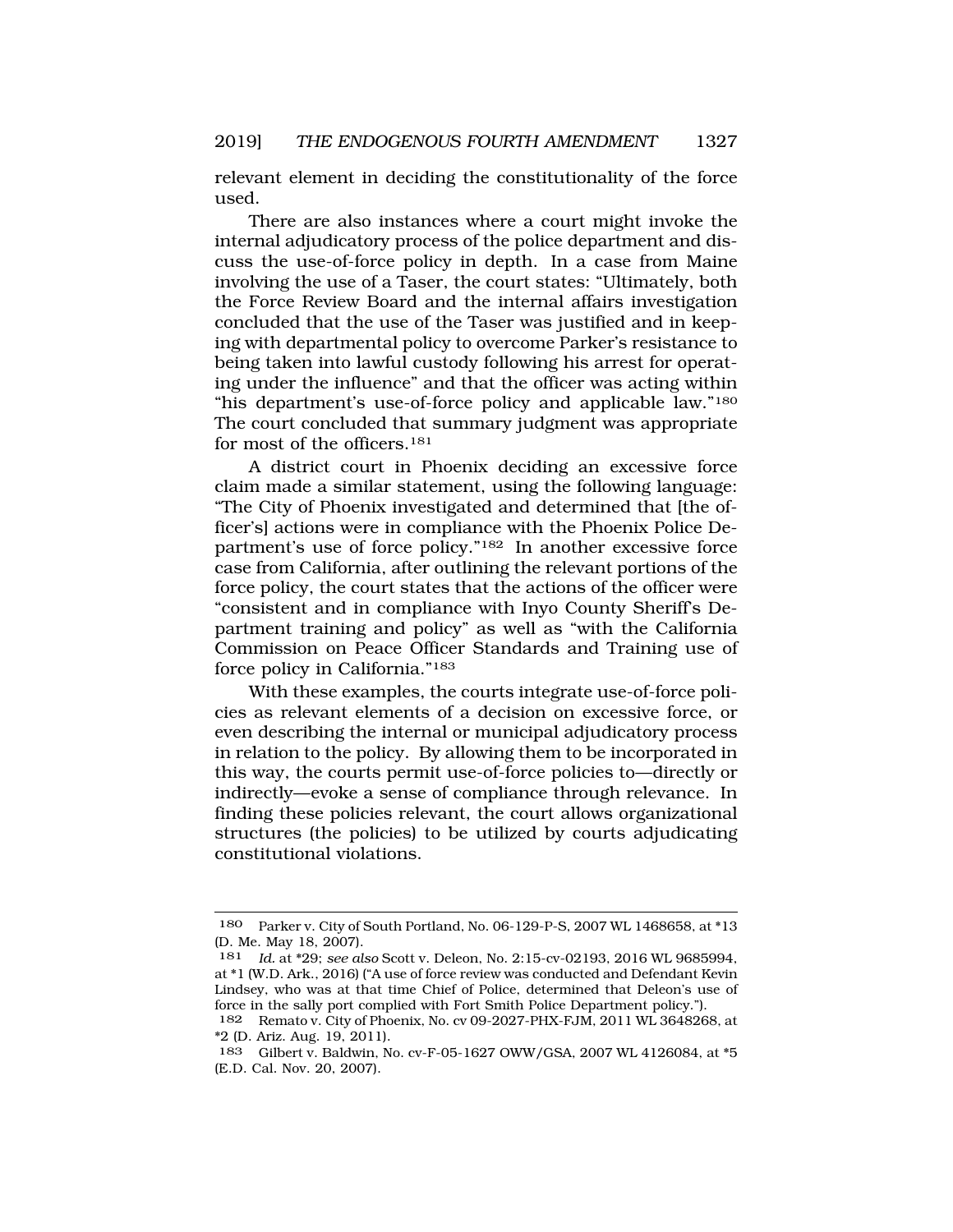#### <span id="page-47-0"></span>3. *Third Stage: Deference to the Presence of a Policy*

On the far end of this spectrum, the court might fully defer to a use-of-force policy in evaluating a claim of excessive force.184 In one case from Texas, the plaintiff brought suit after an officer struck him in the knee in a manner that caused significant injury, including a ruptured femoral artery.185 The court proceeded to directly and explicitly integrate the force policy into its opinion on the excessive force claim, treating it with substantial deference.

*Under the Fort Worth Police Department's guidelines*, a knee strike is considered an intermediate use of force and not deadly use of force or a technique that could cause serious injury. Thus, although [the plaintiff] suffered a severe injury that may have resulted from [the officer's] use of the knee strike, that injury will not color the Court's analysis as to the reasonableness of the use of that technique. To allow such an influence would bias the objective review of the officer's use of force with 20/20 hindsight. Under the circumstances of this case, and resisting the temptations of 20/20 hindsight, the Court concludes that the officers [sic] use of force was not excessive.186

By invoking the policy, the court makes it an integral part of the decision-making process beyond mere reference or relevance; it largely constitutes the holding. What is also interesting here is that the court invokes the "20/20 hindsight" element of *Graham*, in combination with the policy, to find that the instance of force was not excessive. The court thereby absolves itself of analytical responsibility beyond the generalized rehashing of *Graham's* vagueness alongside the police department's own interpretation of the *Graham* standard. The court goes on:

*According to the police department's guidelines*, this level of force is appropriate "when the officer meets an actively resisting subject who represents a physical threat to the safety of the officer or attempts to use force against the officer or another but does not yet represent a life-endangering threat." Faced with *just such a situation*, the officers used the appro-

<sup>184</sup> EDELMAN, *supra* note 13, at 173 ("When judges defer to symbolic structures, it means that they have failed to engage in adequate scrutiny of these structures.").

<sup>185</sup> Peterson v. City of Fort Worth, No. 4:06-CV-332-Y, 2008 WL 440301, at \*2 (N.D. Tex. Feb. 19, 2008).

<sup>186</sup> *Id.* at \*10 (emphasis added) (footnote omitted).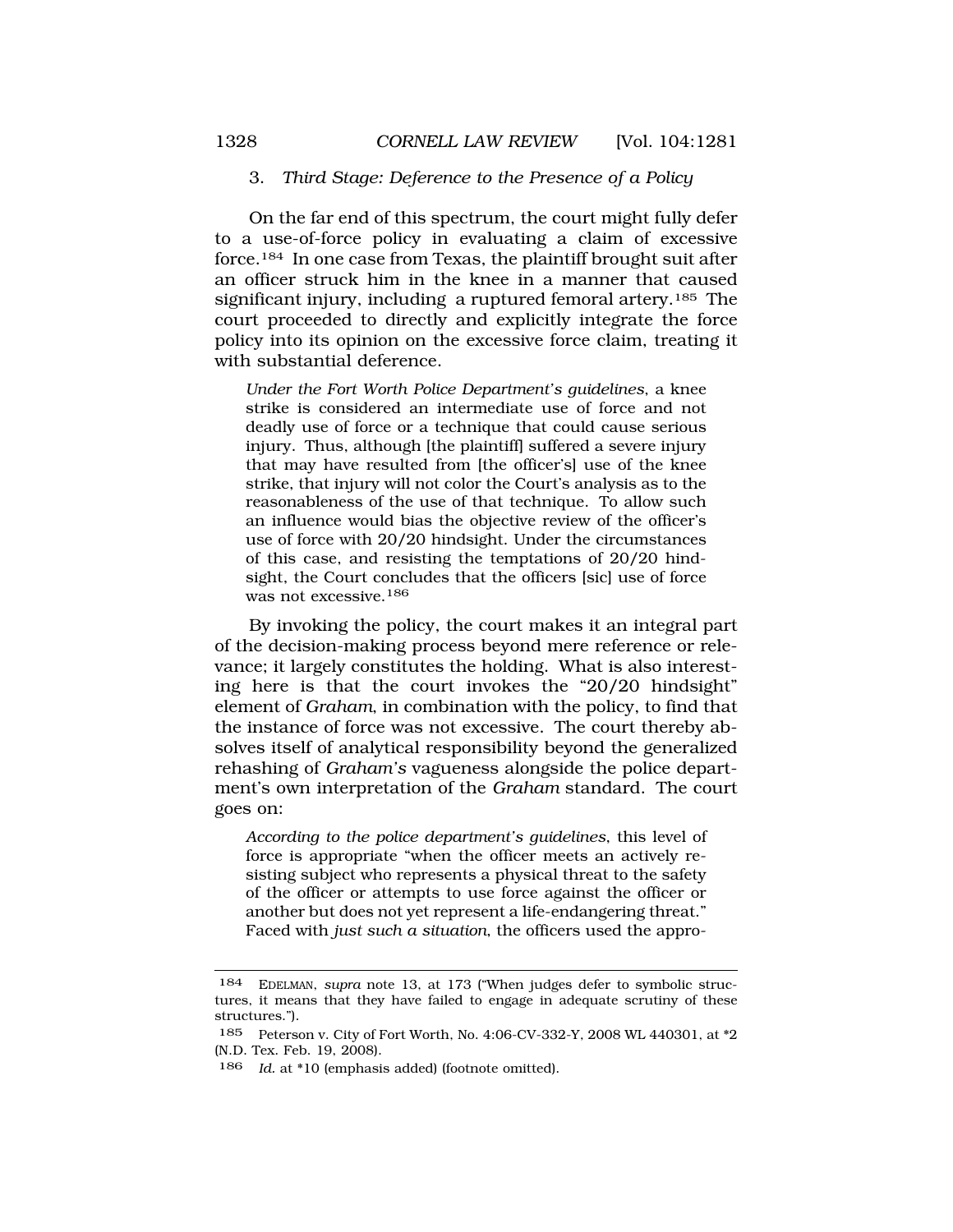priate level of force to protect their safety and minimize [the plaintiff's] potential threat.187

By directly discussing the force policy, the court indicates its centrality and magnitude in its decision. More than just referencing it or discussing its relevance, the policy is integrated into the holding as a critical piece of the court's decision-making process. The force policy is thereby part of the meaning-making application of law.

In a second example from West Virginia, the court holds that the officer's conduct was "objectively reasonable," similarly pointing directly to the force policy in its holding.188 The court states: "Officer Hennessey acted reasonably under the circumstances to protect both [the plaintiff] and himself, *in accordance with the Morgantown City Police Department's Use of Force policy*" and therefore "did not violate [the plaintiff's] Fourth Amendment right to be free from unreasonable search and seizure."189 As we see here, the court cites the force policy explicitly as part of its holding that the force was reasonable. The presence of the force policy is effectively equated to compliance with the Fourth Amendment.

A third example of this process can be seen in a wrongful death suit brought by the parents of a Wisconsin man shot and killed by police in front of his house.190 In this case, the court wrote that pursuant to the "law at the time of the incident, *as well as the policies for both law enforcement agencies*, permitted the use of deadly force under certain circumstances."191 The Court also noted that since it "agree[d] that other police, confronted with the same situation, would find that the force used by the defendants was reasonable, the defendants [were] shielded from this action under the principles of qualified immunity."192 The court places the use-of-force policies on the same level as the law to demonstrate their significance in un-

<sup>187</sup> *Id.* (emphasis added).

<sup>188</sup> Neiswonger v. Hennessey, 89 F. Supp. 2d 766, 774 (N.D. W.Va. 2000).

<sup>189</sup> *Id.*; *see also* Alicea v. Schweizer, No. CIV.A. 14-0213, 2015 WL 4770680, at \*1 (E.D. Pa. Aug. 12, 2015) (discussing the training officers received on the police department's "rules and directives, including the use of force policy" in finding that defendants were entitled to judgment as a matter of law); McElroy v. City of Birmingham, 903 F. Supp. 2d 1228, 1232 (N.D. Ala. 2012) ("Officer Hutchins received training at the Police Academy on dealing with a person with a mental illness and on the City's Use-of-Force Policy. . . . The City's Use-of-Force Policy establishes and regulates the amount of force a Birmingham police officer is allowed to use in various situations." (citation omitted)).

<sup>190</sup> Liebenstein v. Crowe, 826 F. Supp. 1174, 1176 (E.D. Wis. 1992).

<sup>191</sup> *Id.* at 1186 (emphasis added).

<sup>192</sup> *Id.* at 1187.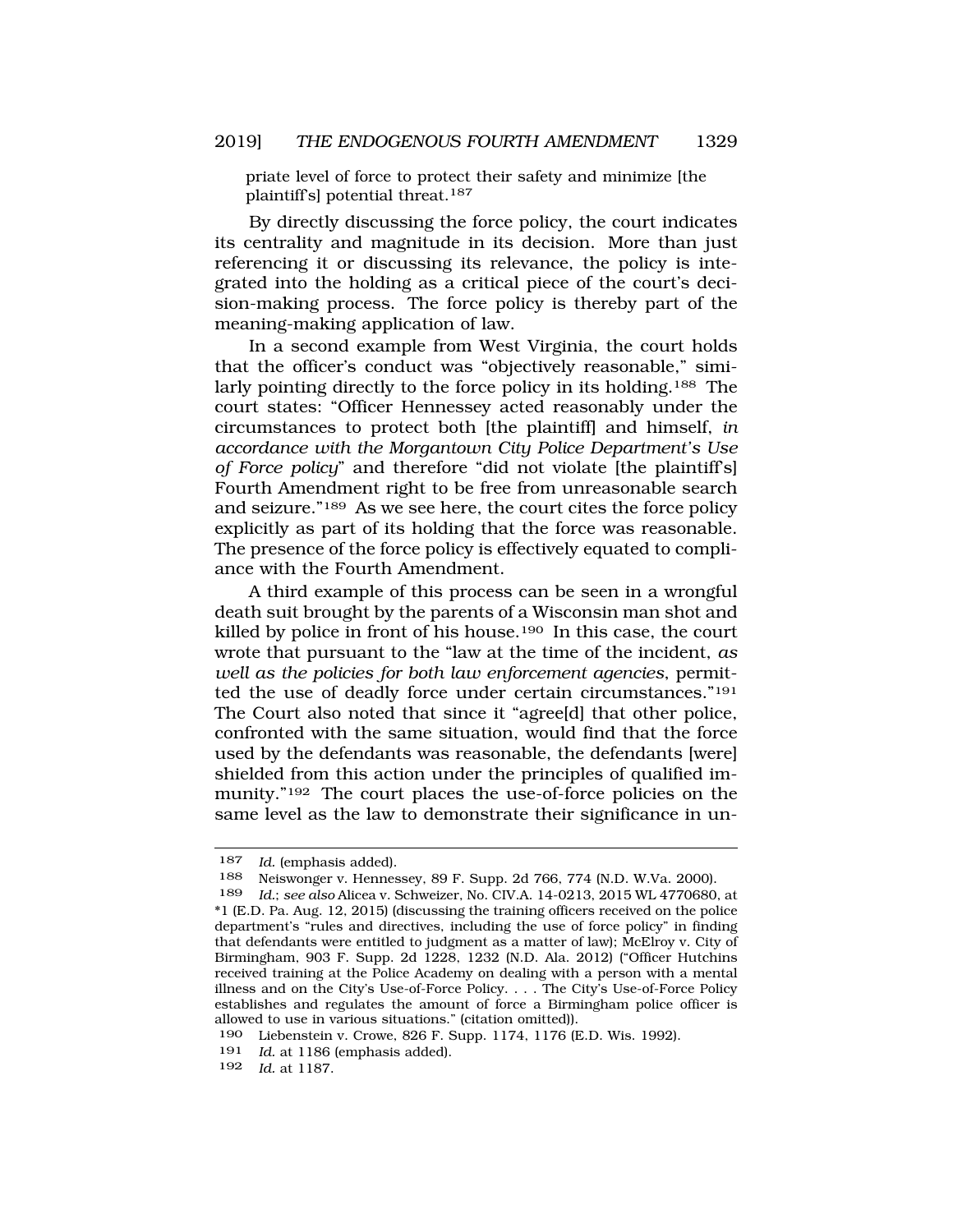<span id="page-49-0"></span>derstanding the constitutionality of the use of force. In finding the force used within the realm of what is constitutionally permissible (via qualified immunity), the court defers to the policy.

In these cases, federal courts effectively defer to the presence of a policy as signaling compliance with the Fourth Amendment. The presence of the policy thwarts the plaintiffs' claims that the force used against them violated the Fourth Amendment. The courts include use-of-force policies as part of or leading to the holding, indicating that the importance of the policy goes beyond reference or relevance. As such, federal courts give credence to these policies, allowing the embedded managerial preferences to effectively become Fourth Amendment standards with regards to excessive force inquiries.

These examples of reference, relevance, and deference allow us to see how the legal system engages with use-of-force policies in a manner that validates and valorizes the policies as indicative of compliance with constitutional mandates. This is the last stage of endogeneity, i.e., the final step in the process through which the regulated actor defines the terms and conditions of legal compliance. As Edelman notes, "when courts—as well as other legal institutions—rely on myth and ceremony . . . rights themselves become merely symbolic."193

This legal analysis along with our data on use-of-force policies suggests that Fourth Amendment considerations of excessive force are not the exogenous process many consider them to be, and that police can exert their own conceptualizations of the law through use-of-force policies that are seen as relevant, used as reference points, or deferred to by federal courts. Law—and the meaning of law—rarely exists outside of real sociolegal structures of interpretation and manifestation. Through these use-of-force policies, there is a process of knowledge production in which symbolic structures advocating police/managerial preferences *become constitutional law* and truncate the rights of those the Fourth Amendment is supposed to protect—the public.

## CONCLUSION: TOWARD THE DEMOCRATIZATION OF USE-OF-FORCE POLICIES

This Article provides empirical evidence on use-of-force policies that gives rise to a new way of conceptualizing excessive force claims under the Fourth Amendment. Contrary to traditional understandings that frame the Fourth Amendment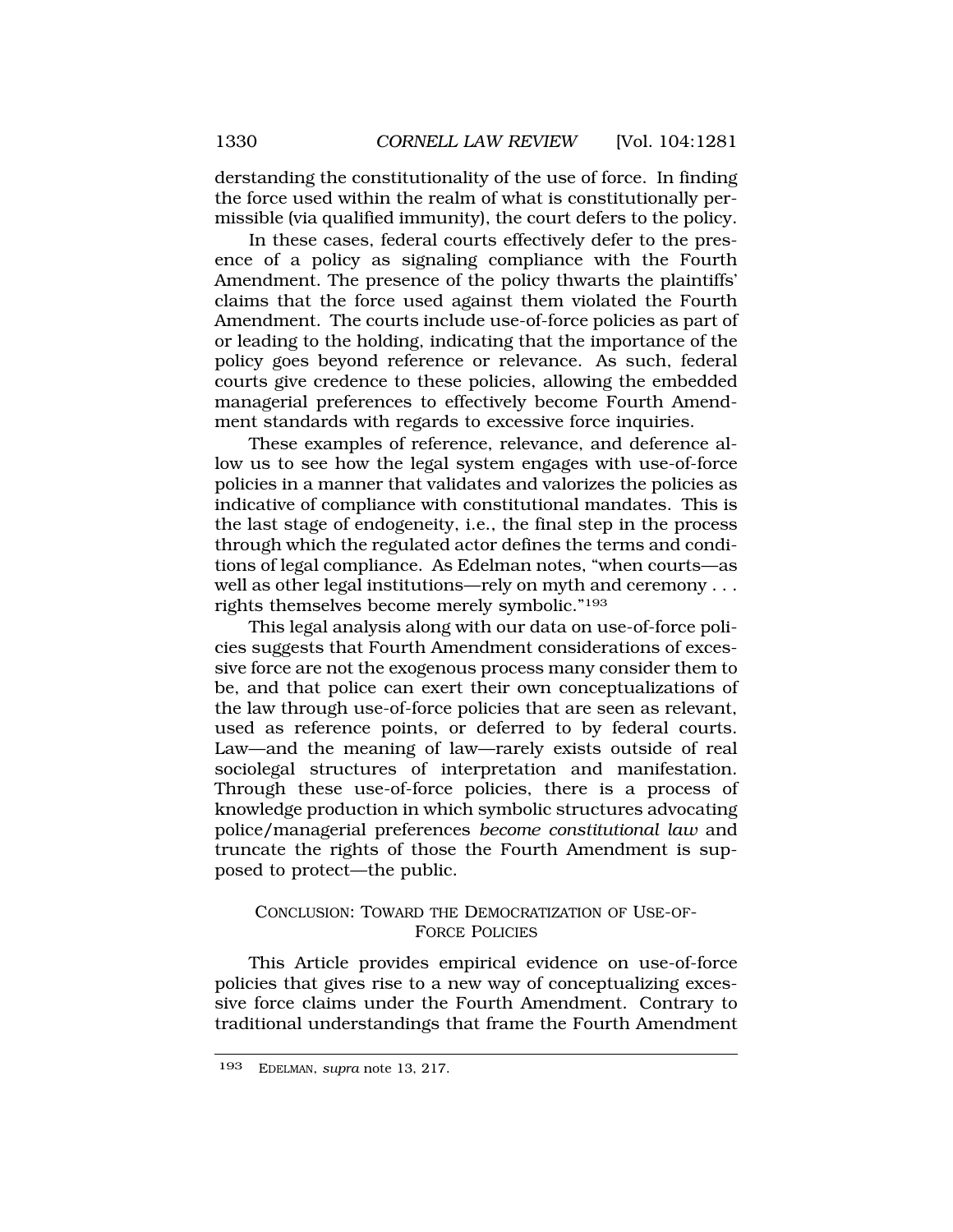as an exogenous determinant for how police understand their use-of-force responsibilities, our data and analysis suggest that use-of-force policies often reflect an endogenous process. Ambiguous doctrine and case law allow police departments to define what is reasonable through their own administrative preferences which become a symbolic structure of compliance that federal courts come to refer, rely upon, or defer to in understanding what the Constitution requires. Thus, Fourth Amendment reasonableness is not merely defined by external legal mechanisms like constitutional text or judicial decisions, but also shaped *endogenously* by police departments and their use-of-force policies. The reframing offered by this Article provides a new understanding for how and why the Fourth Amendment has been ineffective in curbing excessive and deadly force by the police or holding them accountable after the fact.

While the empirical study of use-of-force policies opens up new possibilities for thinking about the relationship between police administrative policies and constitutional law, it is not without limitations. Not all Fourth Amendment excessive force cases refer to or incorporate use-of-force policies. This Article is interested in those instances in which they do and how, if at all, courts treat these policies when discussed in their decisions. Moreover, police excessive force claims are decided through diverse means; no one explanation captures every dynamic. Yet, by empirically examining use-of-force policies and how they are used in judicial decisions, we are able to have a sense of the bottom up pressures that can shape courts' understandings of what counts as excessive force.

This Article focuses on performing the preliminary empirical work to identify a dynamic between the Fourth Amendment, excessive force jurisprudence, and police administrative policies that has not been discussed in the literature and understanding how the policy preferences of police departments can become constitutional standards adhered to by federal courts. It is our intent that this Article serves as the beginning of a scholarly conversation on the diverse implications of these findings. We anticipate that future studies can uncover underlying patterns of judicial deference to use-of-force policies across various time periods or make comparative claims about legal endogeneity theory in civil and criminal contexts. Such research can make important contributions to understanding how and why police violence persists in many communities.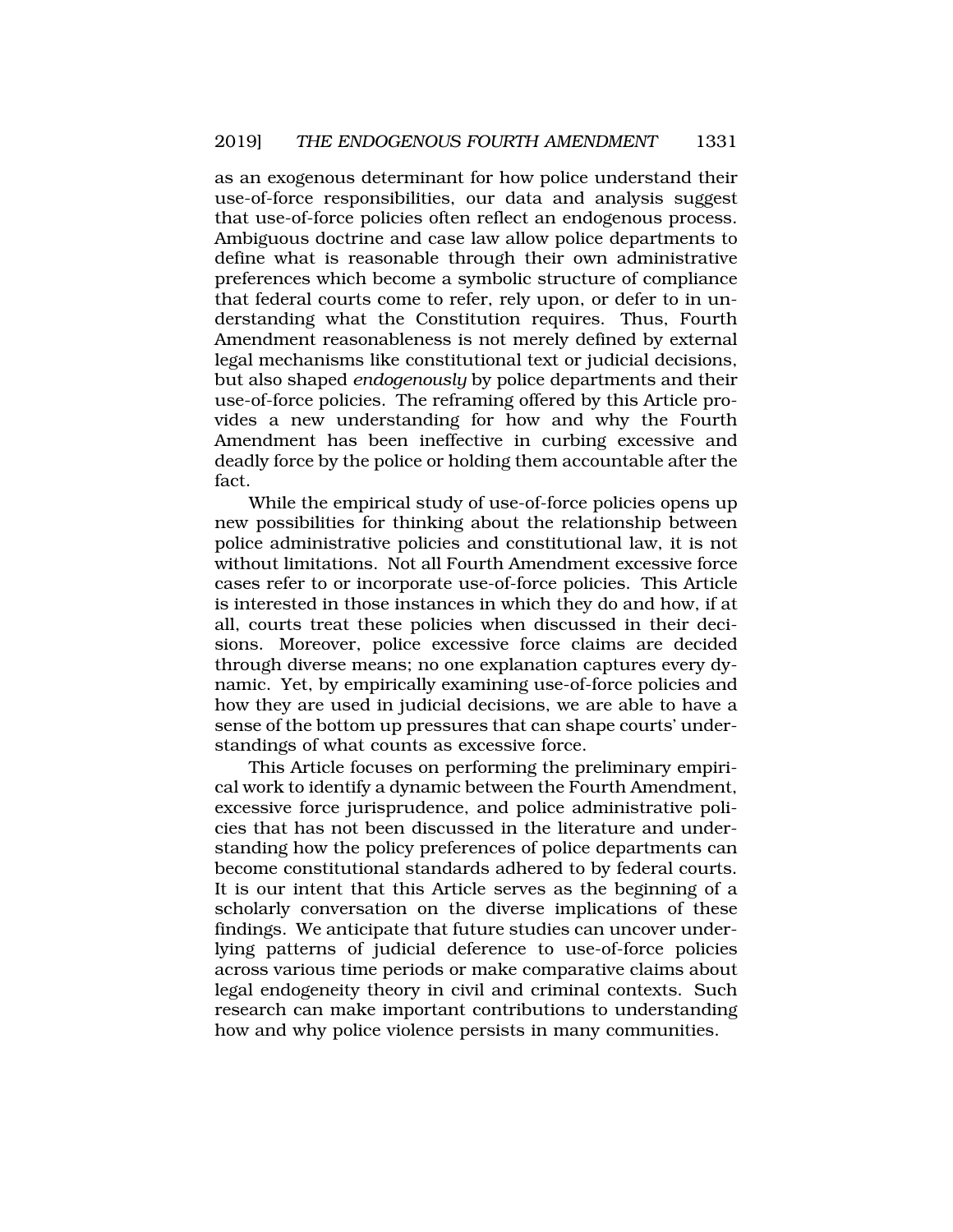Understanding the endogenous relationship between useof-force policies and federal courts' conceptions of excessive force also creates new possibilities for reform in reducing the instances of police brutality in the communities they serve. In addition to encouraging federal courts to be more specific in how they characterize and define appropriate versus excessive force, our key recommendation is that use-of-force policies must become radically democratic documents that allow diverse constituencies to participate in their creation.

There are approximately 18,000 police agencies in the United States, each of which has the power to define its use-offorce policy.194 A combination of the Black Lives Matter movement, consent decrees, and an active Department of Justice during the Obama Administration put pressure on police departments to reform their use-of-force policies over the past several years<sup>195</sup>—from Las Vegas<sup>196</sup> to Baton Rouge<sup>197</sup> to Asheville.198 Other locales voluntarily responded in the face of civilian pressure, such as in St. Paul.199 Members of the community can offer recommendations and feedback in an advisory committee or a public comment period, and a consent decree may tell a department to specifically do something like focus on de-escalation.200 In Denver, for instance, after the

196 *See supra* note 194, *Adopt Uniform Police Use-of-Force Policies*.

<sup>194</sup> The Editorial Board, *Adopt Uniform Police Use-of-Force Policies*, USA TODAY (July 11, 2017, 10:37 AM), https://www.usatoday.com/story/opinion/2017/07/ 10/adopt-uniform-police-use-of-force-policies/425162001/ [https://perma.cc/ RK4P-9D3E].

<sup>195</sup> Cecil Bothwell, *Bothwell: Police Reforms Are Already Working*, CITIZEN TIMES (Mar. 16, 2018, 7:18 AM), https://www.citizen-times.com/story/opinion/2018/ 03/16/bothwell-police-reforms-already-working/429617002/ [https://perma. cc/V4L2-7TLN]; Cheryl Corley, *New Use-of-Force Guidelines for Chicago Police*, NPR (Oct. 14, 2017, 7:12 PM), https://www.npr.org/2017/10/14/557832705/ new-use-of-force-guidelines-for-chicago-police [https://perma.cc/LD2Q-AQ88]; Jessica Anderson, *Team Overseeing Consent Decree Sets Deadlines for Baltimore Police*, THE BALTIMORE SUN (Jan. 8, 2018, 5:55 PM), https://www.baltimoresun. com/news/maryland/crime/bs-md-ci-consent-decree-monitor-plan-20180108 story.html [https://perma.cc/HC6C-X2WQ ].

<sup>197</sup> Andrea Gallo et al., *Here's Why Experts Say New Use-of-Force Policies Put Baton Rouge Ahead of Most Police Agencies*, THE ADVOCATE (Feb. 2, 2017, 9:00 AM), http://www.theadvocate.com/baton\_rouge/news/alton\_sterling/article\_de5fa 502-e8cb-11e6-8fd7-af3ba631b532.html [https://perma.cc/H2V6-8HER].<br><sup>198</sup> See Bothwell, supra note 195. 198 *See* Bothwell, *supra* note 195.

<sup>199</sup> Chao Xiong, *St. Paul Police Release Updated Use-of-Force Policy*, STAR TRIB-UNE (Mar. 21, 2018, 9:28 PM), http://www.startribune.com/st-paul-police-re lease-updated-use-of-force-policy/477569503/ [https://perma.cc/SE7T-RHSF].

<sup>200</sup> Camila Domonoske, *Baltimore, DOJ Reach Agreement on Consent Decree for Baltimore*, NPR (Jan. 12, 2017, 10:56 AM), https://www.npr.org/sections/ thetwo-way/2017/01/12/509479934/baltimore-doj-reach-agreement-on-con sent-decree-for-baltimore-police [https://perma.cc/7HSY-BFUC].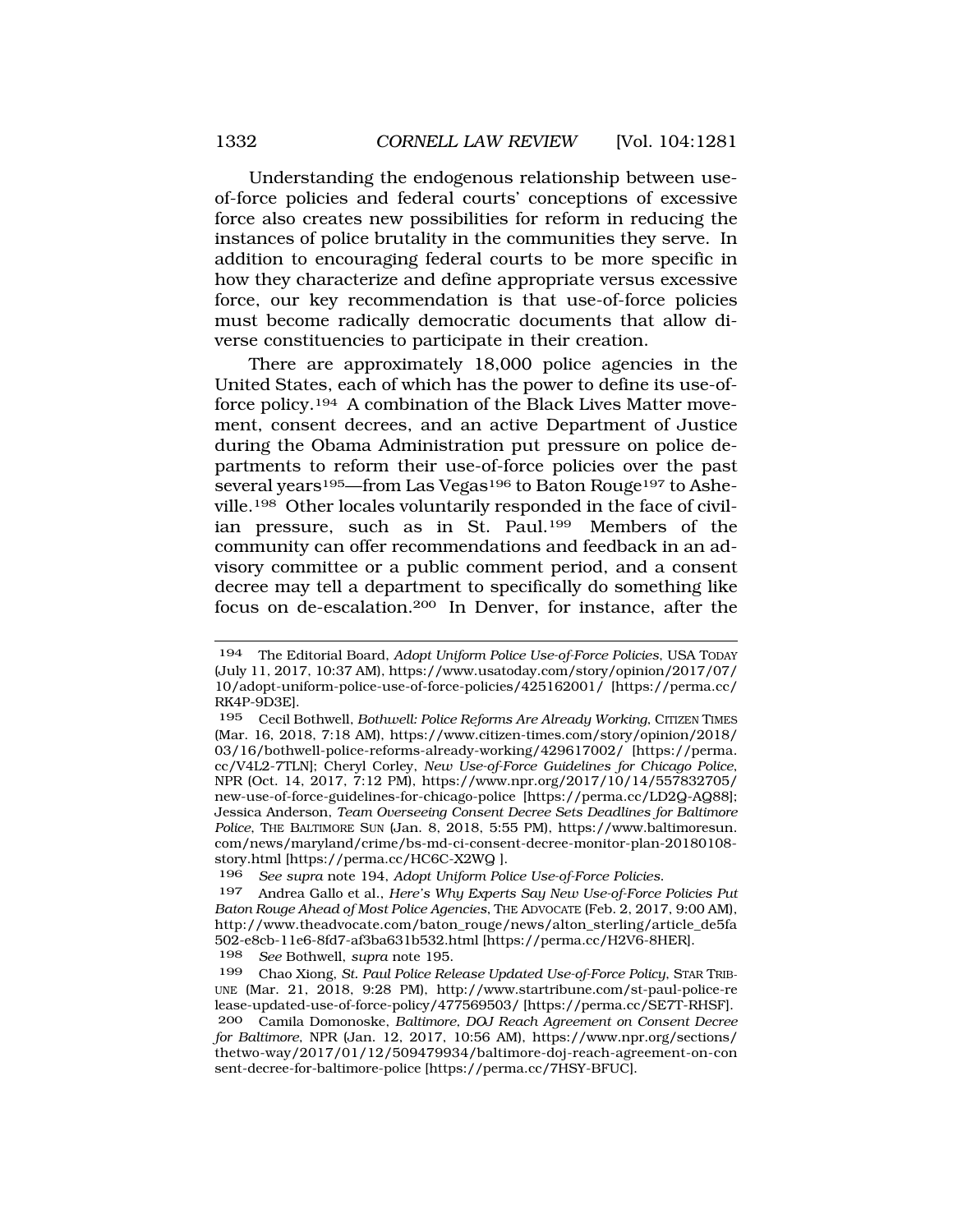police department failed to sufficiently involve the community, an advisory committee of community members participated in updating the rules in 2017.201

The San Francisco Police Department approved an updated policy in 2016 after not having done so since 1995.202 This new policy features all of the substantive protections discussed in Part III.203 The process of updating the policy happened, at least in part, due to the killing of Mario Woods. It was launched based on a mayoral initiative and involved discussions with numerous stakeholders, including the San Francisco Police Department, the San Francisco Police Officers Association, the Board of Supervisors, the San Francisco Police Commission, and community members.204 The Police Commission's then-President stated: "The people of San Francisco have demanded that we make meaningful change."205

In addition, Chicago—a department with a use-of-force policy with many key protections—similarly faced public and federal pressures to change. In early 2017, the DOJ released a highly critical report of the Chicago Police Department's excessive use of force and continuous violation of citizen's civil rights.206 The DOJ's investigation started after the death of

202 *San Francisco Police Commission Approves New Use of Force Policy*, CBS (Dec. 21, 2016, 11:09 PM), https://sanfrancisco.cbslocal.com/2016/12/21/ shooting-at-moving-vehicles-banned-in-new-sfpd-use-of-force-policy/ [https:// perma.cc/8V9H-D4R6].<br>203 See discussion si

203 *See* discussion *supra* Part III.

205 Lamb, *supra* note 204.

206 U.S. DEP'T OF JUSTICE CIVIL RIGHTS DIV. & U.S. ATTORNEY'S OFFICE N. DIST. OF ILL., INVESTIGATION OF THE CHICAGO POLICE DEPARTMENT (2017), https:// www.justice.gov/opa/file/925846/download [https://perma.cc/UPJ2-3U58];

<sup>201</sup> Jesse Paul, *New Use-of-Force Policies for Denver Police Officers Will Take Months of Training, Deputy Chief Warns City Council Members*, DENV. POST (Dec. 20, 2017, 2:39 PM), https://www.denverpost.com/2017/12/20/denver-policeuse-of-force-policy-training/ [https://perma.cc/S8VZ-GR6Q]; Noelle Phillips, *Denver Police Chief Reverses Course, Plans to Invite Outside Voices to Finalize New Use-of-Force Policy*, DENV. POST (Feb. 27, 2017, 3:43 PM), https://www.denver post.com/2017/02/27/robert-white-advisory-panel-use-of-force-policy/ [https:/ /perma.cc/H92G-BKXH].

<sup>204</sup> Jonah Owen Lamb, *SFPD's Use-of-Force Policy Reforms Unanimously Passed by Police Commission*, S.F. EXAMINER (June 22, 2016, 12: 00 AM), http:// www.sfexaminer.com/sfpds-use-force-policy-reforms-unanimously-passed-po lice-commission/ [https://perma.cc/CJ2J-GMKA]; Vic Lee, *San Francisco Mayor Releases Initiative to Reform Use-of-Force Policy*, ABC (Jan. 7, 2016), https:// abc7news.com/news/san-francisco-mayor-releases-initiative-to-reform-use-offorce-policy/1150910/ [https://perma.cc/W5AW-R9ET]; *San Francisco Police Commission Approves New Use Of Force Policy*, *supra* note 202; *SFPD and City Leaders Continue to Debate Police Reforms, Including Use-of-Force Policy*, FOX (Nov. 16, 2016, 1:37 PM), http://www.ktvu.com/news/sfpd-and-city-leaders-continue-to-debate-police-reforms-including-use-of-force-policy [https://perma.cc/ PMQ6-SHPS].<br>205 Lamb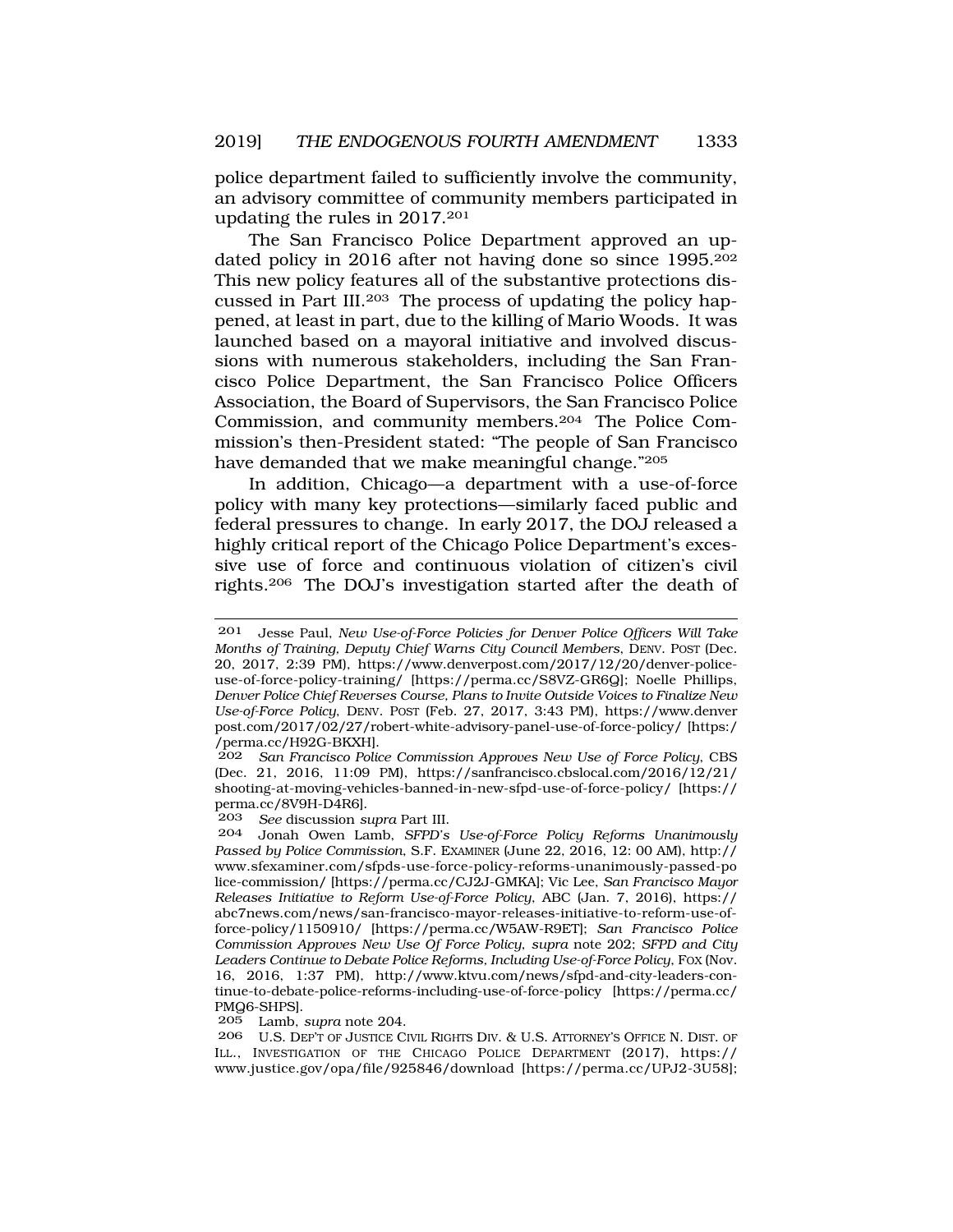Laquan McDonald, a Black teenager shot sixteen times by Chicago police as he was walking away.207 As a result, in May of 2017, the Chicago Police Department announced stricter useof-force rules that focus on firearm restrictions, de-escalation, and requiring officers to seek medical attention for citizens after using force.208 According to Chicago Police Superintendent Eddie Johnson, the policy incorporated input from citizens through community meetings, two public comment periods, and focus groups with officers and police supervisors.209

Thus, mounting pressure from the public and federal government over the past five years has had the effect of increasing community involvement in the process of producing new administrative rules and regulations. In order to break the cycle of legal endogeneity that allows police departments to develop policies that are favorable to police and less attentive to the wellbeing of community members, cities and municipalities must find ways to ensure that the public is deeply involved in developing community standards to define what is reasonable and how they expect their police departments to use force. Given the remarkably high stakes, this democratization of useof-force policies must go beyond mere city council meetings and public discussions to find novel ways for community members to have permanent roles in defining and implementing standards that can guide officer decision making and hold police accountable when standards are not met.

In addition to initiating conversations concerning reform, it is also our hope that scholars will view this Article as an invitation to think more sociologically in understanding the social and organizational forces that endogenously create law as opposed to treating law as an entity that exists anterior to social relations. While legal endogeneity has been well received as a theory for understanding dynamics surrounding organiza-

*see also* Julie Bosman & Mitch Smith, *Chicago Police Routinely Trampled on Civil Rights, Justice Dept. Says*, N.Y. TIMES (Jan. 13, 2017), https://www.nytimes.com/ 2017/01/13/us/chicago-police-justice-department-report.html [https://perma. cc/KR66-HRRS]; Corley, *supra* note 195.

<sup>207</sup> Mitch Smith, *Sweeping Limits on Police Use of Weapons Proposed in Chicago*, N.Y. TIMES (Oct. 7, 2016), https://www.nytimes.com/2016/10/08/us/chi cago-police-guns-force.html [https://perma.cc/CG54-58FV].

<sup>208</sup> Mitch Smith & Timothy Williams, *Chicago Police Adopt New Limits on Use of Force*, N.Y. TIMES (May 17, 2017), https://www.nytimes.com/2017/05/17/us/ chicago-police-force-shooting.html [https://perma.cc/8E33-AHBW].

<sup>209</sup> Tom Jackman, *Chicago Police Adopt De-Escalation in Sweeping Change to Use-of-Force Policy*, WASH. POST (May 17, 2017), https://www.washingtonpost. com/news/true-crime/wp/2017/05/17/chicago-police-adopt-de-escalation-insweeping-change-to-use-of-force-policy/?utm\_term=.10e2234cc303 [https:// perma.cc/4MFF-L8M7].